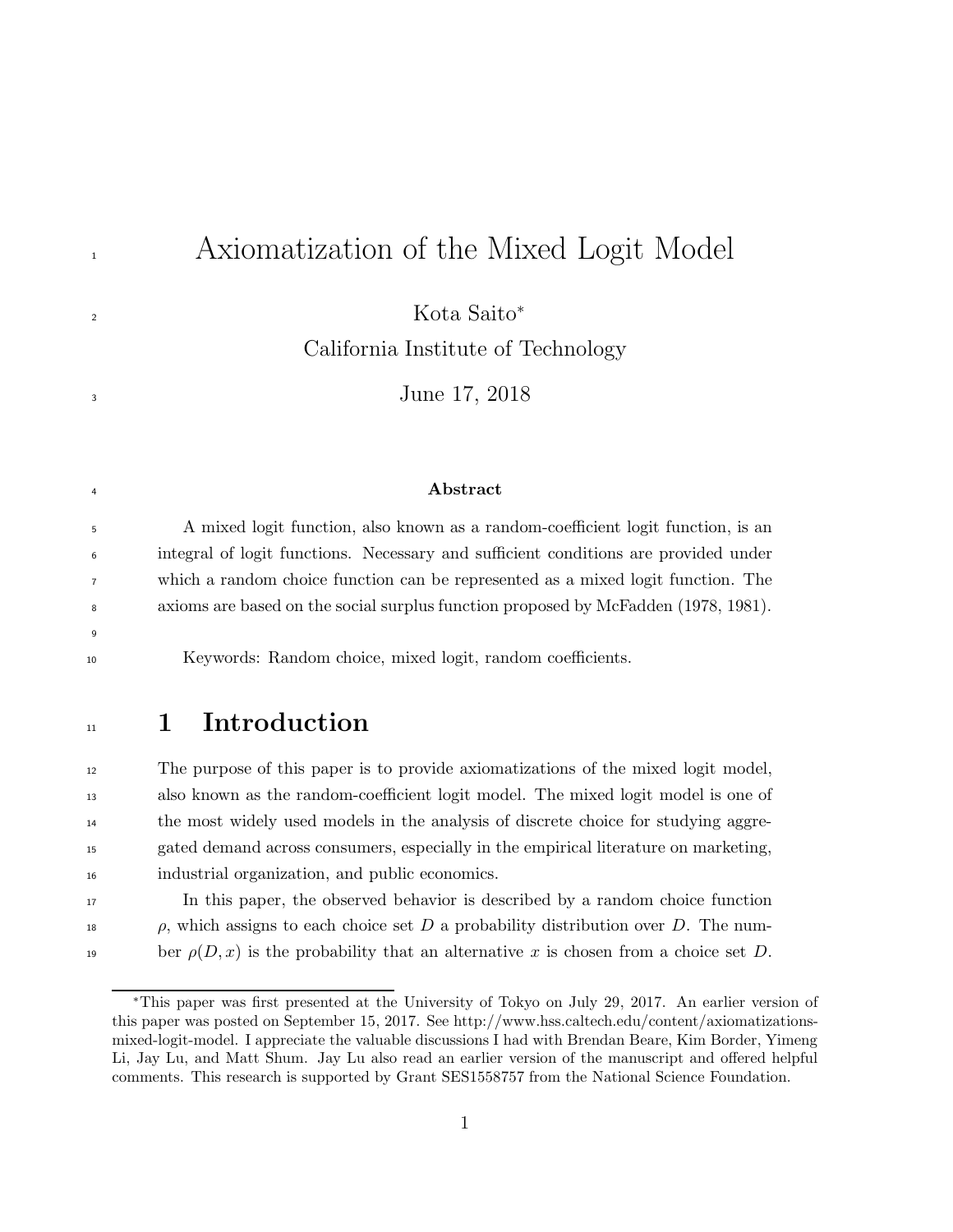20 As in empirical analysis, an alternative x is identified by a real vector of explana- tory variables of the alternative. The random choice function describes aggregate choices across a population of individuals. The aggregate choices are random due to unobserved heterogeneity across the individuals.

The function  $\rho$  is called a *mixed logit function* if there exists a probability measure m such that

$$
\rho(D,x) = \int \frac{\exp(\beta \cdot p(x))}{\sum_{y \in D} \exp(\beta \cdot p(y))} dm(\beta),\tag{1}
$$

<sup>24</sup> where  $\beta \cdot p(x)$  is a polynomial of x. The probability distribution m captures the <sup>25</sup> unobserved heterogeneity across the population of individuals. Each logit function <sup>26</sup> in the support of m describes aggregate choices in a subpopulation. This paper <sup>27</sup> provides not only an axiomatization of the model (1) but also its special case with 28 linear p (i.e.,  $\beta \cdot p(x) = \beta \cdot x$ ) and its general case with an arbitrary function  $u(\cdot)$  in 29 place of a polynomial  $\beta \cdot p(\cdot)$ .

<sup>30</sup> The first axiom in the paper may be seen as a normative one. To define a <sup>31</sup> normative requirement, I consider a representative agent whose random choice is  $\alpha$ <sup>32</sup> described by  $\rho$ . Then I compare the representative agent's random choice with <sup>33</sup> deterministically rational choices as benchmarks. As a criterion for the comparison, <sup>34</sup> I adopt the concept of the *social surplus function* proposed by McFadden (1978,  $1981$ ). Given a utility function u of the representative agent, McFadden (1978, 36 1981) defines the *social surplus*, denoted by  $G(\rho : u)$ , as the expected utility of the representative agent whose random choice is described by  $\rho$ <sup>1</sup> 37

 $\frac{38}{38}$  From our viewpoint as outside observers, the utility function u of the repre- sentative agent is unobservable. The axiom requires that no matter which utility function the outside observer uses, the social surplus obtained by the representative agent's choice should be larger than the minimum social surplus obtained by deter- ministically rational choices. The requirement of the axiom is weak in the sense that the axiom does not require that the agent's random choice dominate the deter- ministically rational choices; the axiom only requires that the agent's random choice should be better than the worst deterministically rational choices in terms of the social surplus. Theorem 1 in section 3 states that, under an assumption about the set of alternatives that can be shown to hold generically, this axiom is necessary and sufficient for a random choice function to be represented as a mixed logit function. I also provide an alternative axiom, which may be considered as a descriptive

<sup>&</sup>lt;sup>1</sup>See (3) in section 3 for the definition of  $G$ .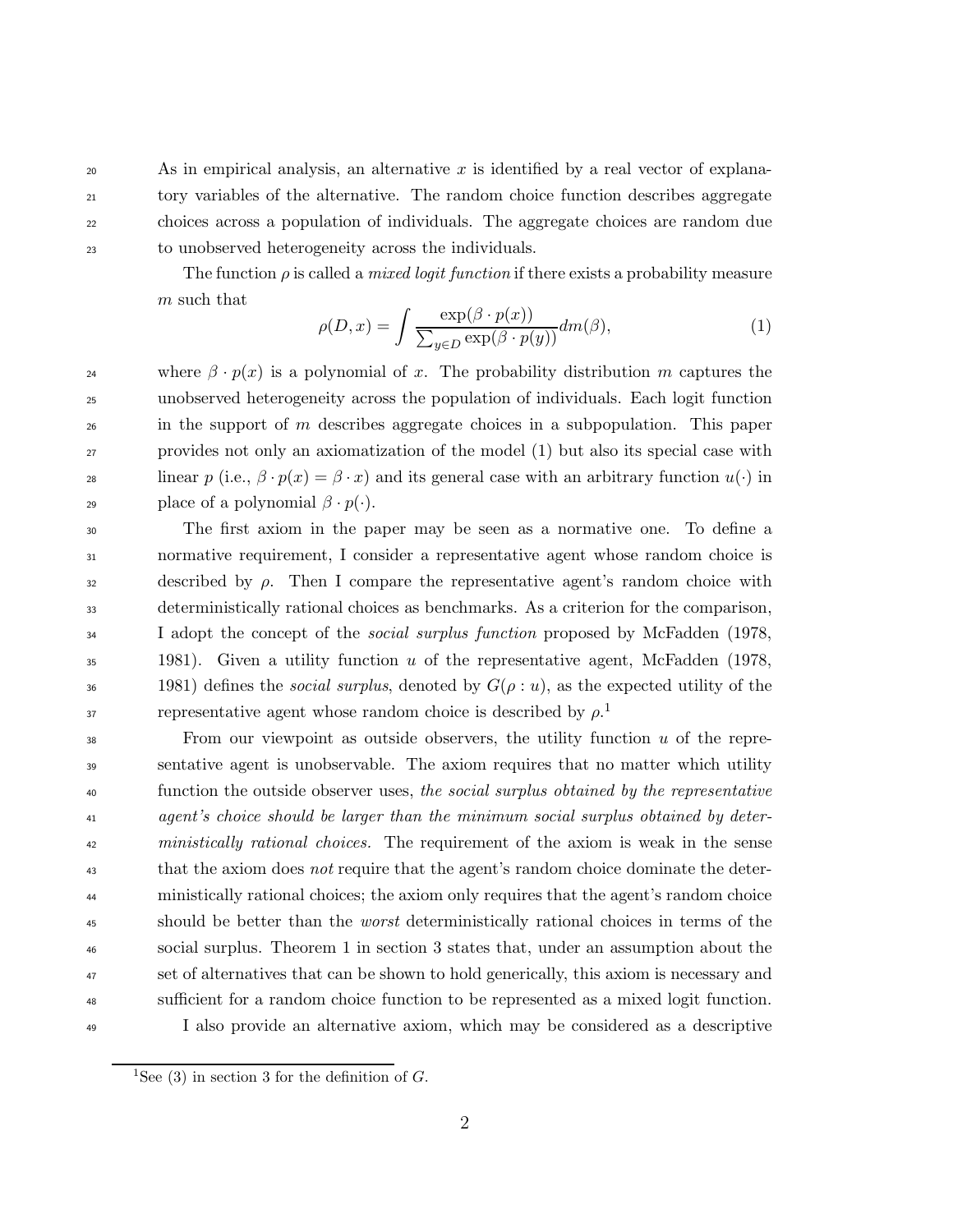$\epsilon$ <sub>50</sub> one. Since the social surplus is the expected utility obtained by random choice  $\rho$ , 51 it follows that the social surplus function  $G(\rho : u)$  is linear in  $\rho$ . This implies that the social surplus of a mixed logit function is an average surplus over a population of individuals. Consequently, the social surplus must be larger than the smallest surplus among the subpopulations (i.e.,  $G(\rho : u) = \int G(\rho_l : u) dm \geq \inf_{\rho_l} G(\rho_l : u)$ ). Corollary 1 in section 3.1 states that, under the generic property on the set of alternatives, a slightly stronger condition is not only necessary but also sufficient for a random choice function to be represented as a mixed logit function.

 In the course of proving the axiomatizations, I have obtained several results which could be of interest by themselves. First, generically speaking, any interior random utility function can be represented as a convex combination of logit functions  $\omega$  with polynomials of at most degree d if and only if d is larger than a threshold. The threshold can be calculated explicitly from the number of explanatory variables and the number of all alternatives.<sup>2</sup> See Proposition 1 in section 3 and Corollary 4 in section 4 for details.

 Second, in Proposition 2 in section 3, I show that the affine hull of the set of random utility functions contains the set of random choice functions. As I show in Corollary 6 in section 5, this result together with Proposition 1 implies that any interior random choice function is generically represented as an affine combination of two mixed logit functions.

 No axiomatic characterizations for the mixed logit model have yet been provided, to my knowledge. However, other generalizations of the logit model have been axiomatized recently. Gul et al. (2014) axiomatize a model called the complete attribute rule, which is similar to the nested logit model. By using a model of <sup>74</sup> rational inattention, Matějka and McKay (2015) provide a novel characterization of a generalization of the logit model. In a dynamic setup, Fudenberg and Strzalecki (2015) axiomatize a generalization of the discounted logit model which incorporates a parameter to capture an agent's costs and benefits of choosing from larger choice sets. By using this parameter, their model can succinctly capture both a preference for flexibility as well as the phenomenon of choice aversion. Echenique and Saito (2015), Ahumada and Ulku (2017), Horan (2018), and Cerreia-Vioglio et al. (2018) axiomatize generalizations of the logit model which allow zero-probability choices. Moreover, Cerreia-Vioglio et al. (2018) axiomatize another generalization of the

<sup>&</sup>lt;sup>2</sup>To calculate the threshold explicitly, let K be the number of explanatory variables and X be the set of all alternatives. Then the threshold is a minimal positive integer d such that  $\binom{d+K}{K} \geq |X|$ .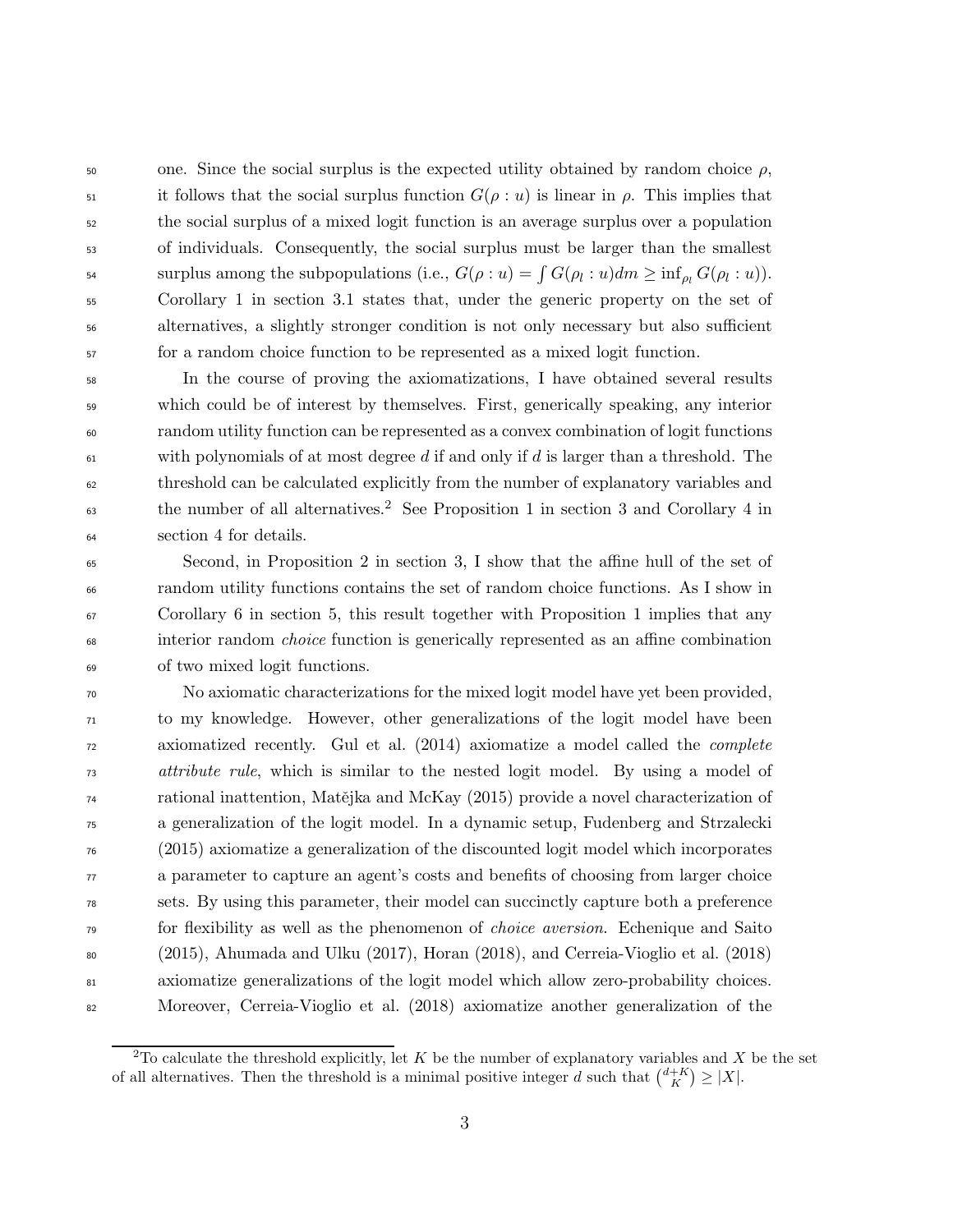<sup>83</sup> logit model in which the systematic part of utility is time-independent but the <sup>84</sup> shock component is time-dependent. This dependence is crucial in quantal response <sup>85</sup> equilibrium theory as well as in neuroscience.

 While the papers mentioned above provide different generalizations of the logit model, other recent models of random choice have been proposed that are not vari- ations of the logit model. For example, Gul and Pesendorfer (2006), Lu (2016), and Lu and Saito (2016) axiomatize variations of the random utility model. Fudenberg et al. (2015) and Cerreia-Vioglio et al. (2017) axiomatize models in which an agent deliberately randomizes choice. See Strzalecki (2018) for a recent extensive survey on the literature of random choice.

 In the next section, I introduce the models formally. In section 3, I provide the axiomatizations of the mixed logit model. In section 4, I provide results on the denseness of the mixed logit model in the random utility model. In section 5, I state corollaries and lemmas which I obtain in the course of proving the axiomatizations.

### $_{97}$  2 Model

 $\mathcal{P}_{98}$  The set of all alternatives is denoted by X. In the analysis of discrete choice, the <sup>99</sup> number of alternatives in a choice set is finite. Since the number of choice sets is 100 usually finite, X is finite. An alternative x can be identified by a real vector of  $\text{explanatory variables of } x^3$  For example, if an alternative is a consumption good, <sup>102</sup> the alternative can be identified by its price and various measures of its quality.  $Hence, X$  is a finite subset of  $\mathbb{R}^K$ , where K is the number of the explanatory 104 variables. For each  $x \in X$  and  $k \in \{1, ..., K\}$ , I write  $x(k)$  to denote the k-th element of  $x^4$ 105

106 Let  $\mathcal{D} \subset 2^X \setminus \{\emptyset\}$ . D is the set of choice sets. Notice D can be a proper subset of 2<sup>X</sup> <sup>107</sup> \ ∅.

108 **Definition 1.** A function  $\rho : \mathcal{D} \times X \to [0, 1]$  is called a random choice function <sup>109</sup> if  $\sum_{x\in D} \rho(D, x) = 1$  and  $\rho(D, x) = 0$  for any  $x \notin D$ . The set of random choice <sup>110</sup> functions is denoted by P.

111 For each  $(D, x) \in \mathcal{D} \times X$ , the number  $\rho(D, x)$  is the probability that an alterna-

tive x is chosen from a choice set D. A random choice function  $\rho$  is an element of

<sup>3</sup>An empirical researcher can include 1 as an explanatory variable if he wants to use a constant term.

<sup>&</sup>lt;sup>4</sup>In section 3.2, where I axiomatize a generalization of the mixed logit model, the set X does not have to be a subset of  $\mathbf{R}^K$ .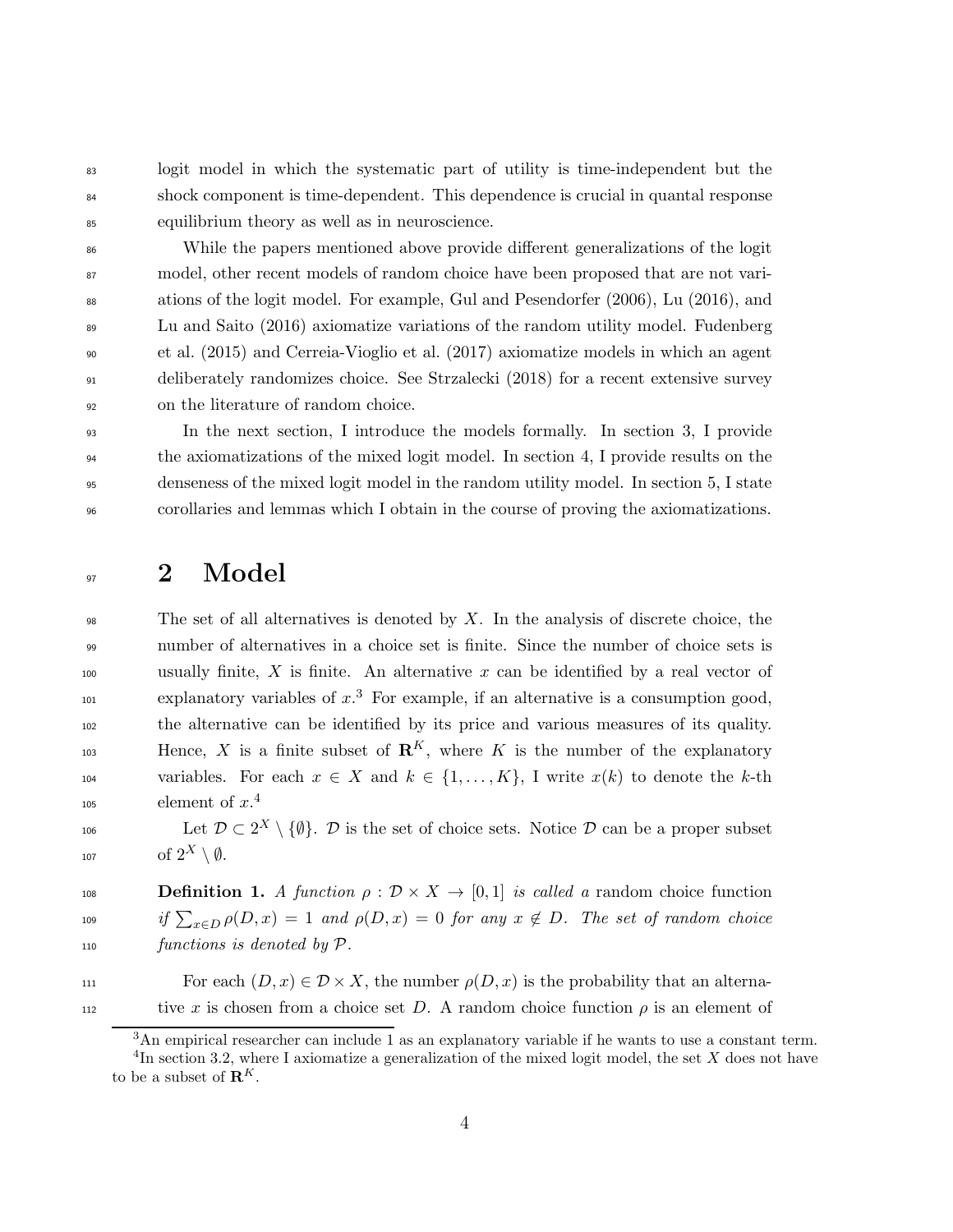$\mathbf{R}^{\mathcal{D}\times X}$ . The random choice function is the observable choice data in this paper. I 114 interpret the random choice function  $\rho$  as aggregate choices across individuals. The <sup>115</sup> choices are random due to unobserved heterogeneity across individuals.

> **Definition 2.** A random choice function  $\rho$  is called a mixed logit function if there exists a positive integer d and a probability measure m such that for all  $(D, x) \in$  $\mathcal{D} \times X$ , if  $x \in D$ , then

$$
\rho(D,x) = \int \frac{\exp(\beta \cdot p_d(x))}{\sum_{y \in D} \exp(\beta \cdot p_d(y))} dm(\beta),\tag{2}
$$

116 where  $\beta \cdot p_d(x)$  is a polynomial of at most degree d. Given a positive integer d, the 117 function  $\rho$  defined by (2) with a measure m is called a mixed logit function with 118 polynomials of at most degree d.

The set of mixed logit functions is denoted by  $\mathcal{P}_{ml}$ . Given a positive integer d,  $120$  the set of mixed logit functions with polynomials of at most degree d is denoted by 121  $\mathcal{P}_{ml}(d)$ . Thus  $\mathcal{P}_{ml} = \bigcup_{d \in \mathbf{Z}_+} \mathcal{P}_{ml}(d)$ , where  $\mathbf{Z}_+$  is the set of positive integers.

122 When m is degenerate (that is,  $m = \delta_\beta$  for some  $\beta$ ) in (2), then  $\rho$  is called a *logit* 123 function. Given a positive integer d,  $\rho$  defined by (2) with a degenerate measure  $124$  m is called a *logit function with polynomials of at most degree d.* The set of logit functions is denoted by  $\mathcal{P}_l$ . Given a positive integer d, the set of logit functions with 126 polynomials of at most degree d is denoted by  $\mathcal{P}_l(d)$ . Note that  $\mathcal{P}_l = \bigcup_{d \in \mathbf{Z}_+} \mathcal{P}_l(d)$ .

127 Given a positive integer d and  $x \in X$ , the vector  $p_d(x)$  consists of monomials of at most degree d (i.e., higher order terms such as  $x(k)^n$  where  $n \leq d$ , and interaction terms such as  $\prod_{k=1}^{K} x(k)^{n_k}$ , where  $\sum_{k=1}^{K} n_k \leq d$ .<sup>5</sup> In some results of the paper I 130 consider the linear case in which  $d = 1$  (i.e.,  $p_d(x) = x$ ). However, in an empirical analysis, such a linear relationship may not hold. For example, if an empirical researcher is modeling demand for a product in terms of consumers' income, one may find that the income elasticity of demand is not a linear function of the level of income. In that case, the researcher may want to include higher order terms of income. Moreover, the effect of one explanatory variable often depends on another explanatory variable. For example, the effect of income on the elasticity of demand may depend on age groups. One way to deal with such dependencies is to include an interaction term among explanatory variables, such as income and an index of age group.

<sup>&</sup>lt;sup>5</sup>For example, if  $K = 2$  and  $d = 2$ , then  $p(x) = (x(1), x(2), x(1)^2, x(1)x(2), x(2)^2)$  where  $x =$  $(x(1), x(2)).$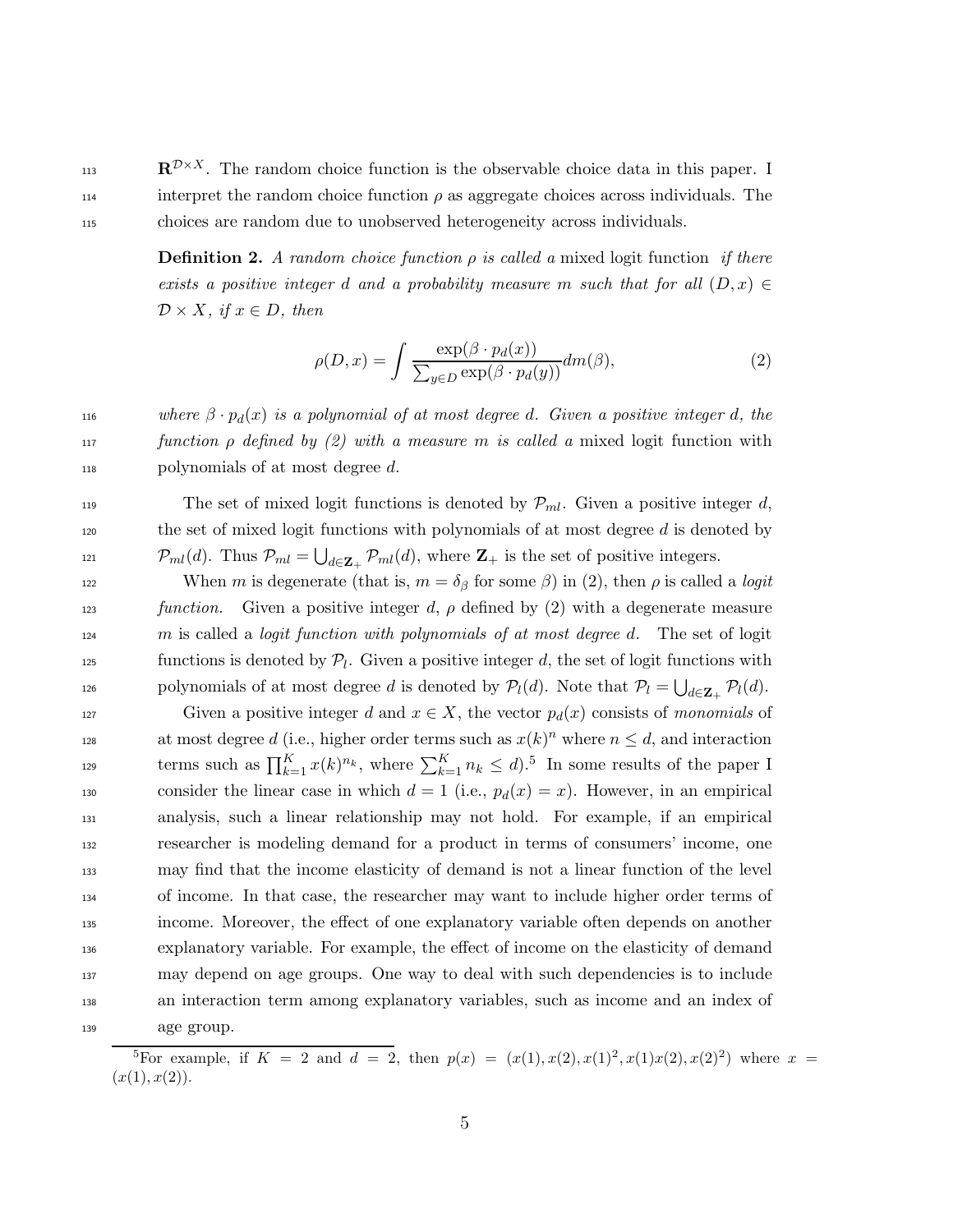<sup>140</sup> The next result simplifies our analysis.

141 **Remark 1.** For any positive integer d,  $\mathcal{P}_{ml}(d) = co.\mathcal{P}_l(d)$  (i.e., the set of mixed <sup>142</sup> logit functions with polynomials of at most degree d is the convex hull of the set of <sup>143</sup> logit functions with polynomials of at most degree d).

144 The remark implies that  $\mathcal{P}_{ml} = \text{co.} \mathcal{P}_l$  (i.e., the set of mixed logit functions equals <sup>145</sup> the set of convex combinations of logit functions). Thus, to axiomatize the mixed <sup>146</sup> logit model, it is necessary and sufficient to axiomatize the convex hull of the set of logit functions.<sup>6</sup> 147

<sup>148</sup> In section 3.2, I axiomatize a generalization of the mixed logit model defined with an arbitrary function  $u \in \mathbb{R}^X$  in place of polynomials as follows.

> **Definition 3.** A random choice function  $\rho$  is called a general mixed logit function if there exists a probability measure m on  $\mathbb{R}^X$  such that for all  $(D, x) \in \mathcal{D} \times X$ , if  $x \in D$ , then

$$
\rho(D, x) = \int \frac{\exp(u(x))}{\sum_{y \in D} \exp(u(y))} dm(u). \tag{3}
$$

150 When m is degenerate (that is,  $m = \delta_u$  for some u), then  $\rho$  is called a general logit <sup>151</sup> function.

<sup>152</sup> For the axiomatization of the general model above, X need not be a subset of  $153$  finite dimensional real space as long as the number of elements in X is finite.

<sup>154</sup> In the following, I introduce several definitions. Let Π be the set of bijections 155 between X and  $\{1, \ldots, |X|\}$ , where  $|X|$  is the number of elements of X. If  $\pi(x) = i$ , 156 then I interpret x to be the  $|X| + 1 - i$ -th best element of X with respect to  $\pi$ . If 157  $\pi(x) > \pi(y)$ , then x is better than y with respect to  $\pi$ . An element  $\pi$  of  $\Pi$  is called 158 a strict preference ranking (or simply, a ranking) over X. For all  $(D, x) \in \mathcal{D} \times X$ 159 such that  $x \in D$ , if  $\pi(x) > \pi(y)$  for all  $y \in D \setminus \{x\}$ , then I often write  $\pi(x) \geq \pi(D)$ . 160 There are |X|! elements in  $\Pi$ . I denote the set of probability measures over  $\Pi$  by  $\Delta(\Pi)$ . Since  $\Pi$  is finite, it follows that  $\Delta(\Pi) = \{(\nu_1, \ldots, \nu_{|\Pi|}) \in \mathbf{R}^{|\Pi|}_+\}$ 161  $\Delta(\Pi)$ . Since  $\Pi$  is finite, it follows that  $\Delta(\Pi) = \{(\nu_1, \ldots, \nu_{|\Pi|}) \in \mathbf{R}_+^{|\Pi|} \mid \sum_{i=1}^{|\Pi|} \nu_i = 1\},\$ 

 $\mu_{162}$  where  $\mathbf{R}_{+}$  is the set of nonnegative real numbers.

**Definition 4.** A random choice function  $\rho$  is called a random utility function if there exists a probability measure  $\nu \in \Delta(\Pi)$  such that for all  $(D, x) \in \mathcal{D} \times X$ , if

<sup>&</sup>lt;sup>6</sup>The result holds as long as the set of alternatives is finite. As mentioned, in the analysis of discrete choice, the number of alternatives in a choice set is finite by definition. The number of choice sets is usually finite, so the set of alternatives is usually finite.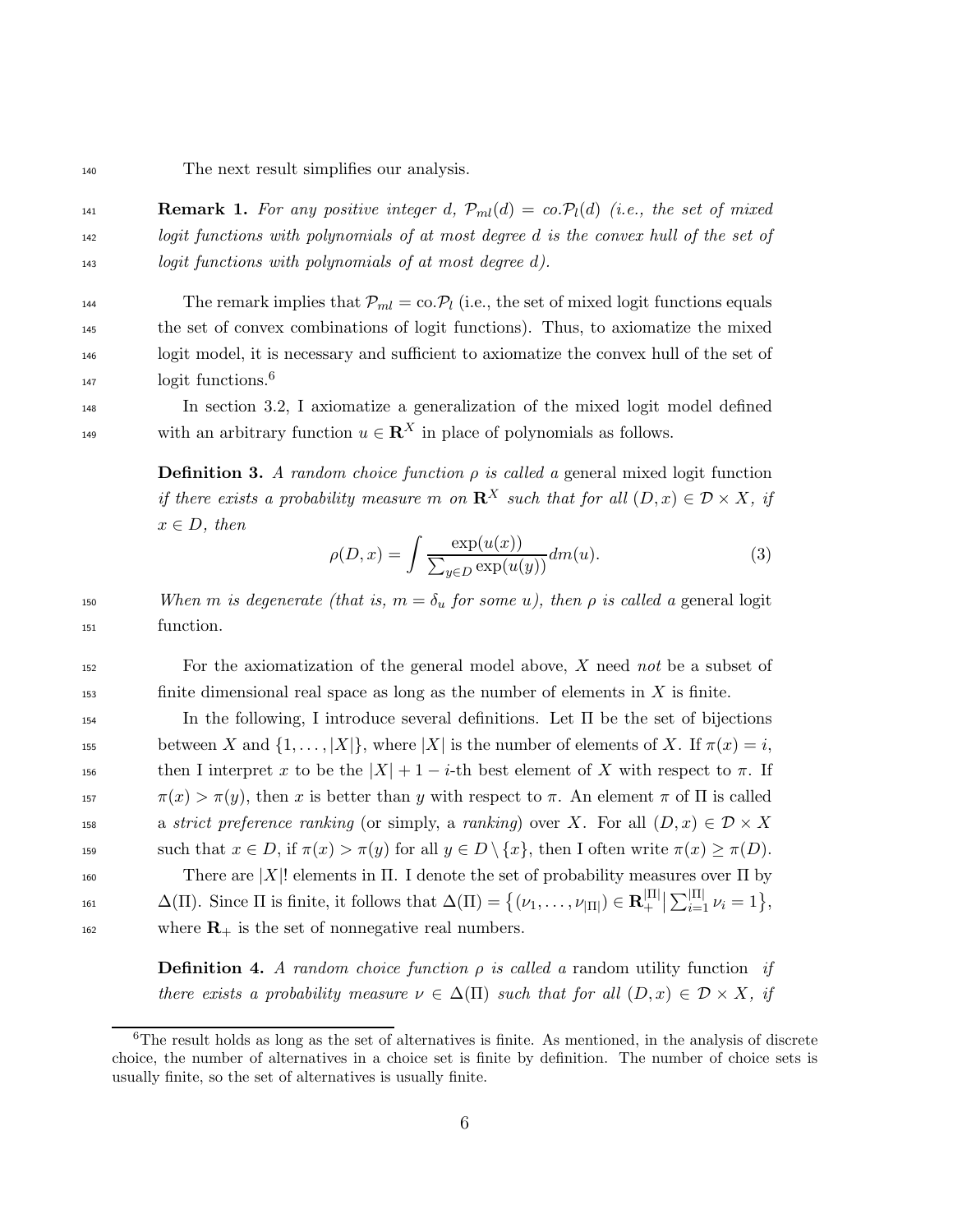$x \in D$ , then

166

$$
\rho(D, x) = \nu(\pi \in \Pi | \pi(x) \ge \pi(D)).
$$

163 The probability measure  $\nu$  is said to rationalize *ρ. The set of random utility func*- $\mu$ <sub>164</sub> tions is denoted by  $P_r$ .

<sup>165</sup> A random utility function is a probability distribution over the strict preference rankings over  $X$ .<sup>7</sup>

<sup>167</sup> Finally, I review essential mathematical concepts. A polyhedron is an inter-<sup>168</sup> section of finitely many closed half spaces. A polytope is a bounded polyhedron. <sup>169</sup> Equivalently, a polytope is the convex hull of finitely many points.

170 The closure of a set C is denoted by cl.C. The *affine hull* of a set C is the  $171$  smallest affine set that contains C, and it is denoted by aff.C. The convex hull of a  $172$  set C is denoted by co.C.

173 The *relative interior* of a convex set C is an interior of C in the relative topol- $174$  ogy with respect to aff. C. The relative interior of C is denoted by rint. C. If C 175 is not empty, then (i) rint.C is not empty, and (ii) rint.C =  $\{x \in C |$  for all  $y \in$ 176 C there exists  $\alpha \in \mathbf{R}$  such that  $\alpha > 1$  and  $\alpha x + (1 - \alpha)y \in C$ . (See Theorem 6.4 <sup>177</sup> in Rockafellar (2015) for the proof.)

## <sup>178</sup> 3 Axiomatization of the Mixed Logit Model

 In this section, I provide axiomatizations of the mixed logit model. The first axiom in the paper may be seen as a normative one. To define a normative requirement, I consider a representative agent whose random choice follows  $\rho$ , and thereby compare <sup>182</sup> the representative agent's random choice with *deterministically rational choices* as benchmarks.

184 **A** random choice function  $\rho'$  is said to be *deterministically rational* if there exists 185 a strict preference ranking  $\pi \in \Pi$  such that

$$
\rho'(D, x) = \begin{cases} 1 & \text{if } \pi(x) \ge \pi(D); \\ 0 & \text{otherwise.} \end{cases}
$$
 (4)

<sup>7</sup>While the function above is often called a random ranking function, a random utility function is often defined differently–by using the existence of a probability measure  $\mu$  over utilities such that for all  $(D, x) \in \mathcal{D} \times X$ , if  $x \in D$ , then  $\rho(D, x) = \mu(u \in \mathbb{R}^X | u(x) \ge u(D))$ . Block and Marschak (1960)(Theorem 3.1) prove that the two definitions are equivalent.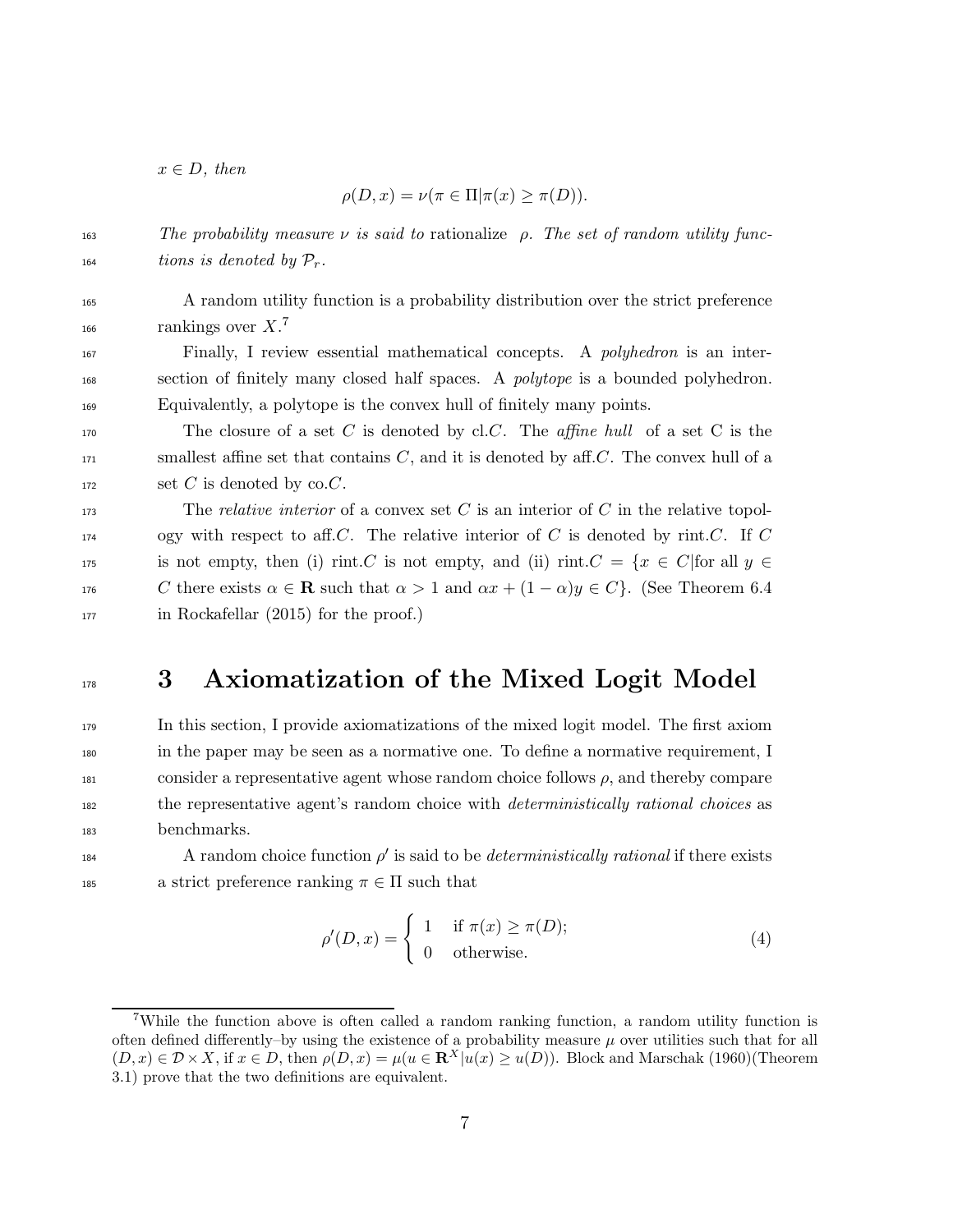186 This random choice function  $\rho'$  is denoted by  $\rho^{\pi}$ . The function  $\rho^{\pi}$  gives probability  $187$  one to the best alternative x in a choice set D according to the strict preference 188 ranking  $\pi$ . Remember that this is the standard way to define the rationality of a <sup>189</sup> deterministic choice function.

> As a criterion for the comparison between the representative agent's random choice and the deterministically rational choices, I adopt the social surplus function proposed by McFadden (1978, 1981). To introduce this concept, consider a representative agent whose random choice follows  $\rho$ <sup>8</sup>. Let  $u(D, x)$  be the representative agent's utility when he chooses x from  $D$  (i.e., x is the best alternative in D). Since  $\rho(D, x)$  is the probability that x is chosen from D, the expected welfare of the representative agent who chooses from D is

$$
\sum_{x \in D} \rho(D, x) u(D, x).
$$

190 This is the social surplus of choice set  $D$ .

Notice that the function  $u$  depends on choice set  $D$  through the conditioning event that x is the best alternative in  $D.9$  Moreover, the representative agent's utility could depend on choice set  $D$  because the utility itself could be menu-dependent. (McFadden (2001), Swait et al. (2002), and Rooderkerk et al. (2011) all address the importance of context dependence for the analysis of discrete choice.) Since the set  $D$  of choice sets may contain multiple elements, I generalize the social surplus as follows:<sup>10</sup>

$$
G(\rho:u) \equiv \sum_{D \in \mathcal{D}} \sum_{x \in D} \rho(D,x) u(D,x).
$$
 (5)

From our viewpoint, as outside observers, the utility function of the representative agent is unobservable. However, it is natural to assume that  $u$  belongs to the

<sup>&</sup>lt;sup>8</sup>See Rust (1994) and Chiong et al. (2016) for papers which use the social surplus functions to study the welfare of a representative agent in the analysis of dynamic discrete choice.

<sup>&</sup>lt;sup>9</sup>To understand the dependency of u on the set D, consider the case of random utility. Then  $u(D, x)$  $E[w_x + \varepsilon_x | w_x + \varepsilon_x \geq w_y + \varepsilon_y \text{ for all } y \in D]$ , where  $w_x$  is the representative agent's systematic part of the utility of x and  $\varepsilon_x$  is the additive shock to the utility. The function u depends on D through the conditioning event.

<sup>&</sup>lt;sup>10</sup>A careful reader may wonder why the outside observer needs to sum up utilities over  $\mathcal D$  uniformly. It is possible to introduce weights r over D and define  $G(\rho:u,r) = \sum_{D \in \mathcal{D}} r(D) \sum_{x \in D} \rho(D,x) u(D,x)$ . For each  $D \in \mathcal{D}$ ,  $r(D)$  can be interpreted as the outside observer's subjective belief that the representative agent chooses from  $D$ . The axioms in this paper can be generalized easily to include the weights  $r$ .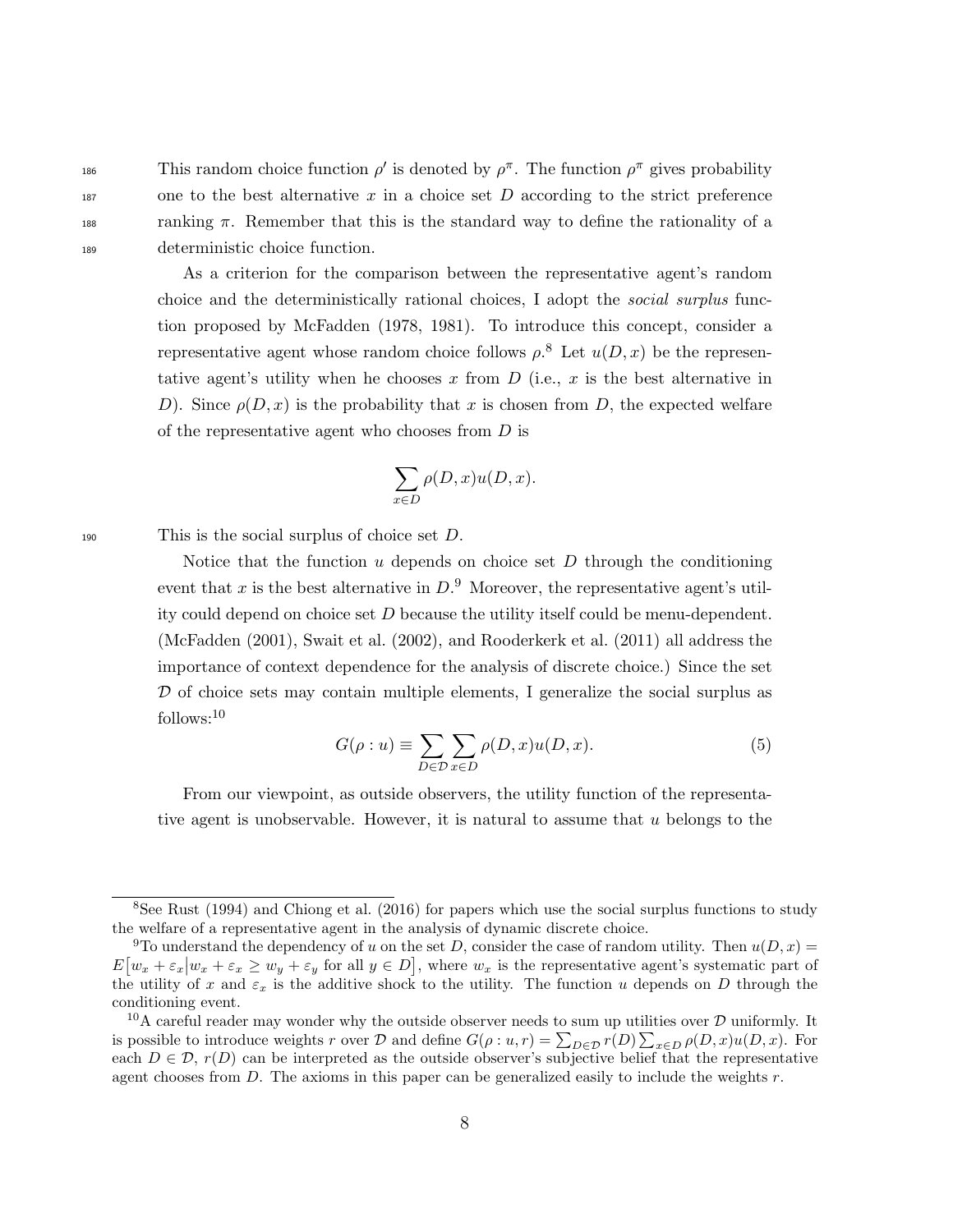following set:

$$
\mathcal{U} = \Big\{ u \in \mathbf{R}_{+}^{\mathcal{D} \times X} \Big| (\text{i}) \ u(D, x) = 0 \text{ if } x \notin D; (\text{ii}) \ u(D, \cdot) \text{ is not constant on some } D \Big\},\
$$

191 where  $\mathbf{R}_+$  is the set of nonnegative real numbers. A utility  $u(D, x)$  is nonnegative. 192 Moreover if x is not available in D, then  $u(D, x)$  is zero, as required in condition <sup>193</sup> (i). If a utility function does not satisfy condition (ii), then the social surplus is <sup>194</sup> the same for any random choice function. Such a utility function is not useful to evaluate random choice functions in terms of the social surplus.<sup>11</sup>

196 The next axiom requires that no matter which utility function  $u \in \mathcal{U}$  the outside <sup>197</sup> observer uses, the social surplus obtained by the representative agent's choice should <sup>198</sup> be larger than the minimum social surplus obtained by the deterministically rational <sup>199</sup> choices.

**Axiom 1.** (Aggregated Stochastic Rationality) For any  $u \in \mathcal{U}$ ,

$$
G(\rho:u) > \min_{\pi \in \Pi} G(\rho^{\pi}:u). \tag{6}
$$

<sup>200</sup> Aggregated Stochastic Rationality may be seen as a normative axiom. The nor-<sup>201</sup> mative requirement of the axiom is weak in the sense that the axiom does not require <sup>202</sup> that the agent's random choice dominate the deterministically rational choices; the <sup>203</sup> axiom only requires that the agent's random choice should be better than the *worst* <sup>204</sup> deterministically rational choices.

<sup>205</sup> The next theorem shows that Aggregated Stochastic Rationality characterizes <sup>206</sup> the mixed logit model. For the sufficiency of the axiom, I need to assume a condition  $_{207}$  on the set of alternatives.<sup>12</sup>

208 **Definition 5.** The set X of alternatives is said to be in general position if (i) X 209 is affinely independent or (ii) there exists  $k \in \{1, \ldots, K\}$  such that  $x(k) \neq y(k)$  for 210  $all \ x, y \in X.$ 

 $R$  Remember that X is a subset of K-dimensional real space. With respect to condition (i), note that if  $|X| \leq K + 1$ , then, generically speaking, X is affinely

<sup>&</sup>lt;sup>11</sup>To see this point, suppose that u does not satisfy condition (ii). Then for each  $D \in \mathcal{D}$  there exists  $v_D \in \mathbf{R}$  such that  $u(D, x) = v_D$  for any  $x \in D$ . For any random choice function  $\rho \in \mathcal{P}, \sum_{x \in D} \rho(D, x) = 1$ for each  $D \in \mathcal{D}$ . It follows that  $G(\rho : u) = \sum_{D \in \mathcal{D}} v_D$ .

<sup>&</sup>lt;sup>12</sup>For the axiomatization of the general mixed logit model, I do not need the condition. See Corollary coro:general in Section 3.2.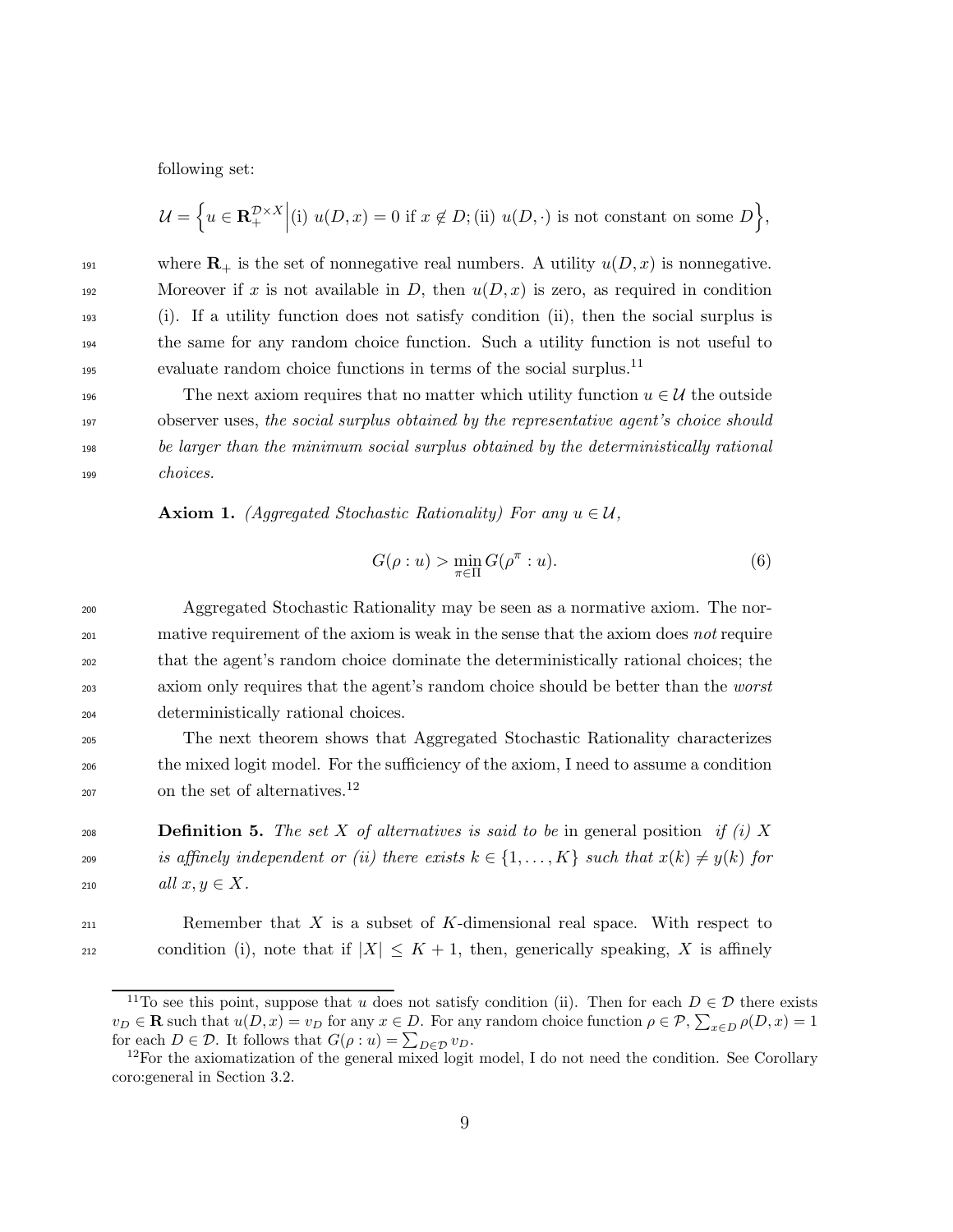$213$  independent. That is, even if X is not affinely independent, adding a small pertur-214 bation to X makes it affinely independent. (For example when  $K = 2$  and  $X = 3$ ,  $215$  the only case in which X is not affinely independent is when the points are collinear.) <sup>216</sup> Note that condition (i) is similar in spirit to no perfect multicollinearity, which is  $_{217}$  considered to hold generically.<sup>13</sup>

218 On the other hand if  $|X| > K + 1$ , then X cannot be affinely independent.<sup>14</sup> For <sup>219</sup> this case, I require that X satisfy condition (ii). Condition (ii) means that there exists an index k of an explanatory variable at which the alternatives (i.e.,  $x(k)s$ ) <sup>221</sup> are all distinct. Condition (ii) is also satisfied generically in the sense that adding a  $222$  small perturbation to X makes it satisfy condition (ii). Since the observed data are  $223$  inevitably perturbed by measurement error, it is likely that  $X$  is in general position.

**224 Theorem 1.** Suppose that X is in general position. A random choice function  $\rho$ 225 satisfies Aggregated Stochastic Rationality if and only if  $\rho$  is a mixed logit function.

<sup>226</sup> The sufficiency part of the proof can be sketched as follows. (See the appendix <sup>227</sup> for the complete proof.) First, I state two propositions which are necessary for the <sup>228</sup> axiomatization.

<sup>229</sup> Proposition 1. For any positive integer d, the set of mixed logit functions with <sup>230</sup> polynomials of at most degree d is the relative interior of the set of random utility 231 functions (i.e.,  $\mathcal{P}_{ml}(d) = rint \mathcal{P}_r$ ) if and only if  $\{p_d(x)|x \in X\}$  is affinely indepen-<sup>232</sup> dent.

<sup>233</sup> In section 4, I will provide details of Proposition 1. The next proposition char-234 acterizes the affine hull of the set  $\mathcal{P}_r$  of random utility functions.

**Proposition 2.** The affine hull of  $P_r$  is

$$
\left\{ q \in \mathbf{R}^{\mathcal{D} \times X} \middle| (i) \sum_{x \in D} q(D, x) = 1 \text{ for any } D \in \mathcal{D}; \ (ii) \ q(D, x) = 0 \text{ for any } D \in \mathcal{D}, x \notin D \right\}.
$$

<sup>235</sup> Proposition 2 implies that the set of random choice functions is a subset of the affine hull of the set of random utility functions (i.e.,  $\mathcal{P} \subset \text{aff.}(\mathcal{P}_r)$ .<sup>15</sup>

<sup>&</sup>lt;sup>13</sup>No perfect multicollinearity means that any explanatory variable cannot be represented as an affine combination of the other explanatory variables. Formally, no perfect multicollinearity requires that  ${x(k)}_{k=1}^K$  is affinely independent, where  $x(k) = (x_1(k), \ldots, x_{|X|}(k)) \in \mathbb{R}^{|X|}$ . Note that, on the other hand, condition (i) means  $X \equiv \{x_i\}_{i=1}^{|X|}$  is affinely independent, where  $x_i \in \mathbb{R}^K$ .

 $14$ To see this remember that if a set is affinely independent, then the maximal number of elements contained by the set is the dimension of the set plus one.

<sup>&</sup>lt;sup>15</sup>Note that it is a proper subset because the affine hull contains a vector whose element is negative.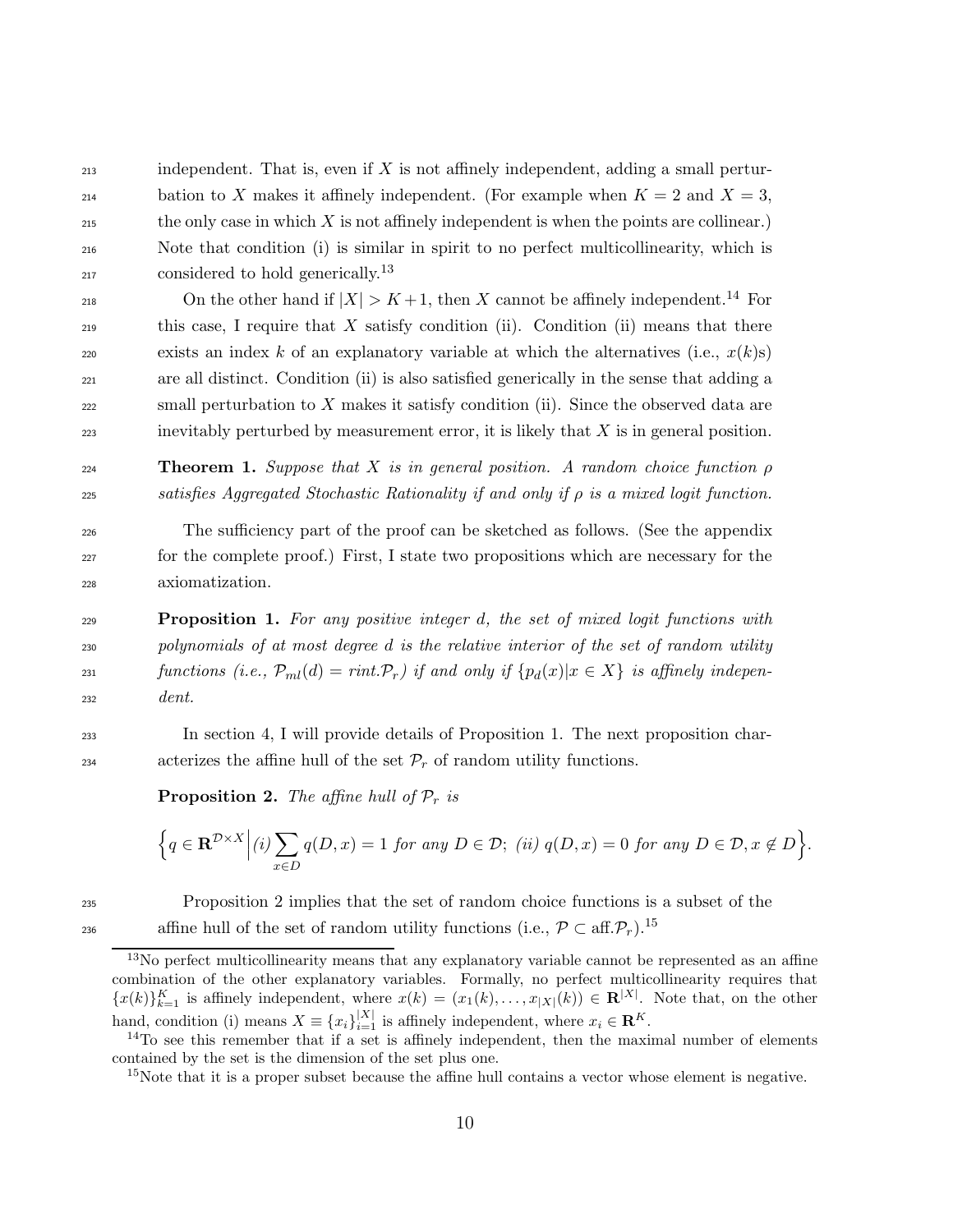Given the two propositions above, Theorem 1 can be proved as follows. It can be shown that the set  $\mathcal{P}_r$  of random utility functions is a polytope. That is,  $\mathcal{P}_r = \text{co.}\{\rho^{\pi} | \pi \in \Pi\}.$  Moreover, it follows that there exist a set  $\{t_i\}_{i=1}^n \subset \mathbf{R}^{\mathcal{D} \times X} \setminus \{0\}$ and a set  $\{\alpha_i\}_{i=1}^n \subset \mathbf{R}$  such that

$$
\mathcal{P}_r = \bigcap_{i=1}^n \{ q \in \mathbf{R}^{\mathcal{D} \times X} | q \cdot t_i \ge \alpha_i \} \cap \text{aff.} \mathcal{P}_r. \tag{7}
$$

237 As mentioned earlier, Proposition 2 implies that  $\mathcal{P}_r \subset \mathcal{P} \subset \text{aff.} \mathcal{P}_r$ . This implication and (7) show that  $\mathcal{P}_r = \bigcap_{i=1}^n \{ \rho \in \mathcal{P} | \rho \cdot t_i \geq \alpha_i \}.$  It follows that  $\text{rint.} \mathcal{P}_r = \bigcap_{i=1}^n \{ \rho \in \mathcal{P} | \rho \cdot t_i \geq \alpha_i \}.$ <sup>239</sup>  $\mathcal{P}|\rho \cdot t_i > \alpha_i$ . Proposition 1 implies that for any positive integer d,  $\mathcal{P}_{ml}(d) = \text{rint.} \mathcal{P}_r$ 240 if and only if the set  ${p_d(x)|x \in X}$  is affinely independent. Remark 2 in section 241 4 states that  $\{p_d(x)|x \in X\}$  is affinely independent for some integer d if X is in queral position. Hence, I obtain  $\mathcal{P}_{ml}(d) = \bigcap_{i=1}^n \{ \rho \in \mathcal{P} | \rho \cdot t_i > \alpha_i \}.$ 

243 For each  $i \in \{1, \ldots, n\}$ , I can find a utility vector  $u_i \in \mathcal{U}$  and  $\beta_i \in \mathbf{R}$  such that 244  $\rho \cdot t_i > \alpha_i$  if and only if  $G(\rho : u_i) > \beta_i$ . Therefore,  $\mathcal{P}_r = \bigcap_{i=1}^n {\{\rho \in \mathcal{P} | G(\rho : u_i) \ge \beta_i\}}$ and  $\mathcal{P}_{ml}(d) = \bigcap_{i=1}^n \{ \rho \in \mathcal{P} | G(\rho : u_i) > \beta_i \}.$  Since  $\rho^{\pi} \in \mathcal{P}_r$  for any  $\pi \in \Pi$ , it follows that  $G(\rho^{\pi}: u_i) \geq \beta_i$  for all  $i \in \{1, ..., n\}$ . Hence, Aggregated Stochastic Rationality implies that  $G(\rho: u_i) > \beta_i$  for all  $i \in \{1, ..., n\}$ . So,  $\rho \in \bigcap_{i=1}^n {\rho \in \mathcal{P} | G(\rho: u_i)}$ 248  $\beta_i$  =  $\mathcal{P}_{ml}(d)$ .

### <sup>249</sup> 3.1 Alternative Axiom

In this section, I provide an alternative axiomatization of the mixed logit model. The necessity of the alternative axiom can be understood heuristically as follows.<sup>16</sup> Given a utility function  $u \in \mathcal{U}$ , the social surplus function  $G(\rho : u)$  is linear in  $\rho$ . Hence, if  $\rho$  is a mixed logit function (i.e.,  $\rho = \int \rho_l dm$ , where  $\rho_l$  is a logit function), then for any  $u \in \mathcal{U}$ ,

$$
G(\rho:u) = \int G(\rho_l:u)dm \ge \inf_{\rho_l \in \mathcal{P}_l} G(\rho_l:u),\tag{8}
$$

250 where the equality holds by the Fubini theorem and the linearity of G in  $\rho$ . This condition (8) is a necessary condition for *ρ* to be a mixed logit function. Indeed, one can show that the last inequality holds strictly. This condition with the strict inequality turns out to be sufficient as well.

<sup>&</sup>lt;sup>16</sup>The following argument is not the proof of the necessity since the axiom requires strict inequality. The following argument guarantees weak inequality only.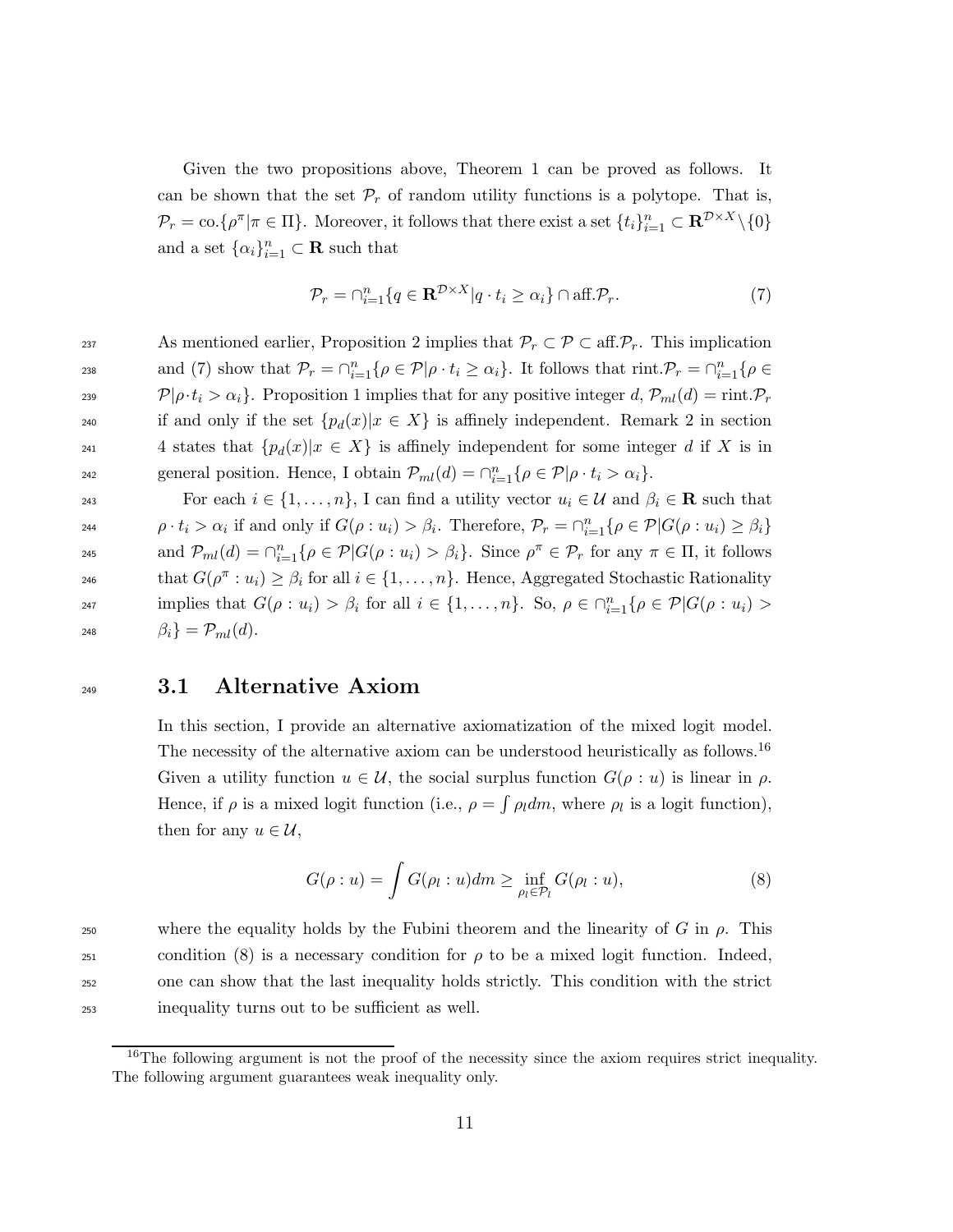**Axiom 2.** (Aggregated Logit Rationality) For any  $u \in \mathcal{U}$ ,

$$
G(\rho:u) > \inf_{\rho_l \in \mathcal{P}_l} G(\rho_l:u). \tag{9}
$$

| 254 | To interpret the axiom, remember that the probability measure $m$ captures the             |
|-----|--------------------------------------------------------------------------------------------|
| 255 | unobservable heterogeneity across a population of individuals. Moreover, each logit        |
| 256 | function $\rho_l$ in the support of m captures aggregate choices in a subpopulation. Thus  |
| 257 | Aggregated Logit Rationality means that the social surplus must be larger than the         |
| 258 | smallest surplus among the subpopulations. This is because, as shown in equation           |
| 259 | (8), the social surplus equals an average surplus across the total population.             |
| 260 | By slightly modifying the proof of Theorem 1, I obtain the following result:               |
|     |                                                                                            |
| 261 | <b>Corollary 1.</b> Suppose that X is in general position. A random choice function $\rho$ |

satisfies Aggregated Logit Rationality if and only if ρ is a mixed logit function.

The proof of the corollary is in the appendix.

## $_{264}$  3.2 Special case with linear p and general case with ar-bitrary function

 In this section, I provide axiomatizations of a special case and a general case of the mixed logit model. The special case I examine here is that of mixed logit functions 268 with polynomials of degree 1 (i.e.,  $p_d(x) = x$ ).

269 **Corollary 2.** Suppose that X is affinely independent. A random choice function  $\rho$ 270 satisfies Aggregated Stochastic Rationality if and only if  $\rho$  is a mixed logit function with polynomials of degree 1.

 The general case I examine next is that which applies to mixed logit functions with a general function in place of polynomials. Because of the generality, I do not need any conditions on X except for the finiteness. The set X does not have to be a subset of finite-dimensional real space. Needless to say, it does not have to be in general position.

 Corollary 3. A random choice function ρ satisfies Aggregated Stochastic Rational- $\frac{1}{278}$  ity if and only if  $\rho$  is a general mixed logit function.

The proofs of these two corollaries are in the appendix.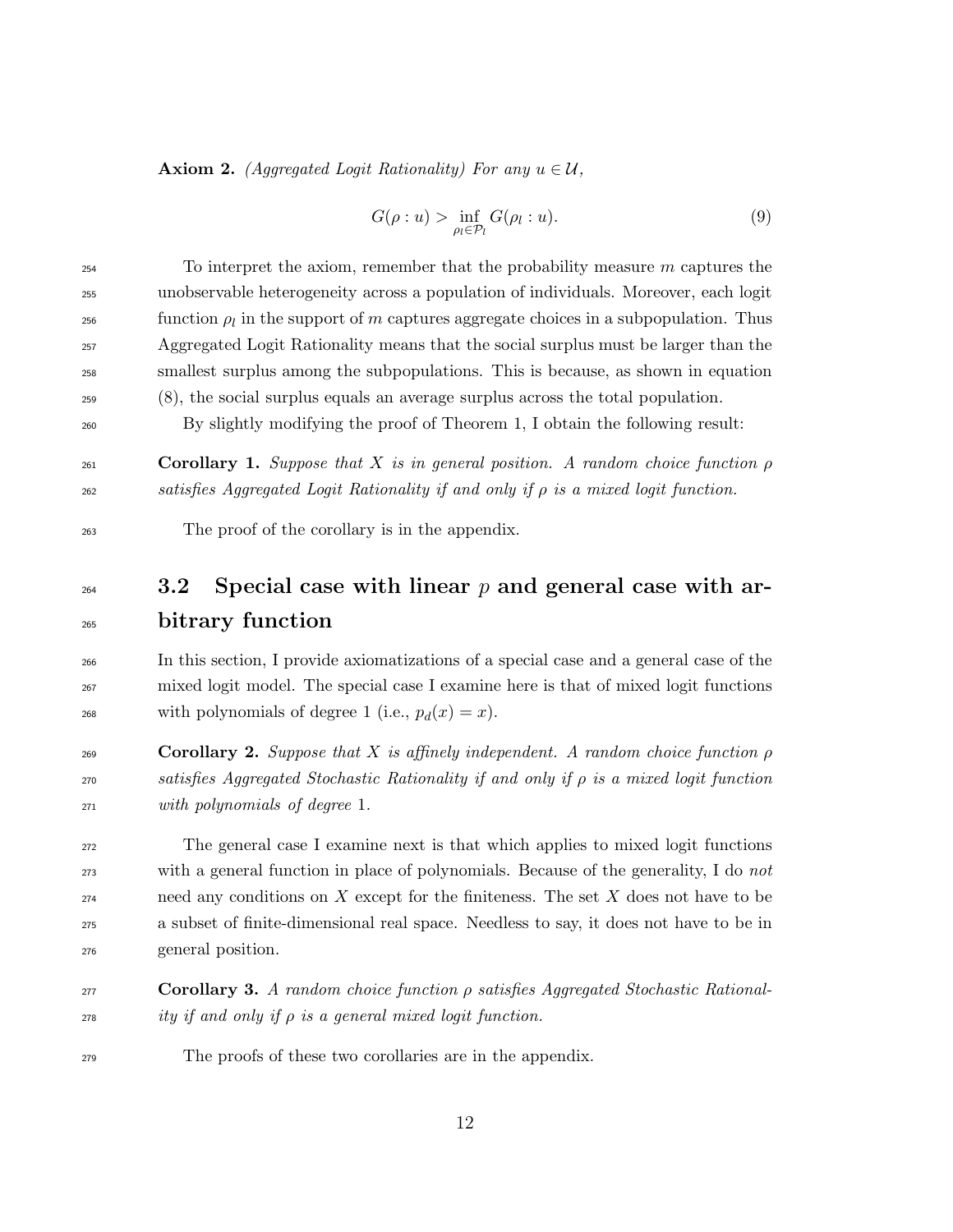<sup>280</sup> The axiomatizations above are based on Aggregated Stochastic Rationality. By <sup>281</sup> modifying Aggregated Logit Rationality, one can easily provide alternative axiom-<sup>282</sup> atizations of the special case and the general case of the mixed logit model.

## <sup>283</sup> 4 Denseness in the Random Utility Model

 In this section, I discuss Proposition 1, which states that the set of mixed logit functions with polynomials of at most degree d is dense in the set of random utility 286 functions if and only if  $\{p_d(x)|x \in X\}$  is affinely independent. Proposition 1 implies the following result:

 $288$  Corollary 4. Let d be a positive integer.

(i) If  $|X| \leq {d+K \choose K}$  $\text{(i)}$  If  $|X| \leq {d+K \choose K}$ , then any interior random utility function is generically repre-<sup>290</sup> sented as a convex combination of logit functions with polynomials of at most degree d. 17 <sup>291</sup>

(*ii*) If  $|X| > {d+K \choose K}$ <sup>292</sup> (ii) If  $|X| > {d+K \choose K}$ , then there is a random utility function which cannot be approx-<sup>293</sup> imated by mixed logit functions with polynomials of at most degree d.

294 To see how Proposition 1 implies Corollary 4, note that for any  $x \in X$  and any positive integer d,  $p_d(x)$  is  $\binom{d+K}{K}$ positive integer d,  $p_d(x)$  is  $\binom{d+K}{K}$  – 1-dimensional real vector. By the same argument after Definition 5, if  $|X| \leq {d+K \choose K}$ 296 after Definition 5, if  $|X| \leq {a+K \choose K}$ , then generically speaking  $\{p_d(x)|x \in X\}$  is affinely independent. If  $|X| > \binom{d+K}{K}$ independent. If  $|X| > \binom{d+K}{K}$  then,  $\{p_d(x)|x \in X\}$  is not affinely independent. <sup>298</sup> Therefore Proposition 1 implies Corollary 4.

 Corollary 4 is related to Theorem 1 of McFadden and Train (2000). In their Theorem 1, McFadden and Train (2000) state that under some technical condi- tions, any random utility function can be approximated by mixed logit functions. McFadden and Train (2000) admit "One limitation of Theorem 1 is that it provides no practical indication of how to choose parsimonious mixing families, or how many terms are needed to obtain acceptable approximations..."(p. 452) This means that in order to achieve better approximation, they need to use arbitrarily higher order polynomials.

<sup>307</sup> Corollary 4 overcomes the limitation. Corollary 4 gives a precise condition on  $\frac{308}{400}$  the degree d of the polynomial. It is necessary and sufficient that the degree d be large enough to satisfy  $|X| \leq {d+K \choose K}$ be large enough to satisfy  $|X| \leq {d+K \choose K}$ . There are two additional advantages to

<sup>&</sup>lt;sup>17</sup>This implies that any noninterior random utility function can be approximated by a convex combination of logit functions with polynomials of at most degree d.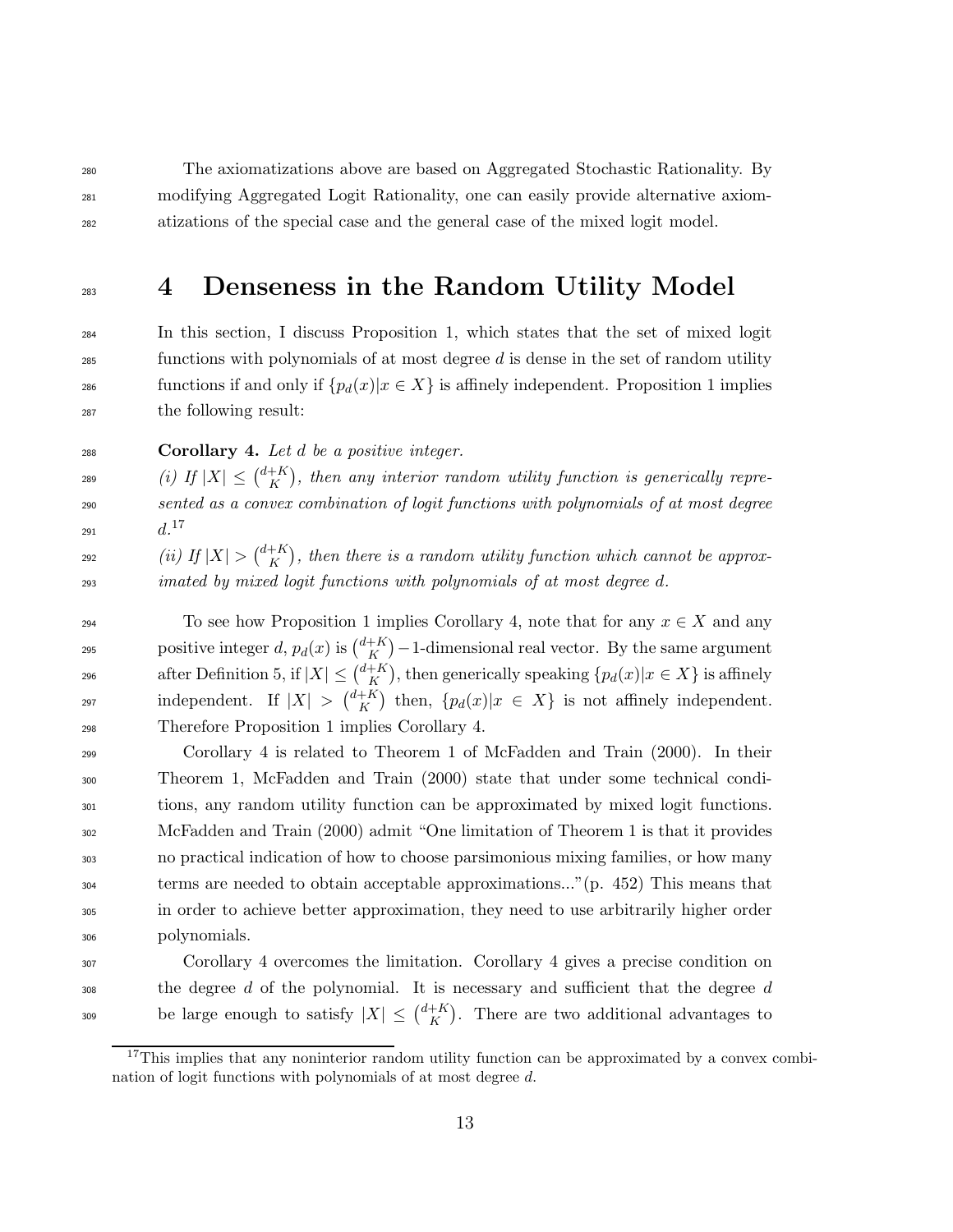Corollary 4 in comparison with Theorem 1 of McFadden and Train (2000). First, the result by McFadden and Train (2000) guarantees only an approximation, while result (i) in Corollary 4 guarantees the exact equality for the case of interior random utility functions. Second, to achieve the exact equality, Corollary 4 states that it is enough to use a finite convex combination of logit functions, rather than an integral over logit functions.

 On the other hand, the setup of McFadden and Train (2000) is more general  $\frac{317}{1317}$  than mine. They allow X to be infinite, while I assume X is finite following a  $\epsilon$  classical setup in the decision theory literature of random choice.<sup>18</sup> Consequently, Corollary 4 does not imply their Theorem  $1.^{19}$  McFadden and Train's (2000) proof of Theorem 1 and and my proof of Proposition 1 and Corollary 4 are very different. While their proof crucially depends on the Weierstrass approximation theorem, my proof does not depend on the approximation theorem but the geometric structure of the set of random utility functions, as I will explain below. Assuming the finiteness of the set of alternatives in the proof of McFadden and Train (2000) does not yield Corollary 4.

<sup>326</sup> I prove Proposition 1 by using the lemmas below. First I introduce a definition.

327 **Definition 6.** For any positive integer d, a ranking  $\pi \in \Pi$  is linearly representable  $328$  by polynomials of at most degree d if there exists a real vector  $\beta$  such that for all 329  $x, y \in X$ ,  $\pi(x) > \pi(y)$  if and only if  $\beta \cdot p_d(x) > \beta \cdot p_d(y)$ .

<sup>330</sup> Notice that the above definition requires that all points be ordered according to 331 a given ranking  $\pi$ . Hence, the definition is stronger than the concept of *shattering* <sup>332</sup> in machine learning. In the standard setup, *shattering* only requires that points be  $\mu$ <sub>333</sub> separated into two groups.<sup>20</sup>

**Lemma 1.** For any positive integer d, the set of mixed logit functions with polyno- mials of at most degree d is the relative interior of the set of random utility functions 336 (i.e.,  $\mathcal{P}_{ml}(d) = rint \mathcal{P}_r$ ) if and only if any ranking  $\pi \in \Pi$  is linearly representable by polynomials of at most degree d.

<sup>&</sup>lt;sup>18</sup>Moreover, as explained, in the analysis of discrete choice, the number of alternatives in a choice set is finite by definition. The number of choice sets is usually finite, so the set of alternatives is usually finite.

<sup>&</sup>lt;sup>19</sup>McFadden and Train (2000) also allow for a random choice function to be dependent on the observed attributes of individuals. To make the discussion above clearer, I assumed that the set of the individuals is homogeneous. I can easily include the set of the observed attributes in my model by allowing a primitive random choice function to be dependent on the individuals' observed attributes.

 $^{20}$ I am grateful to Prof. Brendan Beare, who informed me about the concept of shattering.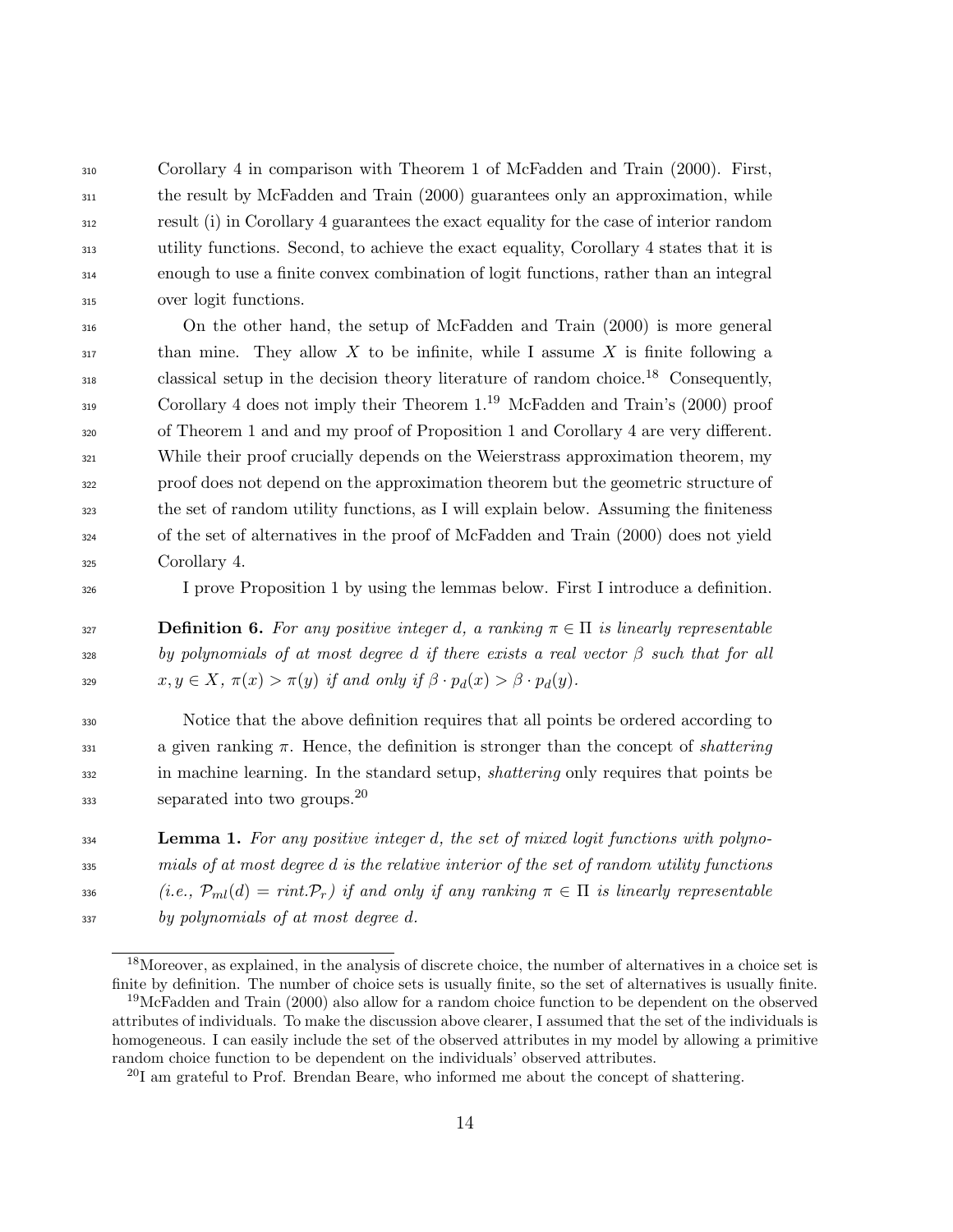

Figure 1: The set  $X = \{x, y, z\}$  is affinely independent. Any ranking is linearly representable with polynomials of degree  $d = 1$ . For example, the ranking  $\pi(x) > \pi(y) > \pi(z)$ is linearly representable with polynomials of degree  $d = 1$  by  $\beta \in \mathbb{R}^2$ , which defines the parallel hyperplanes.



Figure 2: The set  $X = \{x, y, z, w\}$  is affinely dependent. The ranking  $\pi(x) > \pi(w)$  $\pi(y) > \pi(z)$  is not linearly representable with polynomials of degree  $d = 1$ . As the figure shows, no matter how one chooses  $\beta \in \mathbb{R}^2$  and draws parallel hyperplanes, it does not hold that  $\beta \cdot x > \beta \cdot w > \beta \cdot z > \beta \cdot y$ .

338 To check whether any ranking  $\pi \in \Pi$  is linearly representable, the following <sup>339</sup> lemma is useful.

**140 Lemma 2.** For any positive integer d, the set  $\{p_d(x)|x \in X\}$  is affinely independent 341 if and only if any ranking  $\pi \in \Pi$  is linearly representable by polynomials of at most  $_{342}$  degree d.

<sup>343</sup> Lemmas 1, 2 imply Proposition 1. To understand Lemma 2 geometrically, see figures 1 and 2. In the figures, I assume that  $K = 2$  and  $d = 1$  (i.e.,  $p_d(x) = x$ ). 345 Hence,  $\{p_d(x)|x \in X\}$  is affinely independent if and only if X is affinely independent. Although  $\{p_d(x)|x \in X\}$  is generically affinely independent when  $|X| \leq {d+K \choose K}$ 346 Although  $\{p_d(x)|x \in X\}$  is generically affinely independent when  $|X| \leq {d+K \choose K}$ , a 347 careful reader may wonder when  ${p_d(x)|x \in X}$  is always (and not just generically)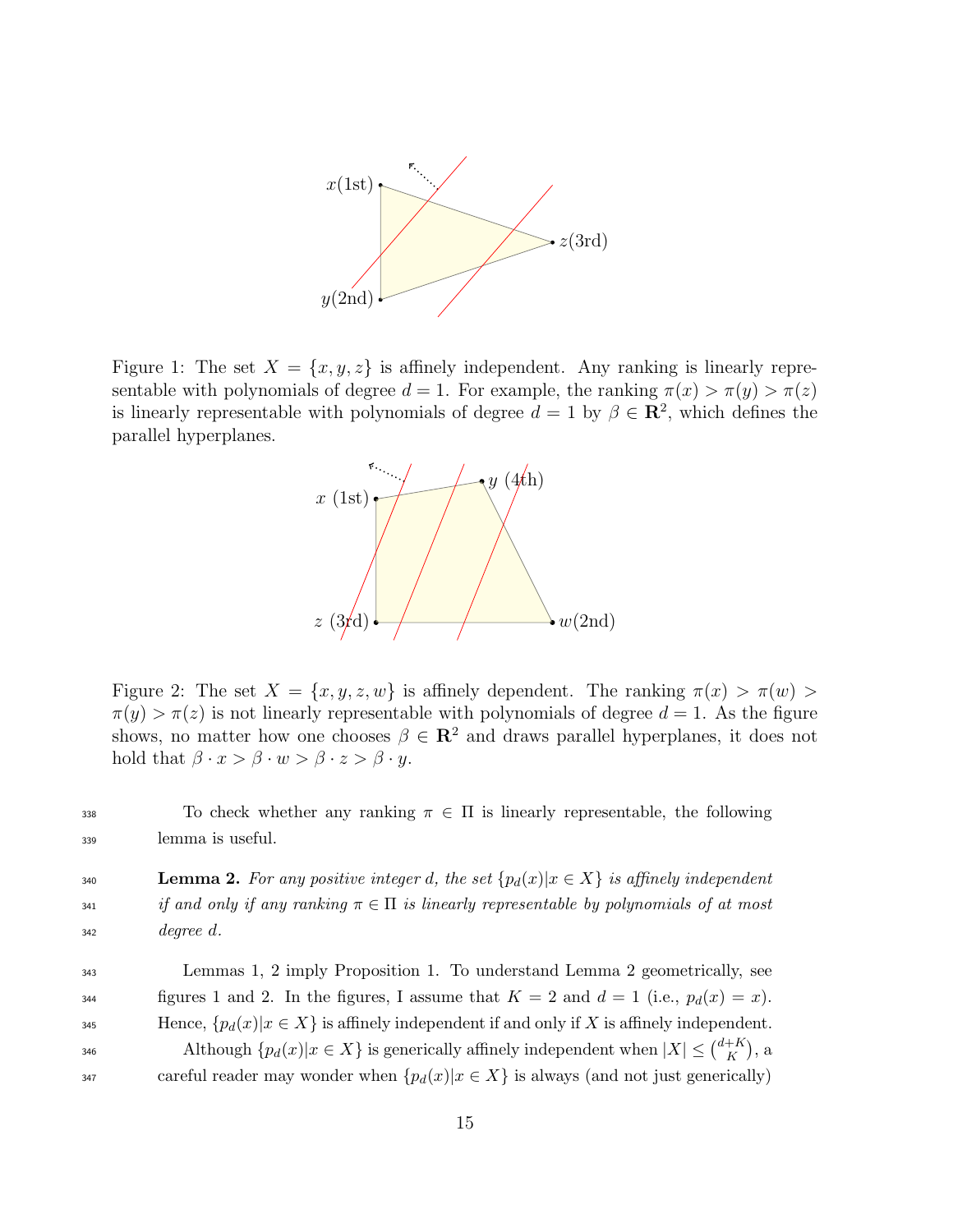affinely independent. The next remark provides an answer to the question.

349 **Remark 2.** If X is in general position, then  $\{p_d(x)|x \in X\}$  is affinely independent  $_{350}$  for some d.

## 5 Discussion

 This paper provides axiomatizations of the mixed logit model. In the course of prov- ing the axiomatizations, I have obtained several results which could be of interest by themselves. In this section, I present three such results. The first result (Lemma 3) provides an additional result on the denseness in the random utility model. The second result (Corollary 5) provides a necessary and sufficient condition under which a random utility function can be written as a linear random-coefficient model. The last result (Corollary 6) states that any interior random choice function is generically represented as an affine combination of two mixed logit functions.

360 **Lemma 3.** Let Q be a subset of rint.  $\mathcal{P}_r$ . Then rint.  $\mathcal{P}_r = co \mathcal{Q}$  if and only if for  $\alpha$ <sub>361</sub> any  $\pi \in \Pi$ , there exists a sequence  $\{\rho_n\}_{n=1}^{\infty}$  of Q such that  $\rho_n \to \rho^{\pi}$  as  $n \to \infty$ .

 Lemma 3 gives a necessary and sufficient condition under which any interior random utility function can be represented as a convex combination of elements of  $\mathcal{Q}$ . The condition of Lemma 3 is satisfied when (i)  $\mathcal{Q}$  is the set of logit functions and (ii) the degree of polynomials is high enough. The condition is also be satisfied by some other classes of random utility functions, such as the set of probit functions. Hence, Lemma 3 implies that the convex hull of the set of probit functions is dense in the set of random utility functions.

The next result provides a representation of a random utility function.

**Corollary 5.** For any random utility function  $\rho$ , there exists  $\mu \in \Delta(\mathbf{R}^K)$  such that

$$
\rho(D, x) = \mu(\{\beta | \beta \cdot x \ge \beta \cdot y \text{ for all } y \in D\})
$$

 $\begin{array}{ll}\n\text{370} \\
\text{371} \\
\text{372}\n\end{array}$  if and only if X is affinely independent.

 In the empirical literature of the random-coefficient model, researchers have an- alyzed various ways to introduce the randomness of coefficients (i.e.,  $\beta$ ). In this literature, assuming the linear model is sometimes considered to be restrictive. Corollary 5 states, however, that one can focus on the linear model with no loss of generality if and only if X is affinely independent.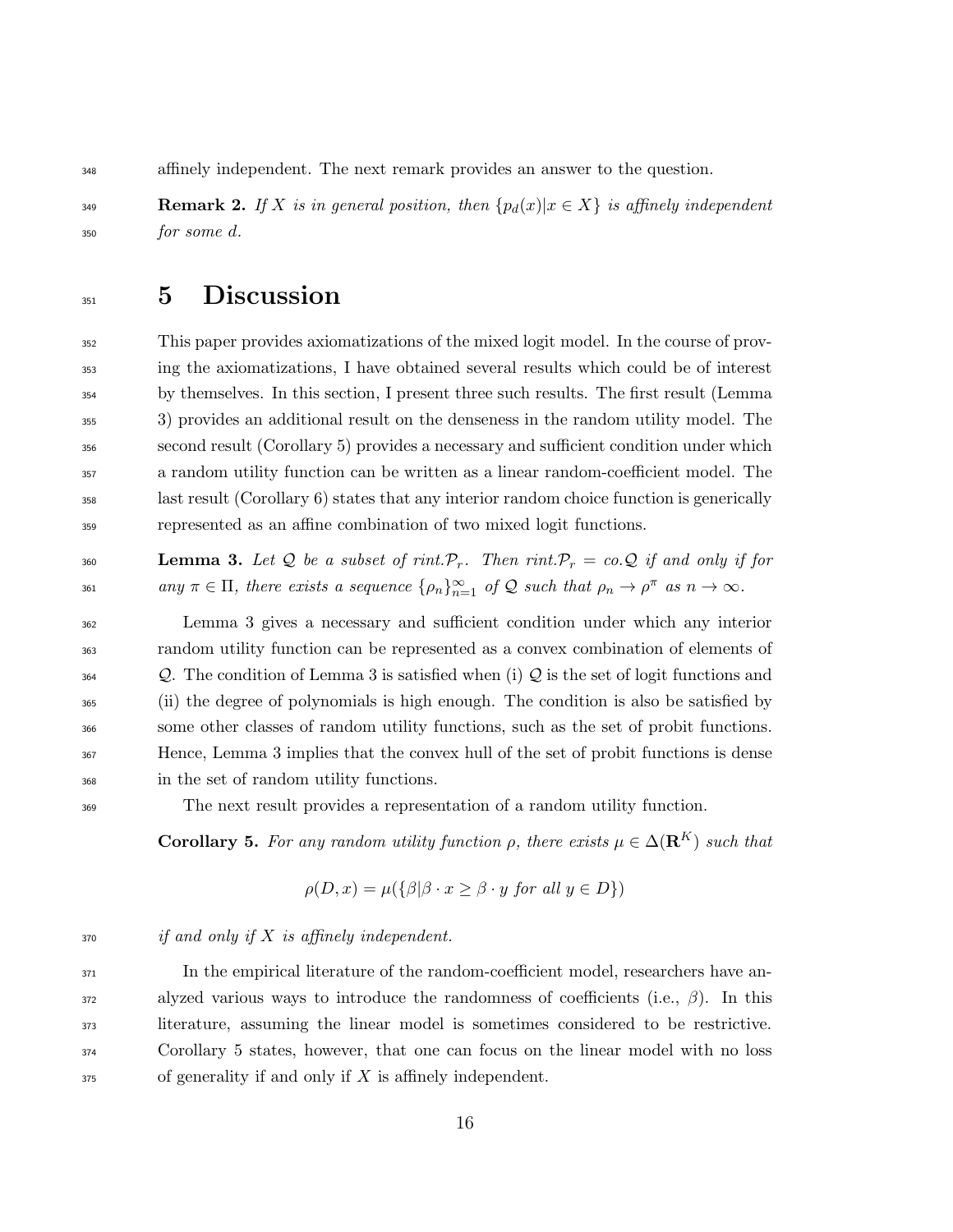<sup>376</sup> The last result shows representations of a random choice function.

 $377$  Corollary 6. (i) Suppose that X is in general position. For any interior random 378 choice function  $\rho$ , then there exist a real number  $\alpha$  and a pair  $(\rho_1, \rho_2)$  of convex <sup>379</sup> combinations of logit functions such that  $\rho = \alpha \rho_1 + (1 - \alpha) \rho_2$ .<sup>21</sup>

380 (ii) For any random choice function  $\rho$ , there exist a real number  $\alpha$  and a pair  $(\rho_1, \rho_2)$ 

381 of random utility functions such that  $\rho = \alpha \rho_1 + (1 - \alpha) \rho_2$ .

 Remember that random choice functions do not have any mathematical struc-383 tures except that  $\rho(\cdot, D)$  is a probability distribution over D, while logit functions and random utility functions have rich mathematical structures. Nevertheless, in Corollary 6, statement (i) says that an interior random choice function is generically represented as an affine combination of two convex combinations of logit functions; statement (ii) says that a random choice function is always (and not just generically) represented as an affine combination of two random utility functions. Dogan and  $\frac{y_{389}}{y_{389}}$  Yildiz (2018) obtained a result which is similar to statement (ii) independently.<sup>22</sup>

390 To see how Corollary 6 holds, remember that Proposition 2 implies that  $\mathcal{P} \subset$ aff.  $\mathcal{P}_r$ . That is, for any  $\rho \in \mathcal{P}$ , there exist  $\{\lambda_i\}_{i=1}^n \subset \mathbf{R}$  and  $\{\rho'_i\}_{i=1}^n \subset \mathcal{P}_r$ , such that  $\rho = \sum_{i=1}^n \lambda_i \rho'_i$  and  $\sum_{i=1}^n \lambda_i = 1$ . Define  $\alpha = \sum_{i:\lambda_i>0} \lambda_i$  and  $\beta = \sum_{i:\lambda_i<0} \lambda_i$ , so that  $\alpha + \beta = 1$ . Moreover,  $\rho_1 \equiv \sum_{i:\lambda_i>0} (\lambda_i/\alpha)\rho'_i$  and  $\rho_2 \equiv \sum_{i:\lambda_i<0} (-\lambda_i/\beta)\rho'_i$  are random utility functions. It follows that  $\rho = \sum_{i=1}^n \lambda_i \rho'_i = \alpha \rho_1 + \beta \rho_2 = \alpha \rho_1 + (1 - \mu)$ 395  $\alpha$ ) $\rho_2$ . This establishes statement (ii). Given statement (ii), if  $\rho$  is an interior random 396 choice function, then it is without loss of generality to assume that  $\rho_1$  and  $\rho_2$  are <sup>397</sup> interior random utility functions. Hence, statement (i) follows from Proposition 1 <sup>398</sup> and Remark 1.

<sup>399</sup> The appendices follow.

<sup>&</sup>lt;sup>21</sup>Note that  $\rho$  is an interior random choice function if  $\rho$  is random choice function and  $\rho(D, x) > 0$  for any  $D \in \mathcal{D}$  and  $x \in D$ .

<sup>&</sup>lt;sup>22</sup>Statement (ii) of Corollary 6 is mentioned in a footnote (footnote 7) in an earlier version of this paper posted on September 15, 2017. See http://www.hss.caltech.edu/content/axiomatizations-mixedlogit-model. I wish to acknowledge Jay Lu for the discussion that led to statement (ii). To obtain Theorem 1 of Dogan and Yildiz (2018) from statement (ii), suppose that  $\nu_1, \nu_2 \in \Delta(\Pi)$  represent  $\rho_1$  and  $\rho_2$ , respectively. Define  $\{\succ_i\} \equiv \text{supp.}\nu_1$ . For each ranking ≻ on X, define an "inverse" ranking ≻<sup>−1</sup> by flipping the order of ≻ (i.e.,  $x \succ^{-1} y$  if and only if  $y \succ x$ ). Define  $\{\rhd_j\} = {\succ \vdash^{-1} \in \text{supp.} \nu_2\}$ . Then  $\{\triangleright_j^{-1}\}\equiv \text{supp.}\nu_2$ . For each  $\succ_i$ , define  $\lambda(\succ_i) = \alpha_1 \nu_1(\succ)$ . For each  $\triangleright_j$ , define  $\lambda(\triangleright_j) = |\beta| \nu_2(\triangleright_j^{-1})$ . Then  $\rho(D,x) = \alpha \rho_1(D,x) - |\beta| \rho_2(D,x) = \alpha \nu_1(\succ_i |x \succ_i y \text{ for all } y \in D) - |\beta| \nu_2(\succ_j |x \succ_j y \text{ for all } y \in D) =$  $\lambda(\succ_i | x \succ_i y \text{ for all } y \in D) - \lambda(\succ_j | y \succ_j x \text{ for all } y \in D).$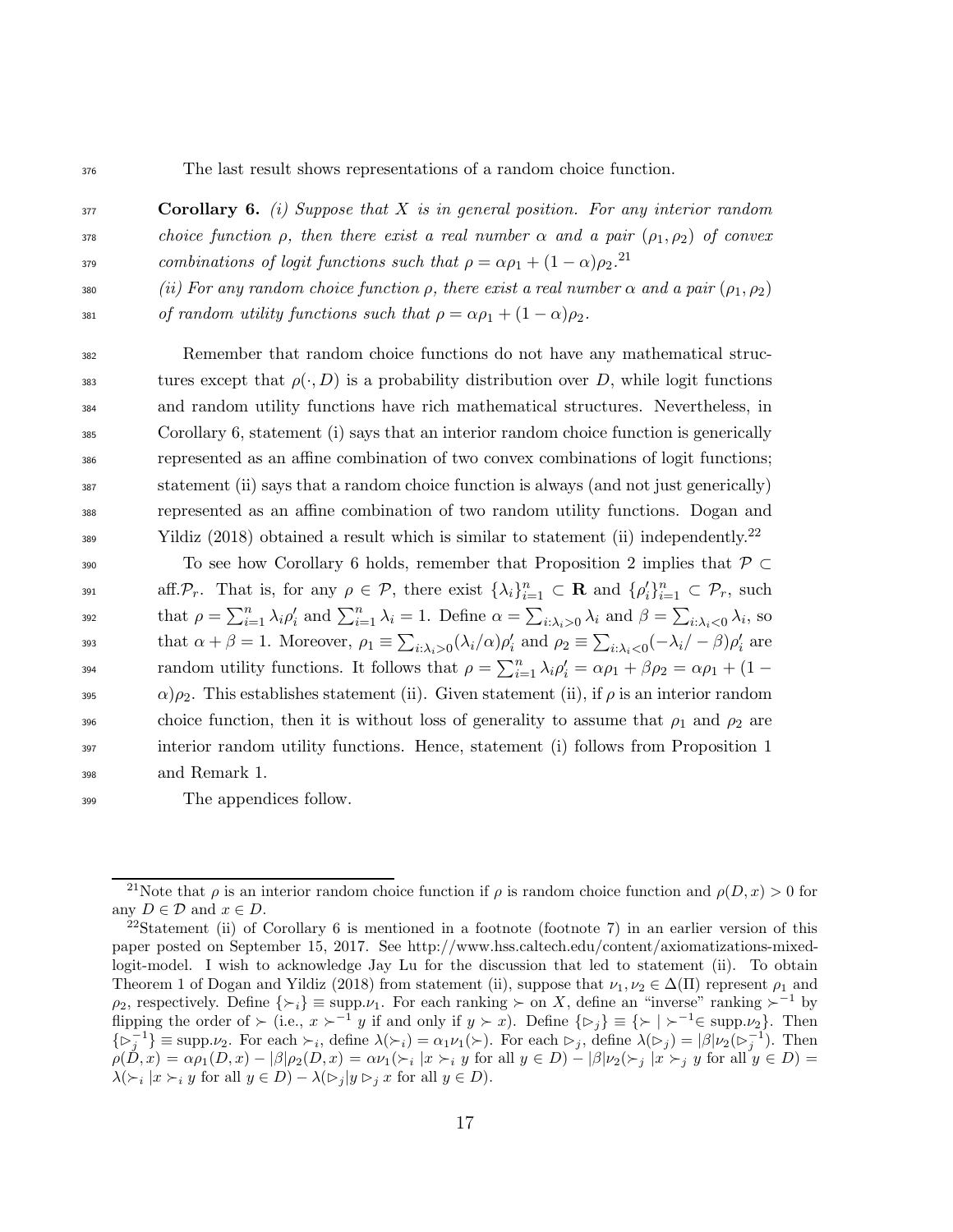### <sup>400</sup> A Proof of Lemmas and Remarks

<sup>401</sup> In the following, I prove Remarks 1, 2 and Lemmas 2, 3. In section B, I will prove <sup>402</sup> Lemma 1. First I state several lemmas that I use in the rest of the appendix.

403 **Lemma 4.** The set  $\mathcal{P}_r$  of random utility functions is a polytope. Moreover,  $\mathcal{P}_r$  =  $co.\{\rho^{\pi}|\pi \in \Pi\}$ , and there exist hyperplanes  $\{H_i\}_{i=1}^n$  in  $\mathbb{R}^{\mathcal{D}\times X}$  such that aff. $\mathcal{P}_r \not\subset H_i^-$ 404 <sup>405</sup> and  $\mathcal{P}_r = (\cap_{i=1}^n H_i^-) \cap aff \mathcal{P}_r$ , where  $H_i^-$  is the closed lower-half space of  $H_i$  for each 406  $i \in \{1, \ldots, n\}.$ 

<sup>407</sup> *Proof.* Choose any  $ρ ∈ P_r$  to show  $ρ ∈ co.\{ρ<sup>π</sup> | π ∈ Π\}$ . There exists  $ν ∈ Δ(Π)$ that rationalizes  $\rho$ . Define  $\lambda_{\pi} = \nu(\pi)$  for each  $\pi \in \Pi$ . Define  $\rho' = \sum_{\pi \in \Pi} \lambda_{\pi} \rho^{\pi}$ 408 to show  $\rho = \rho'$ . For each  $(D, x) \in \mathcal{D} \times X$ ,  $\rho(D, x) = \nu(\pi \in \Pi | \pi(x) \geq \pi(D))$ 410  $\sum_{\pi \in \Pi} \nu(\pi) 1(\pi(x) \geq \pi(D)) = \rho'(D, x)$ . Then  $\rho = \rho' \in \text{co.}\{\rho^{\pi} | \pi \in \Pi\}$ . So  $\mathcal{P}_r \subset$  $\alpha_{11}$  co. $\{\rho^{\pi} | \pi \in \Pi\}$ . The argument can be reversed to obtain the converse. By the <sup>412</sup> definition of polytope and Theorem 9.4 of Soltan (2015), the desired hyperplanes <sup>413</sup> exist.  $\Box$ 

<sup>414</sup> I will use the following version of theorem of alternatives in several places.

**415 Lemma 5.** Let A be an  $r \times n$  real matrix, B be an  $l \times n$  real matrix, and E be an 416 real  $m \times n$  matrix. Exactly one of the following alternatives is true.

417 1. There is  $u \in \mathbb{R}^n$  such that  $A \cdot u = 0$ ,  $B \cdot u \ge 0$ ,  $E \cdot u \gg 0$ .

- <sup>418</sup> 2. There is  $\theta \in \mathbb{R}^r$ ,  $\eta \in \mathbb{R}^l$ , and  $\pi \in \mathbb{R}^m$  such that  $\theta \cdot A + \eta \cdot B + \pi \cdot E = 0$ ;  $\pi \gg 0$ 419  $and \eta \geq 0.$
- <sup>420</sup> See Theorem 1.6.1 of Stoer and Witzgall (2012) for the proof.
- <sup>421</sup> A.1 Proof of Remark 1

<sup>422</sup> To prove the remark, I will prove the following general result as a claim. The claim <sup>423</sup> is trivial when the set C is closed. In Remark 1, I use the claim with  $C = \mathcal{P}_l$ , where <sup>424</sup> the set  $\mathcal{P}_l$  is not closed.

**Claim:** For any set  $C \subset \mathbb{R}^K$ , let  $\Delta(C)$  denote the set of probability mea-<sup>426</sup> sures over C. Then, co. $C = \{ \int x dm(x) | m \in \Delta(C) \}$ , where  $\int x dm(x)$  denotes 427 K-dimensional vector whose k-th element is  $\int x(k)dm(x)$  for any  $k \in \{1, \ldots, K\}$ .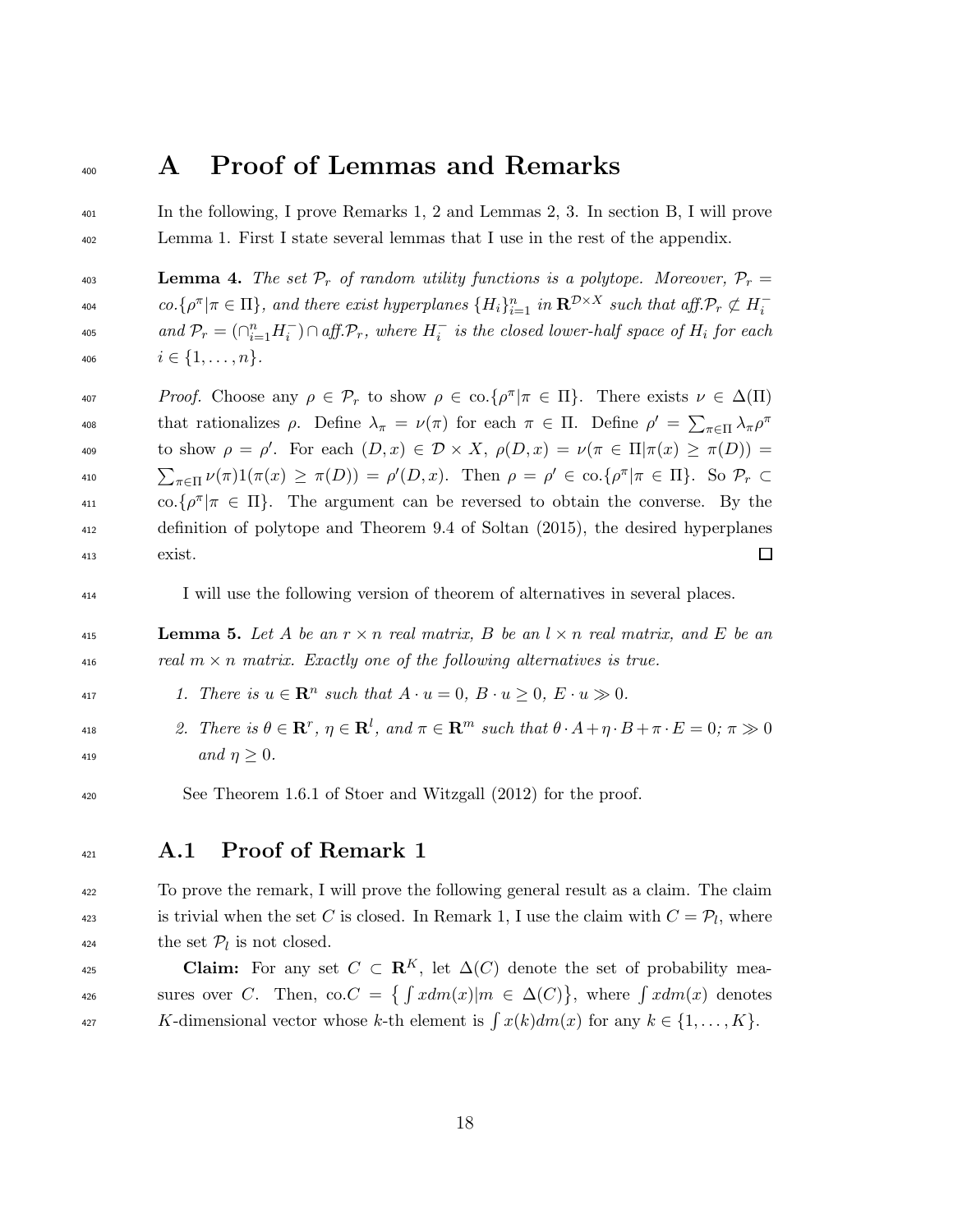*Proof.* By definition, I immediately obtain co.  $C \subset \{ \int x dm(x) | m \in \Delta(C) \}$ . In the following, I will show that

$$
\left\{ \int x dm(x) | m \in \Delta(C) \right\} \subset \text{co.}C. \tag{10}
$$

First I will show that

$$
\left\{ \int x dm(x) | m \in \Delta(C) \right\} \subset \text{cl.co.} C. \tag{11}
$$

428 To prove this statement, suppose by way of contradiction that  $\int x dm(x) \notin \text{cl.co.}C$ 429 for some  $m \in \Delta(C)$ . Then by the strict separating hyperplane theorem (Corol-<sup>430</sup> lary 11.4.2 of Rockafellar (2015)), there exist  $t \in \mathbb{R}^K \setminus \{0\}$  and  $\alpha \in \mathbb{R}$  such that 431  $(\int x dm(x)) \cdot t = \alpha > x \cdot t$  for any  $x \in$  cl.co.C. This is a contradiction because  $\alpha = (\int x dm(x)) \cdot t = \int (x \cdot t) dm(x) < \int \alpha dm(x) = \alpha.$ 

<sup>433</sup> I now will show (10) by the induction on the dimension of co.C.

**Induction Base:** If dim co.  $C = 1$ , then (10) holds obviously. If dim co.  $C = 2$ , 435 then there must exist  $y, z$  such that co.C is the line segment between y and z.  $\mu_{436}$  In the following, I assume that the line segment does not contain both y and z 437 but the proof for the other cases are similar. Then for any  $x \in \text{co.}C$ , there exists 438 unique  $\alpha(x) \in (0,1)$  such that  $x = \alpha(x)y + (1 - \alpha(x))z$ . Notice that the function  $\alpha$  is continuous in x and hence measurable. Moreover, the function  $\alpha$  is integrable because  $\alpha$  is bounded and nonnegative. Choose any  $m \in \Delta(C)$ . Then  $\int \alpha(x) dm(x)$ exists. Moreover, since  $0 < \alpha(x) < 1$ , it follows from the monotonicity of integral that  $0 < \int \alpha(x) dm(x) < 1$ . Denote the value of the integral by  $\beta \in (0, 1)$ . Then, 443  $\int x dm(x) = \int \alpha(x) y + (1 - \alpha(x))z dm(x) = \beta y + (1 - \beta)z \in \text{co.}C$ , as desired.

444 Choose an integer  $l \geq 3$ .

445 **Induction Hypothesis:** Now suppose that (10) holds for any C such that 446 dim  $C \leq l$ .

447 **Induction Step:** For any C such that  $\dim C = l + 1$ , (10) holds. To prove the step, choose any  $m \in \Delta(C)$ . By (11), I have  $\int x dm(x) \in \text{cl.co.}C$ .

First consider the case where  $\int x dm(x) \in \text{rint}.c$ .co.C. Then since rint.cl.co.C = 450 rint.co.C (by Theorem 6.3 of Rockafellar (2015)), so  $\int x dm(x) \in \text{co.}C$ , as desired.  $N$ ext consider the case where  $\int x dm(x) \notin \text{rint.cl.co.C.}$  Then,  $\int x dm(x) \in$  $\partial c \cdot \partial c \cdot C \equiv \text{cl.co}.C \mid \text{inter} \in \text{exists a supporting hyperplane } H \text{ of cl.co}.C \text{ at } t \in \text{def} \in \text{def} \in \text{def} \in \text{def} \in \text{def} \in \text{def} \in \text{def} \in \text{def} \in \text{def} \in \text{def} \in \text{def} \in \text{def} \in \text{def} \in \text{def} \in \text{def} \in \text{def} \in \text{def} \in \text{def} \in \text{def} \in \text{def} \in \text{def} \in \text{def} \in \text{def} \in \text{def$ 

453  $\int x dm(x)$ . Then, there exist  $t \in \mathbf{R}^K \setminus \{0\}$  and  $\alpha \in \mathbf{R}$  such that  $H = \{x | x \cdot t = \alpha\}$ ass and  $\int x dm(x) \cdot t = \alpha > x \cdot t$  for any  $x \in \text{cl.co.} C \cap H^c$ . This implies that  $m(H) = 1$ .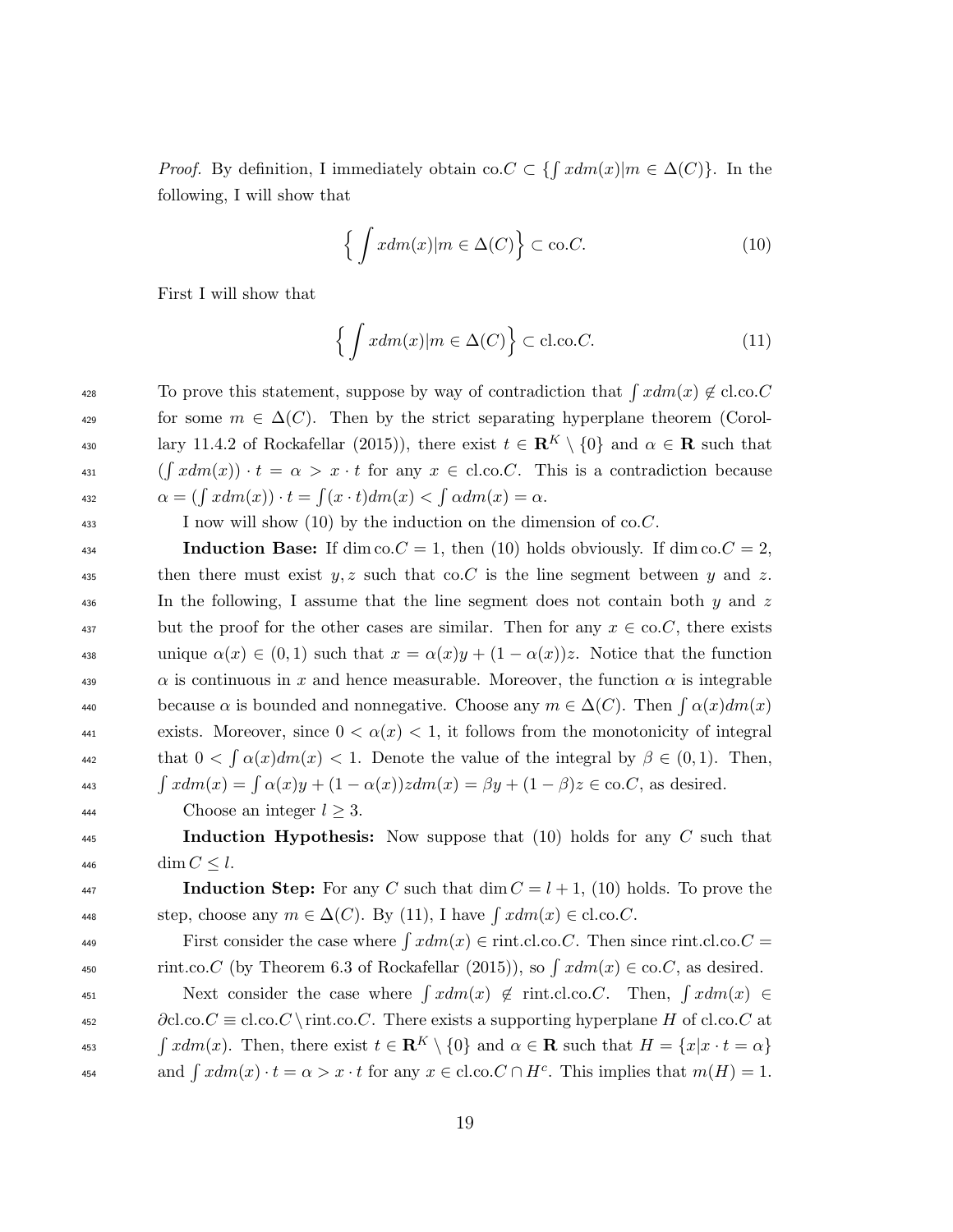455 Hence,  $m(H \cap C) = 1$ . Since H is a supporting hyperplane and cl.co.  $C \not\subset H$ , I obtain  $\dim(H \cap \text{aff.} C) \leq l$ . Hence,  $\dim(H \cap C) \leq l$ . Therefore, the induction hypothesis 457 shows that  $\int x dm(x) \in \text{co.}(H \cap C) \subset \text{co.}C$ , as desired. □

<sup>458</sup> The claim above implies Remark 1. The result is not true in an infinite dimen- $_{459}$   $\qquad$  sional space.<sup>23</sup>

<sup>460</sup> A.2 Proof of Lemma 2

 For any ranking  $π ∈ Π$  and a positive integer d, consider the following condition: <sup>462</sup> if  $\sum_{i=1}^{|X|-1} \lambda_i (p_d(\pi^{-1}(|X|+1-i)) - p_d(\pi^{-1}(|X|-i))) = 0$  and  $\lambda_i \geq 0$  for all  $i \in$  $\{1, ..., |X| - 1\}$ , then  $\lambda_i = 0$  for all  $i \in \{1, ..., |X| - 1\}$ . I call this condition as Condition (∗).

**Step** 1: For each  $\pi \in \Pi$  and a positive integer d, Condition (\*) holds if and only 466 if  $\pi$  is linearly representable by polynomials at most degree d (i.e., there exists  $\beta$ 467 such that for any  $x, y \in X$ ,  $\pi(x) > \pi(y) \Longleftrightarrow \beta \cdot p_d(x) > \beta \cdot p_d(y)$ .

<sup>468</sup> Proof. Fix π ∈ Π.

 $\exists \beta \left[ \beta \cdot p_d(\pi^{-1}(|X|)) > \beta \cdot p_d(\pi^{-1}(|X|-1)) > \cdots > \beta \cdot p_d(\pi^{-1}(2)) > \beta \cdot p_d(\pi^{-1}(1)) \right]$  $\iff \exists \beta \left[ \beta \cdot (p_d(\pi^{-1}(|X|)) - p_d(\pi^{-1}(|X|-1))) > 0, \ldots, \beta \cdot (p_d(\pi^{-1}(2)) - p_d(\pi^{-1}(1))) > 0 \right]$  $\Longleftrightarrow \exists \lambda \in \mathbf{R}^{|X|-1} \left[ \sum_{i=1}^{|X|-1} \lambda_i (p_d(\pi^{-1}(|X|+1-i)) - p_d(\pi^{-1}(|X|-i))) = 0, \lambda \ge 0, \text{ and } \lambda \ne 0 \right]$ ⇐⇒ Condition(∗),

<sup>469</sup> where the second to the last equivalence is by Lemma 5.

 $\Box$ 

470 **Step** 2: For a given positive integer d, the set  ${p_d(x)|x \in X}$  is affinely inde- $471$  pendent if and only if Condition (\*) holds for the given positive integer d and any 472  $\pi \in \Pi$ .

<sup>473</sup> Proof. I first show that the only if part. Fix any  $\pi \in \Pi$ . Without loss of generality assume that  $\pi(x_i) = |X| + 1 - i$  for all  $i \in \{1, ..., |X|\}$ . Suppose that 475  $\sum_{i=1}^{|X|-1} \lambda_i (p_d(\pi^{-1}(|X|+1-i)) - p_d(\pi^{-1}(|X|-i))) \equiv \sum_{i=1}^{|X|-1} \lambda_i (p_d(x_i) - p_d(x_{i+1})) = 0$ 476 and  $\lambda_i \geq 0$  for all i. Define  $\mu_1 = \lambda_1$ ,  $\mu_i = \lambda_i - \lambda_{i-1}$  for all  $i \in \{2, \dots, |X| - 1\}$ , and 477  $\mu_{|X|} = -\lambda_{|X|-1}$ . Then  $\sum_{i=1}^{|X|-1} \lambda_i (p_d(x_i) - p_d(x_{i+1})) = \lambda_1 p_d(x_1) + \sum_{i=2}^{|X|-1} (\lambda_i -$ 

<sup>&</sup>lt;sup>23</sup>Let  $\{e_i\}_{i=1}^{\infty}$  be the base of the infinite dimensional real space. Define  $C = \{e_i\}_{i=1}^{\infty}$ . Define a measure m on C such that  $m(e_i) = (1/2)^i$  for each i. Then,  $\sum_{i=1}^{\infty} m(e_i) = 1$ , so that m is a probability measure on C.  $\int xdm$  cannot be represented as any convex combination of elements of C. For any  $y \in \text{co.}C$ , there exists i such that  $y(e_i) = 0$ .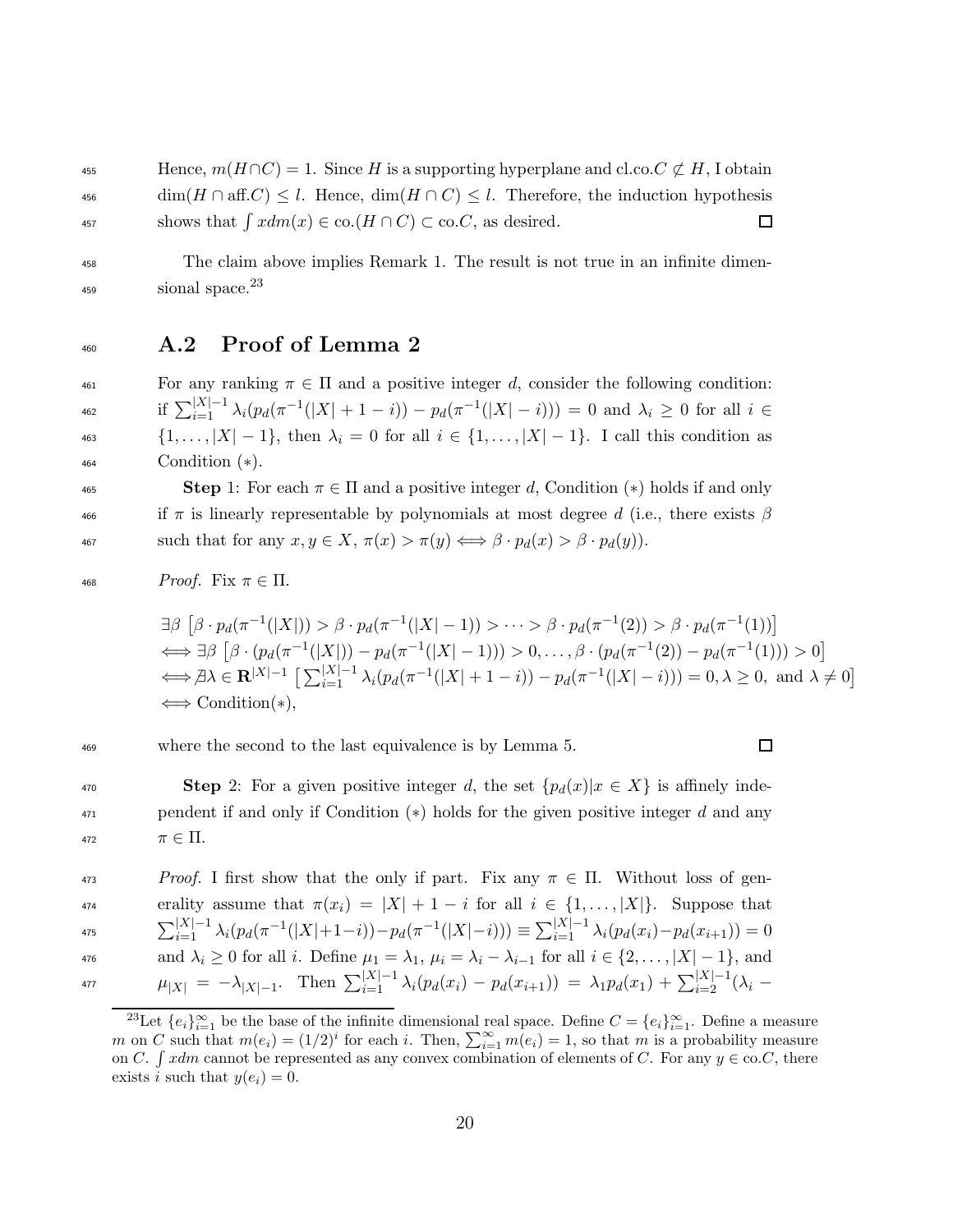$$
\lambda_{i-1})p_d(x_i) + (-\lambda_{|X|-1})p_d(x_{|X|}) = \mu_1 p_d(x_1) + \sum_{i=2}^{|X|-1} \mu_i p_d(x_i) + \mu_{|X|} p_d(x_{|X|}) =
$$

479  $\sum_{i=1}^{|X|} \mu_i p_d(x_i)$ . Since  $\sum_{i=1}^{|X|-1} \lambda_i (p_d(x_i) - p_d(x_{i+1})) = 0$ , I have  $\sum_{i=1}^{|X|} \mu_i p_d(x_i) = 0$ . 480 Moreover,  $\sum_{i=1}^{|X|} \mu_i = \lambda_1 + \sum_{i=2}^{|X|-1} (\lambda_i - \lambda_{i-1}) + (-\lambda_{|X|-1}) = 0$ . If  $\{p_d(x)|x \in X\}$ 481 is affinely independent, then  $\mu_i = 0$  for all  $i \in \{1, ..., |X|\}$ . Hence,  $\lambda_i = 0$  for all 482  $i \in \{1, \ldots, |X| - 1\}.$ 

Ass Next I will show the if part. Choose any real numbers  $\{\mu_i\}_{i=1}^{|X|}$  such that  $\sum_{i=1}^{|X|} \mu_i p_d(x_i) = 0$  and  $\sum_{i=1}^{|X|} \mu_i = 0$  to show  $\mu_i = 0$  for all  $i \in \{1, ..., |X|\}$ . Order  $\mu_i$  by its value. Without loss of generality assume that  $\mu_1 \geq \mu_2 \geq \cdots \geq \mu_{|X|}$ . If  $\mu = 0$ , then the proof is finished. If  $\mu \neq 0$  then  $\mu_1 > 0$ . For each  $x_i \in X$ , define  $\pi(x_i) = |X| + 1 - i$ . Then  $\pi \in \Pi$ .

488 Define  $\lambda_1 = \mu_1$  and  $\lambda_i = \sum_{j=1}^i \mu_j$  for all  $i \in \{2, ..., |X|-1\}$ . Then  $\lambda \neq 0$  because 489  $\mu_1 > 0$ . I will show that  $\lambda_i \geq 0$  for all  $i \in \{1, \ldots, |X|-1\}$ . Suppose by way of contra-490 diction that  $\lambda_i < 0$  for some i. Then  $\mu_i < 0$  because  $\mu_1 \geq \cdots \geq \mu_i$ . Since  $0 > \mu_i \geq \mu_j$ for all  $j \ge i$ , I have  $\sum_{j=i+1}^{|X|} \mu_j < 0$ . It follows that  $\sum_{j=1}^{|X|} \mu_j = \lambda_i + \sum_{j=i+1}^{|X|} \mu_j < 0$ . This contradicts that  $\sum_{i=1}^{|X|} \mu_i = 0$ . Therefore,  $\lambda_i \geq 0$  for all  $i \in \{1, \ldots, |X| - 1\}$ . A93 Moreover  $\sum_{i=1}^{|X|-1} \lambda_i (p_d(\pi^{-1}(|X|+1-i)) - p_d(\pi^{-1}(|X|-i))) = \sum_{i=1}^{|X|-1} \lambda_i (p_d(x_i) - p_d(x_i))$  $p_d(x_{i+1}) = \lambda_1 p_d(x_1) + \sum_{i=2}^{|X|-1} (\lambda_i - \lambda_{i-1}) p_d(x_i) + (-\lambda_{|X|-1}) p_d(x_{|X|}) = \mu_1 p_d(x_1) +$ <sup>495</sup>  $\sum_{i=2}^{|X|-1} \mu_i p_d(x_i) + (-\sum_{i=1}^{|X|-1} \mu_i) p_d(x_{|X|}) = \sum_{i=1}^{|X|} \mu_i p_d(x_i) = 0$ , where the second to the last equality holds because  $\sum_{i=1}^{|X|} \mu_i = 0$ . Therefore, by Condition (\*),  $\lambda_i = 0$ 497 for all  $i \in \{1, ..., |X|-1\}$ . Hence,  $\mu_i = 0$  for all  $i \in \{1, ..., |X|\}$ .  $\Box$ 

#### <sup>498</sup> A.3 Proof of Lemma 3

499 Let Q be any subset of rint.  $\mathcal{P}_r$ . I will show that rint.  $\mathcal{P}_r = \text{co.}Q$  if and only if for soo any  $\pi \in \Pi$  there exists a sequence  $\{\rho_n\}_{n=1}^{\infty}$  of  $\mathcal Q$  such that  $\rho_n \to \rho^{\pi}$  as  $n \to \infty$ .

<sup>501</sup> Step 1: I will show the if part of the statement. Suppose by way of contradiction 502 that there exists  $\rho \in \text{rint.}$   $\mathcal{P}_r \setminus \text{co.} \mathcal{Q}$ . Because  $\text{co.} \mathcal{Q} \neq \emptyset$ , I obtain rint.co. $\mathcal{Q} \neq \emptyset$ . Since 503  $\rho \notin \infty. \mathcal{Q}$ , then by the proper separating hyperplane theorem (Theorem 11.3 of For Rockafellar (2015)), there exist  $t \in \mathbb{R}^{\mathcal{D} \times X} \setminus \{0\}$  and  $a \in \mathbb{R}$  such that  $\rho \cdot t \geq a \geq \rho' \cdot t$ for any  $\rho' \in \text{co.}Q$ , and  $a > \rho'' \cdot t$  for some  $\rho'' \in \text{co.}Q$ .

506 I obtain a contradiction by two substeps. Define  $\hat{\mathcal{P}}_r = \{\hat{\rho} \in \mathcal{P}_r | t \cdot \hat{\rho} > t \cdot \rho\}.$ 

Step 1.1:  $\hat{\mathcal{P}}_r \neq \emptyset$ . To prove the step, remember that there exists  $\rho'' \in \text{co.} \mathcal{Q}$ sos such that  $\rho'' \cdot t < \rho \cdot t$ . Moreover, since  $\mathcal{Q} \subset \mathcal{P}_r$  and  $\mathcal{P}_r$  is convex, it follows that  $\rho'' \in \text{co.}\mathcal{Q} \subset \mathcal{P}_r$ . Since  $\rho \in \text{rint.}\mathcal{P}_r$ , there exists  $\lambda > 1$  such that  $\lambda \rho + (1 - \lambda) \rho'' \in \mathcal{P}_r$ .  $\text{Moreover, } (\lambda \rho + (1 - \lambda) \rho'') \cdot t = \lambda \rho \cdot t + (1 - \lambda) \rho'' \cdot t = \rho \cdot t + (\lambda - 1)(\rho \cdot t - \rho'' \cdot t) > \rho \cdot t,$ s11 where the last inequality holds because  $λ > 1$  and  $ρ'' \cdot t < ρ \cdot t$ . So  $λρ+(1-λ)ρ'' ∈ \hat{P}_r$ ,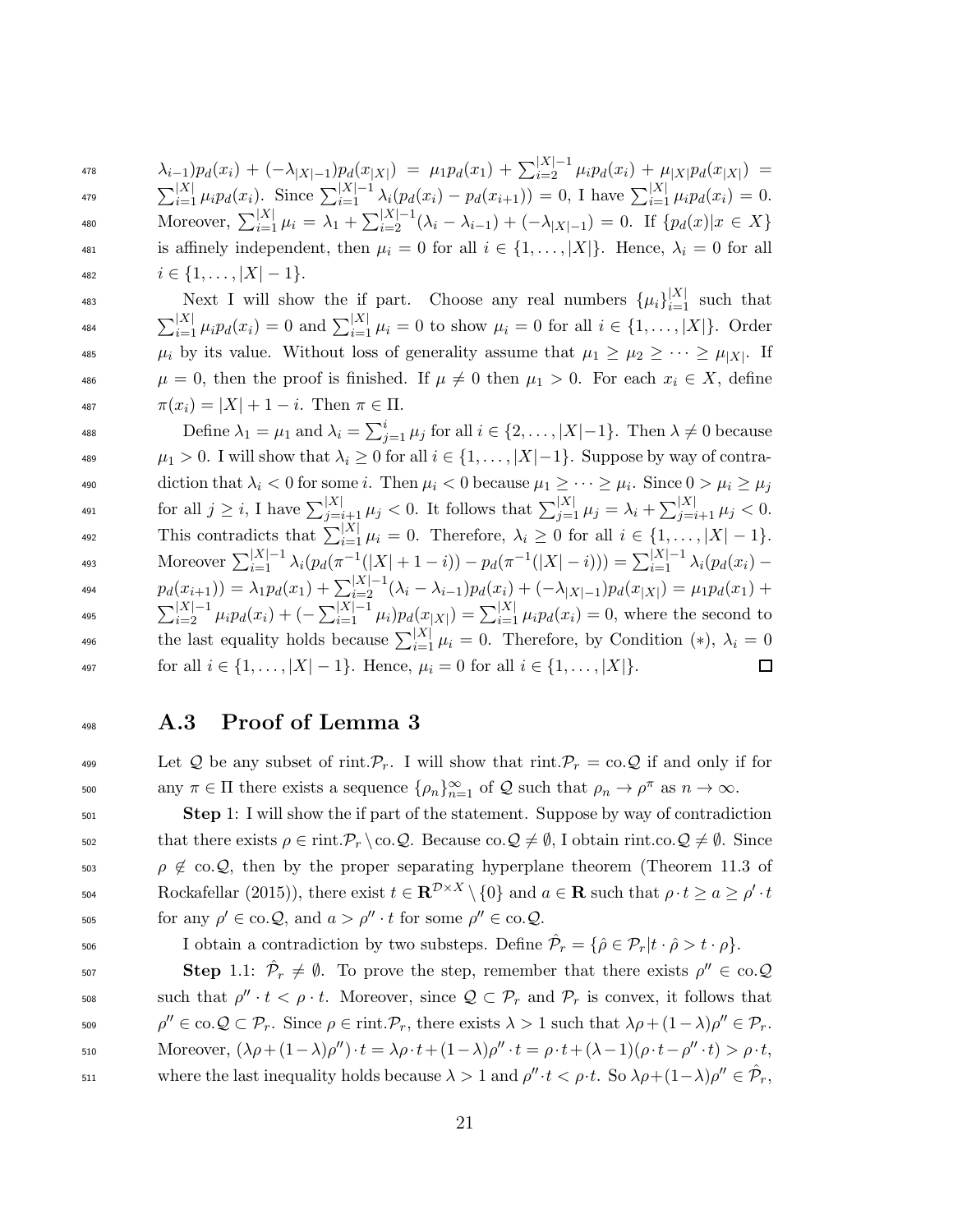$\text{and } \mathcal{P}_r \neq \emptyset.$ 

Step 1.2: There exists  $\rho' \in \text{co.} \mathcal{Q}$  such that  $\rho' \cdot t > \rho \cdot t$ . To prove the step, choose any  $\hat{\rho} \in \hat{\mathcal{P}}_r$ . By Lemma 4, there exist nonnegative numbers  $\{\hat{\lambda}_\pi\}_{\pi \in \Pi}$  such  $\text{that } \hat{\rho} = \sum_{\pi \in \Pi} \hat{\lambda}_{\pi} \rho^{\pi} \text{ and } \sum_{\pi \in \Pi} \hat{\lambda}_{\pi} = 1.$ 

 $s<sub>16</sub>$  By the supposition of the lemma, for any  $\pi \in \Pi$ , there exists a sequence  $\{\rho'_n\}_{n=1}^{\infty}$ 517 of Q such that  $\rho'_n \to \rho^\pi$  as  $n \to \infty$ . Therefore, for any  $\pi \in \Pi$  and any positive number  $\varepsilon$ , there exists  $\rho'_{\pi} \in {\{\rho'_{n}\}}_{n=1}^{\infty}$  such that  $\|\rho'_{\pi} - \rho^{\pi}\| < \varepsilon$ . Define  $\rho' = \sum_{\pi \in \Pi} \hat{\lambda}_{\pi} \rho'_{\pi}$ .  $\text{Then } \rho' \in \text{co.}\mathcal{Q} \text{ and } \|\rho' - \hat{\rho}\| = \left\| \sum_{\pi \in \Pi} \hat{\lambda}_{\pi} (\rho'_{\pi} - \rho^{\pi}) \right\| \leq \sum_{\pi \in \Pi} \hat{\lambda}_{\pi} \|\rho'_{\pi} - \rho^{\pi}\| \leq \sum_{\pi \in \Pi} \hat{\lambda}_{\pi} \|\rho'_{\pi} - \rho^{\pi}\| \leq \sum_{\pi \in \Pi} \hat{\lambda}_{\pi} \|\rho'_{\pi} - \rho^{\pi}\| \leq \sum_{\pi \in \Pi} \hat{\lambda}_{\pi} \|\rho'_{\pi} - \$  $\parallel$  $\nonumber$ <sub>520</sub>  $\sum_{\pi \in \Pi} \hat{\lambda}_{\pi} \varepsilon = \varepsilon$ . Therefore,  $|t \cdot \rho' - t \cdot \hat{\rho}| \leq ||t|| ||\rho' - \hat{\rho}|| \leq ||t|| \varepsilon$ . Since  $t \cdot \hat{\rho} > t \cdot \rho$ , then  $b$ y choosing *ε* small enough, I obtain  $t \cdot \rho' > t \cdot \rho$ .

**Step** 2: I will show the only inf part of the statement. Since rint.  $\mathcal{P}_r = \text{co.} \mathcal{Q},$ 

$$
\mathcal{P}_r = \text{cl.}\mathcal{P}_r = \text{cl.}\text{rint.}\mathcal{P}_r = \text{cl.co.}\mathcal{Q} = \text{co.}\text{cl.}\mathcal{Q},\tag{12}
$$

 $522$  where the first equality holds because  $\mathcal{P}_r$  is closed, the second equality holds by  $523$  Theorem 6.3 of Rockafellar (2015), and the last equality holds because  $\mathcal Q$  is bounded 524 and by Theorem 17.2 of Rockafellar (2015). Since  $\mathcal{P}_r = \text{co.cl}.\mathcal{Q}$ , for any  $\pi \in \Pi$ , there exist positive numbers  $\{\lambda_i\}_{i=1}^m$  such that  $\sum_{i=1}^m \lambda_i = 1$  and a convergent sequence  $\{\rho_n^i\}_{n=1}^\infty$  of Q for each  $i \in \{1, \ldots, m\}$  such that  $\sum_{i=1}^m \lambda_i \rho_n^i \to \rho^\pi$  as  $n \to \infty$ . Since <sup>*n*</sup> is a vertex of  $\mathcal{P}_r$ ,  $\rho_n^i \to \rho^\pi$  as  $n \to \infty$  for all *i*.

#### <sup>528</sup> A.4 Proof of Remark 2

If X is affinely independent, then the result holds with  $d = 1$ . Consider the case where X is not affinely independent. Suppose by way of contradiction that  ${p_d(x)|x \in X}$  is not affinely independent with  $d = |X|$ . Let  $X = {x_1, \ldots, x_{|X|}}$ . Without loss of generality, assume that there exists  $\alpha \in \mathbb{R}^{|X|-1}$  such that  $x_1^n =$  $\sum_{i=2}^{|X|} \alpha_i x_i^n$  for all  $n \in \{1, ..., |X|\}$  and  $\sum_{i=2}^{|X|} \alpha_i = 1$ . For each  $k \in \{1, ..., K\}$ ,

$$
\begin{bmatrix}\n1 & 1 & \cdots & 1 \\
x_2(k) & x_3(k) & \cdots & x_{|X|}(k) \\
\vdots & \vdots & \ddots & \vdots \\
x_2^{|X|}(k) & x_3^{|X|}(k) & \cdots & x_{|X|}^{|X|}(k)\n\end{bmatrix}\n\begin{bmatrix}\n\alpha_2 \\
\alpha_3 \\
\vdots \\
\alpha_{|X|}\n\end{bmatrix} =\n\begin{bmatrix}\n1 \\
x_1(k) \\
\vdots \\
x_1^{|X|}(k)\n\end{bmatrix}.
$$
\n(13)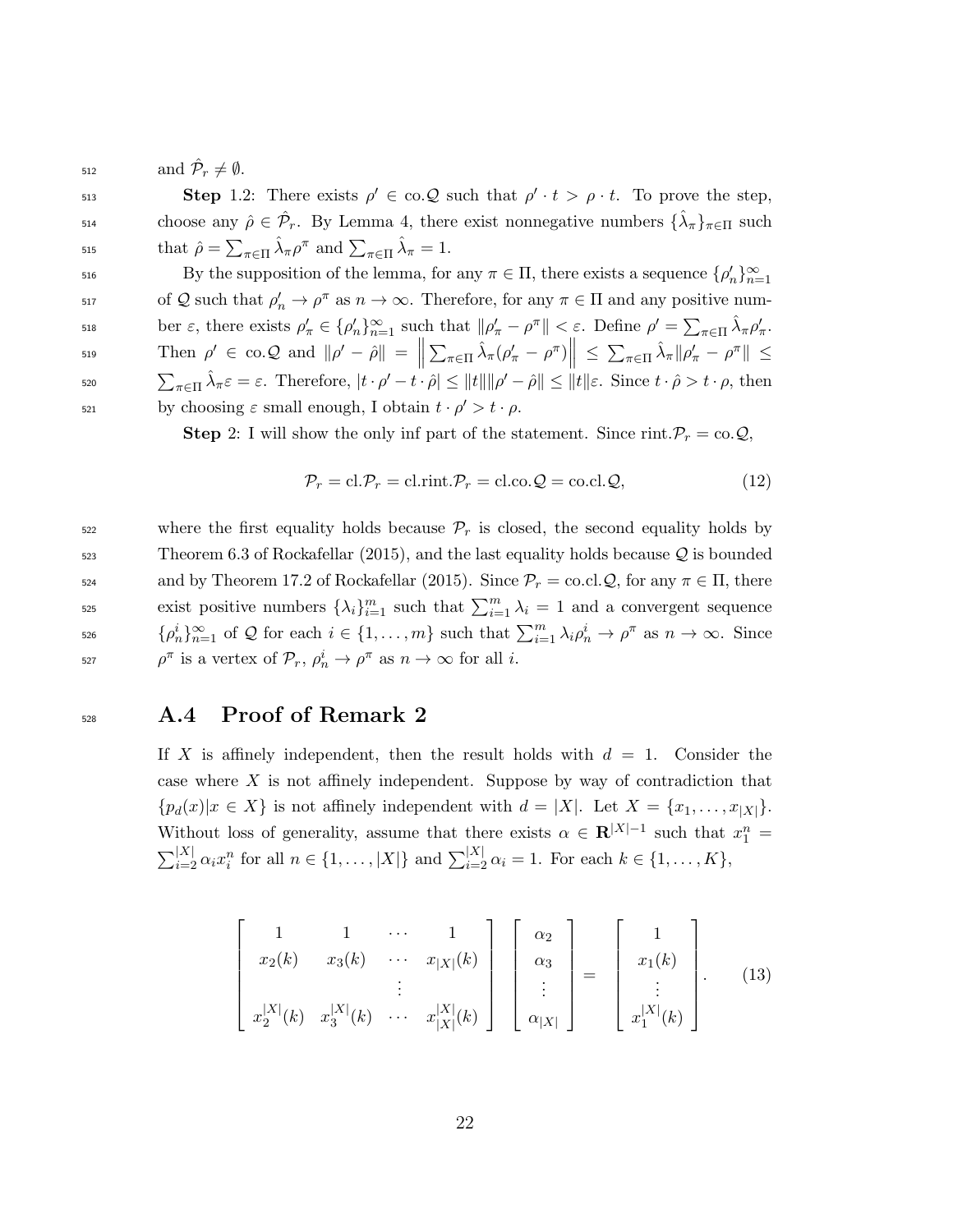Fix  $k \in \{1, ..., K\}$ . By Lemma 5, the existence of  $\alpha \in \mathbb{R}^{|X|-1}$  satisfying (13) implies the nonexistence of  $\theta \in \mathbf{R}^{|X|+1}$  satisfying the following equations

$$
\begin{bmatrix}\n1 & x_1(k) & \cdots & x_1^{|X|}(k) \\
1 & x_2(k) & \cdots & x_2^{|X|}(k) \\
\vdots & \vdots & \ddots & \vdots \\
1 & x_{|X|}(k) & \cdots & x_{|X|}^{|X|}(k)\n\end{bmatrix}\n\begin{bmatrix}\n\theta_0 \\
\theta_1 \\
\vdots \\
\theta_{|X|}\n\end{bmatrix} =\n\begin{bmatrix}\n0 \\
0 \\
\vdots \\
1\n\end{bmatrix}.
$$
\n(14)

 $\mathcal{F}_{529}$  The rectangle matrix in (14) is a Vandermonde matrix. Since X is in general position, the rank of the matrix is |X|. Hence,  $\theta \in \mathbb{R}^{|X|+1}$  satisfying (14) must <sup>531</sup> exist. This is a contradiction.

### 532 B Proof of Lemma 1 and Proposition 1

533 By Remark 1, it suffices to show that for any positive integer d,  $\mathcal{P}_{ml}(d) = \text{rint.} \mathcal{P}_r$  if 534 and only if  ${p_d(x)|x \in X}$  is affinely independent. To show the result, I prove two <sup>535</sup> lemmas.

536 **Lemma 6.** co. $\mathcal{P}_l \subset \text{rint.} \mathcal{P}_r$ .

 $P\text{roof. First I show that for any } \rho \in \mathcal{P}_l$ , there exists  $\nu \in \Delta(\Pi)$  such that  $\rho$  is 538 rationalized by  $\nu$ . Moreover  $\nu(\pi) > 0$  for all  $\pi \in \Pi$ .

> To show the statement, remember that for any  $\rho \in \mathcal{P}_l$ , there exists a real vector β and a positive integer d such that  $ρ(D, x) = \exp(β \cdot p_d(x))/\sum_{y \in D} \exp(β \cdot p_d(y)).$ By Block and Marschak (1960),  $\rho \in \mathcal{P}_r$ , so there exists  $\nu \in \Delta(\Pi)$  such that  $\nu$ rationalizes  $\rho$ . Moreover, in their construction of  $\nu$ , they obtain that for any  $\pi \in \Pi$ ,

$$
\nu(\pi) = \prod_{k=1}^{|X|} \frac{\exp(\beta \cdot p_d(x_k))}{\sum_{l=k}^{|X|} \exp(\beta \cdot p_d(x_l))} > 0,
$$

539 where  $X = \{x_1, x_2, \ldots, x_{|X|}\}\$  and  $\pi(x_1) > \pi(x_2) > \cdots > \pi(x_{|X|})$ . Therefore  $\rho =$ 540  $\sum_{\pi \in \Pi} \nu(\pi) \rho^{\pi}$  and  $\sum_{\pi \in \Pi} \lambda_{\pi} = 1$ . Since  $\nu(\pi) > 0$  for all  $\pi \in \Pi$ , it follows from Theorem 6.9 in Rockafellar (2015) that  $\rho \in \text{rint}$ .co. $\{\rho^{\pi} | \pi \in \Pi\} = \text{rint}$ . $\mathcal{P}_r$ , where the <sup>542</sup> last equality holds by Lemma 4.  $\Box$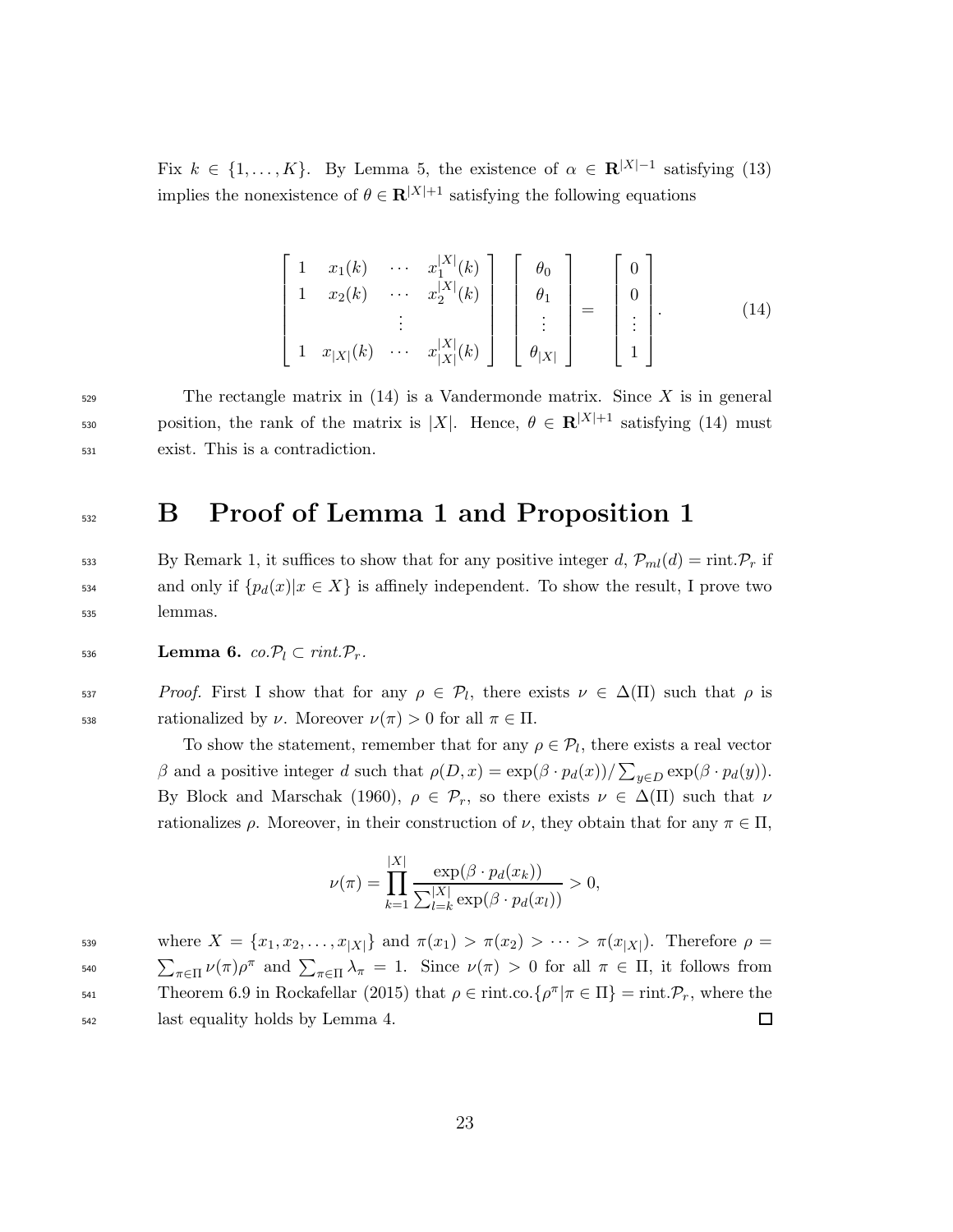543 **Lemma 7.** For any ranking  $\pi \in \Pi$ ,  $\pi$  is linearly representable by polynomials of <sup>544</sup> at most degree d if and only if there exists a sequence  $\{\rho_n\}_{n=1}^{\infty}$  of  $\mathcal{P}_l(d)$  such that 545  $\rho_n \to \rho^{\pi}$  as  $n \to \infty$ .

 $\epsilon_{\text{546}}$  Proof. Assume that a ranking  $\pi$  is linearly representable by polynomials at most  $\alpha$  degree d. Without loss of generality, assume that  $X = \{x_1, \ldots, x_{|X|}\}\$  and  $\pi(x_1) >$ <sup>548</sup>  $\pi(x_2) > \cdots > \pi(x_{|X|})$ . Then there exists  $\beta$  such that  $\beta \cdot p_d(x_1) > \beta \cdot p_d(x_2) > \cdots >$ <sup>549</sup>  $\beta \cdot p_d(x_{|X|})$ . For any positive integer k and any  $(D, x) \in \mathcal{D} \times X$  such that  $x \in D$ ,

$$
\rho_{k\beta}(D, x) = \frac{\exp(k\beta \cdot p_d(x))}{\sum_{y \in D} \exp(k\beta \cdot p_d(y))} = \frac{1}{\sum_{y \in D: \pi(y) > \pi(x)} \exp(k\beta \cdot (p_d(y) - p_d(x))) + 1 + \sum_{y \in D: \pi(y) < \pi(x)} \exp(k\beta \cdot (p_d(y) - p_d(x)))}.
$$

550 For any  $y \in D$ ,  $\pi(y) > \pi(x)$  if and only if  $β \cdot (p_d(y) - p_d(x)) > 0$ . Therefore, as 551  $k \to \infty$ , if  $\pi(x) \ge \pi(D)$ , then  $\rho_{k\beta}(D, x) \to 1$ ; if  $\pi(x) < \pi(D)$ , then  $\rho_{k\beta}(D, x) \to 0$ .  $\text{Hence, } \rho_{k\beta} \to \rho^{\pi} \text{ as } k \to \infty.$ 

To show the converse, fix a positive integer d and a sequence  $\{\beta_n\}_{n=1}^{\infty}$  such that  $\rho_{\beta_n} \to \rho^{\pi}$  as  $n \to \infty$ , where for any  $D \in \mathcal{D}$  and  $x \in D$ ,  $\rho_{\beta_n}(D, x) \equiv \exp(\beta_n \cdot x)$  $p_d(x)$ )/ $\sum_{y \in D} \exp(\beta_n \cdot p_d(y))$ . For any  $D \in \mathcal{D}$  and  $x \in D$ , note that

$$
\rho_{\beta_n}(D, x) = \frac{1}{1 + \sum_{y \in D \setminus x} \exp(\beta_n \cdot (p_d(y) - p_d(x)))}.
$$

 $\text{Let } \pi(x) \geq \pi(D). \text{ Since } \rho_{\beta_n} \to \rho^{\pi} \text{ as } n \to \infty, \text{ it must hold that } \beta_n \cdot (p_d(y) - p_d(x)) \to$  $\infty \text{ as } n \to \infty \text{ for all } y \in D \setminus \{x\}.$  Therefore, for each  $D \in \mathcal{D}$  there exists  $\overline{n}(D)$ 555 such that for all  $n > \overline{n}(D)$  and all  $y \in D \setminus \{x\}, \beta_n \cdot p_d(x) > \beta_n \cdot p_d(y)$ .

556 Without loss of generality assume that  $X = \{x_1, \ldots, x_{|X|}\}\$  and  $\pi(x_1) > \pi(x_2)$  $\cdots > \pi(x_{|X|})$ . Let  $n > \max\{\overline{n}(X), \overline{n}(\{x_i\}_{i=2}^{|X|}), \ldots, \overline{n}(\{x_i\}_{i=1}^{|X|})\}$ 557  $\cdots > \pi(x_{|X|})$ . Let  $n > \max \{ \overline{n}(X), \overline{n}(\{x_i\}_{i=2}^{|X|}), \ldots, \overline{n}(\{x_i\}_{i=|X|-1}^{|X|}) \}$ . Then,  $\beta_n$ . <sup>558</sup>  $p_d(x_1) > \beta_n \cdot p_d(x_2) > \cdots > \beta_n \cdot p_d(x_{|X|-1}) > \beta_n \cdot p_d(x_{|X|})$ . Therefore,  $\pi$  is linearly  $559$  representable by polynomials of at most degree d.  $\Box$ 

 $560$  By Lemma 6, I can apply Lemma 3 with Q being the set of logit functions with <sup>561</sup> polynomials of at most degree d. Then Lemmas 3, 7 imply Lemma 1. Lemmas 1, 2 <sup>562</sup> imply Proposition 1.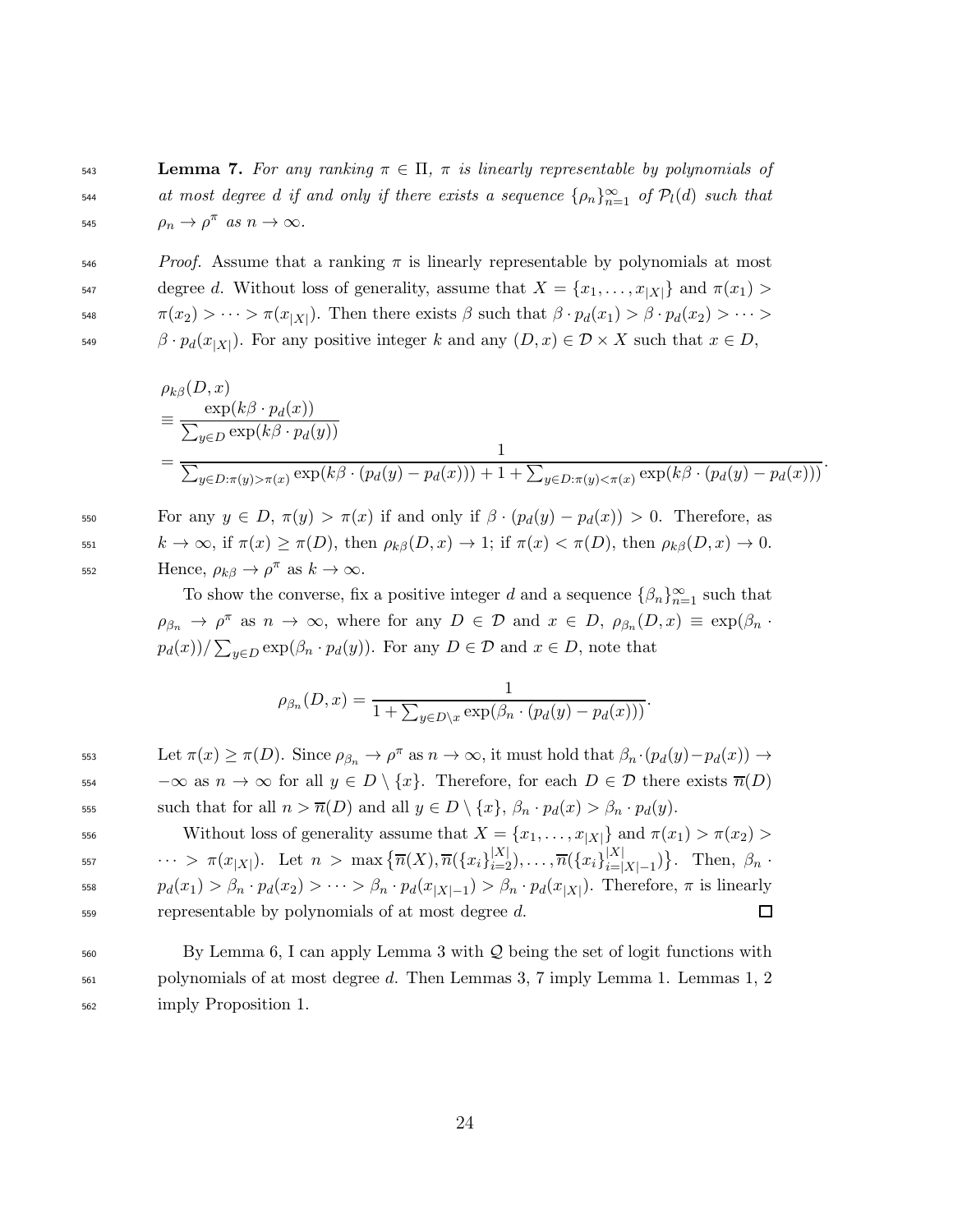## <sup>563</sup> C Proof of Proposition 2

<sup>564</sup> To prove Proposition 2, I prove one more lemma.

**Lemma 8.** For any  $t \in \mathbb{R}^{\mathcal{D}\times X}$ ,  $\rho^{\pi} \cdot t = \rho^{\pi'} \cdot t$  for all  $\pi, \pi' \in \Pi$  if and only if 566  $t(D, x) = t(D, y)$  for all  $D \in \mathcal{D}$  and  $x, y \in D$ .

567 Proof. For notational convenience, for any  $\pi \in \Pi$  and  $D \in \mathcal{D}$  with  $D = \{x_1, \ldots, x_{|D|}\},\$ <sup>568</sup> I write  $\rho^{\pi}(D) = (\rho^{\pi}(D, x_1), \ldots, \rho^{\pi}(D, x_{|D|}))$ . The if part of the statement is easy to 569 prove. Assume  $t(D, x) = t(D, y)$  for all  $D \in \mathcal{D}$  and  $x, y \in D$ . Define  $t(D) = t(D, x)$ 570 for any  $x \in D$ . Then for any  $π ∈ Π$ ,  $ρ<sup>π</sup> ⋅ t = ∑_{D∈D} ∑_{x∈D} ρ<sup>π</sup>(D, x)t(D, x) =$ <sup>571</sup>  $\sum_{D \in \mathcal{D}} t(D) \sum_{x \in D} \rho^{\pi}(D, x) = \sum_{D \in \mathcal{D}} t(D).$ 

572 To show the only if part, let k be the minimal integer such that  $|D| \geq k+1$  for 573 any  $D \in \mathcal{D}$ .

574 **Claim:** For any  $D \in \mathcal{D}$  such that  $|D| = k + 1$  and any  $x, y \in D$ ,  $t(D, x) =$ 575  $t(D, y)$ .

576 To prove the claim, denote D by  $\{x, y, w_1, \ldots, w_{k-1}\}$ . (If  $k \leq 1$ , then  $w_i$ s are not included in D and remove  $w_i$ s in the following proof.) Choose any  $\pi, \pi' \in \Pi$  such that for any  $z \in X \setminus \{x, y, w_1, \ldots, w_{k-1}\}\$ and any  $i \in \{1, \ldots, k-1\}, \pi(z) = \pi'(z)$ ,  $\pi(z) > \pi(x) > \pi(y) > \pi(w_i), \, \pi'(z) > \pi'(y) > \pi'(x) > \pi'(w_i), \, \text{and} \, \, \pi(w_i) = \pi'(w_i).$ 

580 To show the claim, I will show the following two facts: (a) For any  $E \in \mathcal{D}$ , <sup>581</sup>  $\rho^{\pi}(E) \neq \rho^{\pi'}(E)$  if and only if  $\{x, y\} \subset E$  and  $\pi(x) \geq \pi(E)$ ; (b) If  $E \in \mathcal{D}, \{x, y\} \subset E$ ss2 and  $\pi(x) \geq \pi(E)$ , then  $\rho^{\pi}(E, x) = 1$ ,  $\rho^{\pi}(E, z) = 0$  for any  $z \in D \setminus \{x\}$  and 583  $\rho^{\pi'}(E, y) = 1, \, \rho^{\pi'}(E, z) = 0 \text{ for any } z \in E \setminus \{y\}.$ 

<sup>584</sup> It is easy to see statement (b) and the only if part of statement (a). To show 585 the if part of statement (a), assume  $\{x, y\} \not\subset E$  or  $\pi(x) < \pi(z)$  for some  $z \in E$ . 586 First consider the case where  $\{x, y\} \not\subset E$ . If both  $x, y$  do not belong to E, then <sup>587</sup>  $\rho^{\pi}(E) = \rho^{\pi'}(E)$  because the ranking over  $X \setminus \{x, y\}$  is the same for  $\pi$  and  $\pi'$ . If 588 only one of them, say x, belongs to E, then  $\rho^{\pi}(E) = \rho^{\pi'}(E)$  because the ranking 589 over  $X \setminus \{y\}$  is the same for  $\pi$  and  $\pi'$ .

590 Next consider the case where  $\pi(x) < \pi(z)$  for some  $z \in E$ . Then by the definition  $\text{for } \pi, \text{ I obtain } z \in X \setminus \{x, y, w_1, \ldots, w_{k-1}\}.$  Therefore,  $\pi'(y) < \pi'(z)$ . Hence, <sup>592</sup>  $\rho^{\pi}(E, z) = 1 = \rho^{\pi'}(E, z)$  and  $\rho^{\pi}(E, z') = 0 = \rho^{\pi'}(E, z')$  for all  $z' \in E \setminus \{z\}.$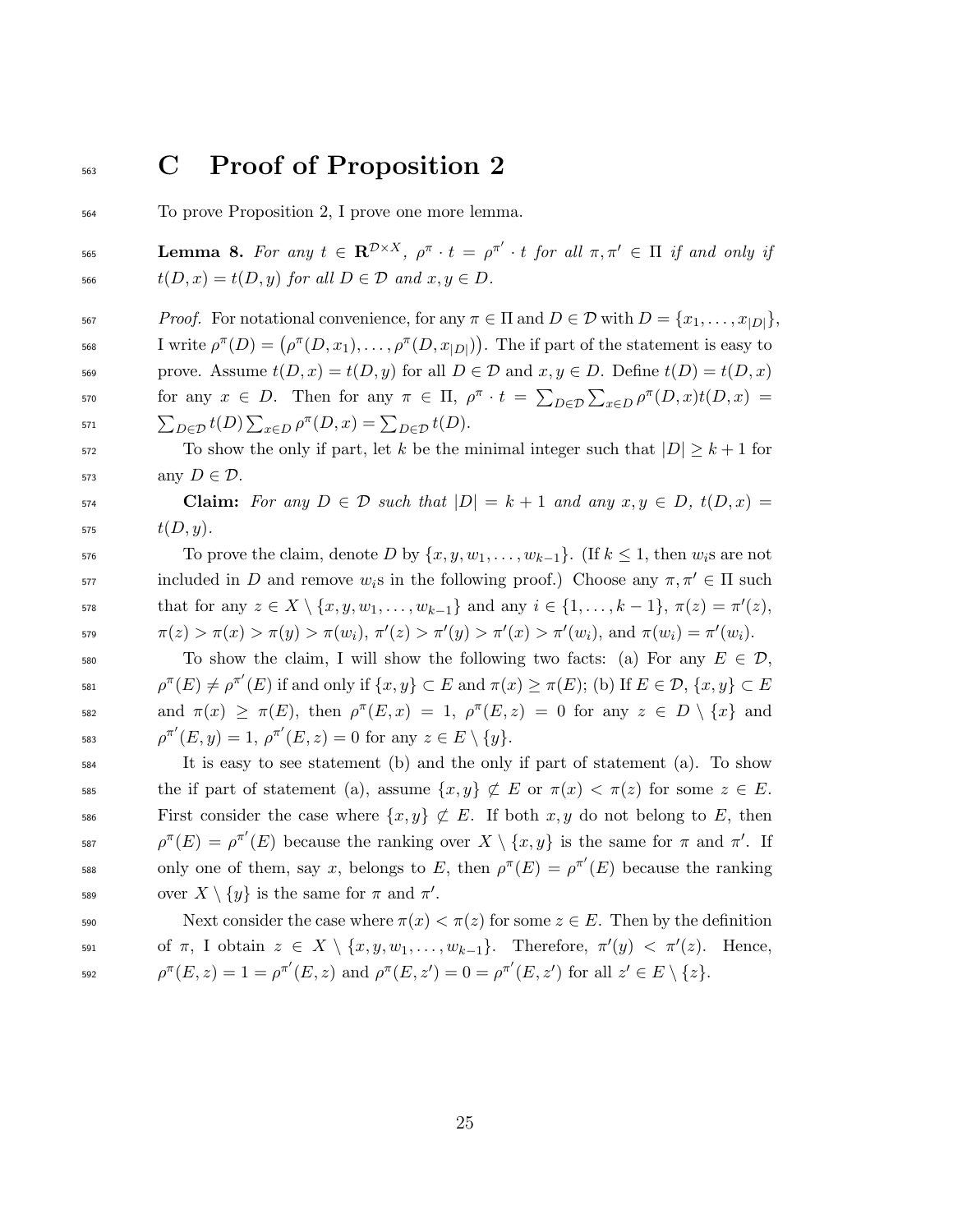593 Now, I will prove the claim. Since  $t \cdot \rho^{\pi} = t \cdot \rho^{\pi'}$ ,

$$
0 = \sum_{(E,z)\in\mathcal{D}\times X} t(E,z)(\rho^{\pi}(E,z) - \rho^{\pi'}(E,z))
$$
  
\n
$$
= \sum_{(E,z)\in\mathcal{D}\times X: \{x,y\}\subset E, \pi(x)\geq\pi(E)} t(E,z)(\rho^{\pi}(E,z) - \rho^{\pi'}(E,z))
$$
 (: (a))  
\n
$$
= \sum_{E\in\mathcal{D}:\pi(x)\geq\pi(E), \{x,y\}\subset E} t(E,x) - t(E,y)
$$
 (: (b))  
\n
$$
= t(D,x) - t(D,y) + \sum_{E\in\mathcal{D}:\pi(x)\geq\pi(E), \{x,y\}\subset E, |E|\leq k} (t(E,x) - t(E,y)).
$$

594 The second term is zero because there is no  $D \in \mathcal{D}$  such that  $|D| \leq k$ . So  $t(D, x) =$  $t(D, y)$ . This completes the proof of the claim.

596

The general case can be proved by the induction on  $|D|$ . Choose any D such that  $|D| = k' + 1$ , where  $k' > k$ . Choose any  $x, y \in D$ . As an induction hypothesis, suppose that for any  $E \in \mathcal{D}$ , if  $|E| \leq k'$  then  $t(E, x) = t(E, y)$  for any  $x, y \in E$ . By the same argument (with  $k'$  in place of  $k$ ) in the proof of the claim, I have

$$
0 = t(D, x) - t(D, y) + \sum_{E \in \mathcal{D} : \pi(x) \ge \pi(E), \{x, y\} \subset E, |E| \le k'} (t(E, x) - t(E, y)).
$$

597 Since the second term is zero by the induction hypothesis,  $t(D, x) = t(D, y)$ .

<sup>598</sup> Now I will prove Proposition 2.

The set  $\{q \in \mathbb{R}^{\mathcal{D} \times X} | (i) \text{ and } (ii)\}\$ is affine. So it suffices to show that for any affine set A, if  $\mathcal{P}_r \subset A$ , then  $\{q \in \mathbf{R}^{\mathcal{D} \times X} | (i) \text{ and } (ii)\} \subset A$ . Since the set is affine, then by Rockafellar (2015), there exist a positive integer L,  $L \times (|\mathcal{D}| \times |X|)$  matrix B, and  $L \times 1$  vector b such that  $A = \{q \in \mathbb{R}^{D \times X} | Bq = b\}$ . For any  $l \in \{1, ..., L\}$ ,  $B_l(D, x)$  denotes  $(l, (D, x))$  entry of B. (Remember that B has a column vector for each  $(D, x) \in \mathcal{D} \times X$ .) So  $Bq = b$  means that for any  $l \in \{1, ..., L\}$ ,

$$
\sum_{D \in \mathcal{D}} \sum_{x \in X} B_l(D, x) q(D, x) = b_l.
$$
\n(15)

口

By assuming  $\mathcal{P}_r \subset \{q \in \mathbb{R}^{\mathcal{D} \times X} | Bq = b\}$ , I will show that if q satisfies (i) and 600 (ii), then (15) holds for any  $l \in \{1, ..., L\}$ .

601 **Step** 1:  $B_l(D, x) = B_l(D, y)$  for any  $l \in \{1, ..., L\}$ ,  $D \in \mathcal{D}$ , and  $x, y \in D$ . To 602 prove Step 1, fix any *l*. For any  $π ∈ Π$ ,  $ρ<sup>π</sup> ∈ P$ <sub>r</sub> ⊂ { $q ∈ \mathbf{R}^{D×X} | Bq = b$ }. Hence, 603 (15) holds with  $q = \rho^{\pi}$  for any  $\pi \in \Pi$ . Thus  $\rho^{\pi} \cdot B_l = \rho^{\pi'} \cdot B_l$  for any  $\pi, \pi' \in \Pi$ . By 604 Lemma 8, this implies that  $B_l(D, x) = B_l(D, y)$  for any  $D \in \mathcal{D}$ , and  $x, y \in D$ . 605 By Step 1, I can define  $B_l(D) = B_l(D, x)$  for any  $x \in D$ .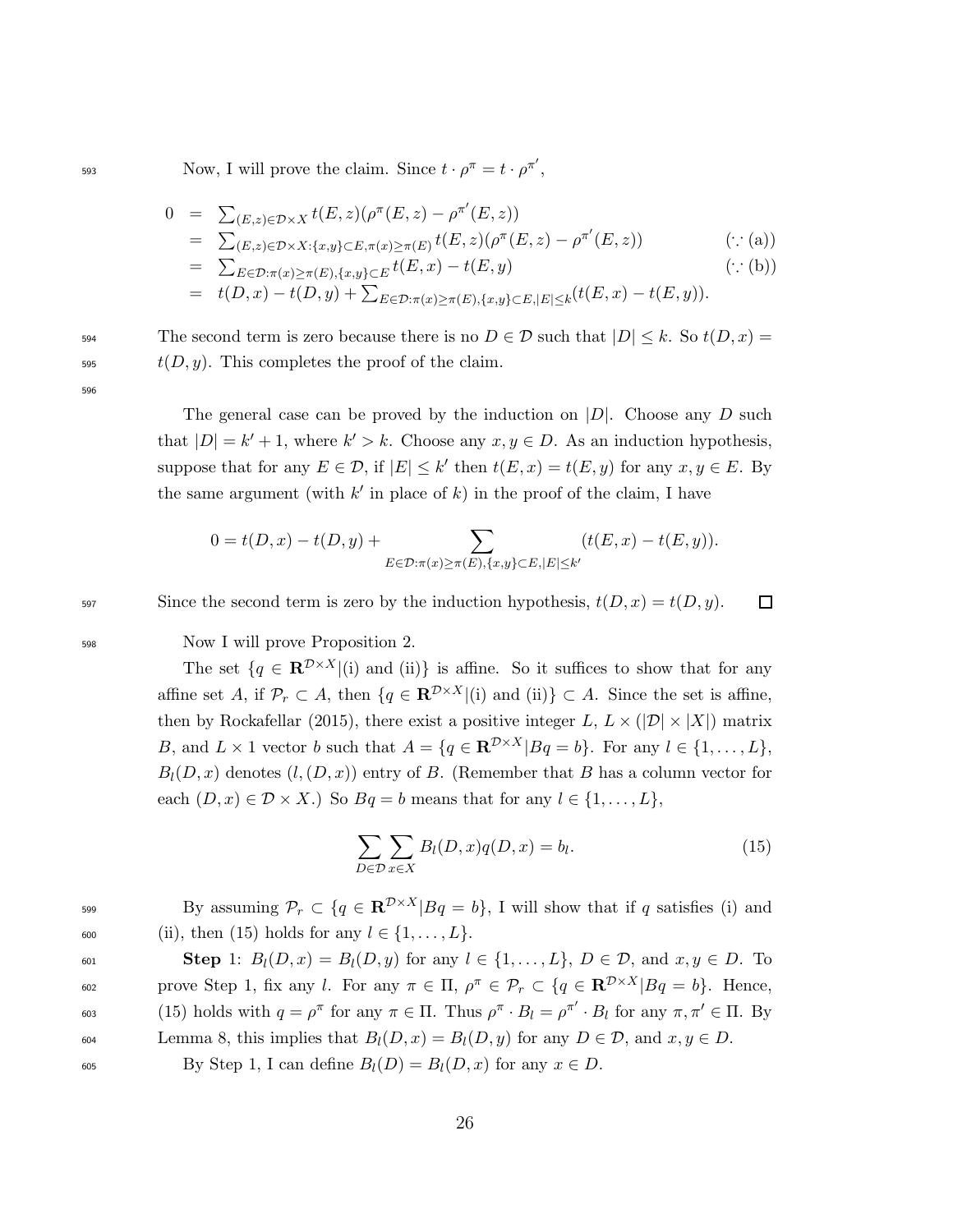**Step 2:** If q satisfies (i) and (ii), then  $Bq = b$ , or  $\sum_{D \in \mathcal{D}} \sum_{x \in X} B_l(D, x) q(D, x) =$ b<sub>l</sub> for any  $l \in \{1, ..., L\}$ . To prove Step 2, choose any  $\pi \in \Pi$  and  $l \in \{1, ..., L\}$ . Since  $\rho^{\pi} \in \mathcal{P}_r \subset \{q \in \mathbb{R}^{\mathcal{D} \times X} | Bq = b\}$ , then by (15),

$$
b_l = \sum_{D \in \mathcal{D}} \sum_{x \in X} B_l(D, x) \rho^{\pi}(D, x) = \sum_{D \in \mathcal{D}} B_l(D), \tag{16}
$$

<sup>606</sup> where the second equality holds by  $ρ^π(D, z) = 1$  if  $π(z) ≥ π(D)$  and  $ρ^π(D, z) = 0$ <sup>607</sup> otherwise.

608 Finally by using these equalities, for each  $l \in \{1, \ldots, L\}$ , I obtain the following <sup>609</sup> equations:

$$
\sum_{D \in \mathcal{D}} \sum_{z \in X} B_l(D, z) q(D, z) = \sum_{D \in \mathcal{D}} \sum_{z \in D} B_l(D, z) q(D, z) \quad (\because \text{ (ii)})
$$
  
\n
$$
= \sum_{D \in \mathcal{D}} \sum_{z \in D} B_l(D) q(D, z) \quad (\because \text{Step 1})
$$
  
\n
$$
= \sum_{D \in \mathcal{D}} B_l(D) \sum_{z \in D} q(D, z)
$$
  
\n
$$
= \sum_{D \in \mathcal{D}} B_l(D) \quad (\because \text{ (i)})
$$
  
\n
$$
= b_l. \quad (\because (16))
$$

610 This establishes that aff.  $\mathcal{P}_r = \{q \in \mathbb{R}^{\mathcal{D} \times X} | (i) \text{ and } (ii) \}.$ 

## <sup>611</sup> D Proof of Theorem 1

612 Before proving the theorem, note that for any random choice function  $\rho \in \mathcal{P}$  and 613 any  $u \in \mathcal{U}$ , it holds that  $G(\rho : u) = \rho \cdot u$ . To see this notice that  $G(\rho : u) \equiv$ <sup>614</sup>  $\sum_{D \in \mathcal{D}} \sum_{x \in D} \rho(D, x) u(D, x) = \sum_{D \in \mathcal{D}} \sum_{x \in X} \rho(D, x) u(D, x) \equiv \rho \cdot u$ , where the sec-615 ond equality holds because  $\rho(D, x) = 0$  if  $x \notin D$ . In the following, I will use this <sup>616</sup> equality freely.

 $617$  To show the necessity of Aggregated Stochastic Rationality, fix any  $u \in \mathcal{U}$ . Since 618  $u(D, \cdot)$  is not constant for some  $D \in \mathcal{D}$ . Lemma 8 shows that  $G(\rho^{\pi}: u) = \rho^{\pi} \cdot u \neq$ <sup>619</sup>  $\rho^{\pi'} \cdot u = G(\rho^{\pi'} : u)$  for some  $\pi, \pi' \in \Pi$ . Fix  $\rho \in \mathcal{P}_{ml}$ . By Remark 1 and Lemma 620 6,  $\rho \in \mathcal{P}_{ml} = \text{co.} \mathcal{P}_l \subset \text{rint.} \mathcal{P}_r$ . Hence,  $\rho$  is rationalized by full support  $\nu \in \Delta(\Pi)$ . 621 Then,  $G(\rho:u) = \sum_{\pi \in \Pi} \nu(\pi) G(\rho^{\pi}:u) > \min_{\pi \in \Pi} G(\rho^{\pi}:u)$ .

<sup>622</sup> Now I will show the sufficiency of Aggregated Stochastic Rationality. First 623 I will show  $\mathcal{P}_{ml} = \bigcap_{i=1}^n \{ \rho' \in \mathcal{P} | \rho' \cdot t_i > \alpha_i \}$  for some  $\{t_i\}_{i=1}^n \subset \mathbb{R}^{\mathcal{D} \times X} \setminus \{0\}$  and <sup>624</sup>  $\{\alpha_i\}_{i=1}^n \subset \mathbf{R}$ . By Lemma 4, there exist  $\{t_i\}_{i=1}^n \subset \mathbf{R}^{\mathcal{D}\times X} \setminus \{0\}$  and  $\{\alpha_i\}_{i=1}^n \subset \mathbf{R}$  such that  $\mathcal{P}_r = \bigcap_{i=1}^n \{q \in \mathbf{R}^{\mathcal{D} \times X} | q \cdot t_i \geq \alpha_i \} \cap \text{aff.} \mathcal{P}_r \text{ and aff.} \mathcal{P}_r \not\subset \{q \in \mathbf{R}^{\mathcal{D} \times X} | q \cdot t_i \geq \alpha_i \}$ 626 for all  $i \in \{1, \ldots, n\}$ . Since rint.  $\mathcal{P}_r \neq \emptyset$ , then by Theorem 6.5 of Rockafellar (2015),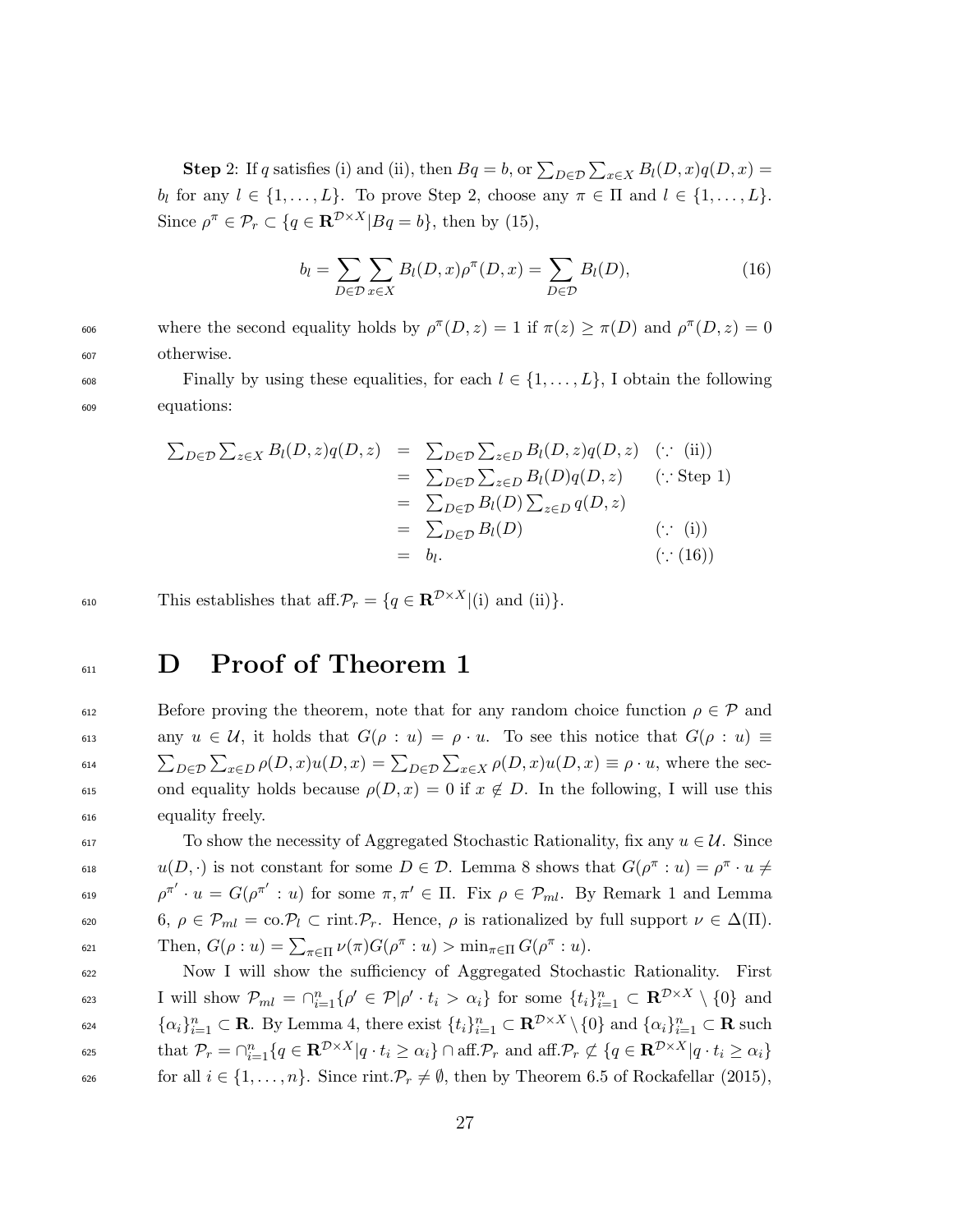627  $\text{rint.} \mathcal{P}_r \ = \ \cap_{i=1}^n \text{rint.} \{ q \ \in \ \mathbf{R}^{\mathcal{D} \times X} | q \cdot t_i \ \geq \ \alpha_i \} \ \cap \ \text{aff.} P_r \ = \ \cap_{i=1}^n \{ q \ \in \ \mathbf{R}^{\mathcal{D} \times X} | q \cdot t_i \ >$ 628  $\alpha_i$ } ∩ aff.  $P_r$ . By Proposition 2,  $P_r \subset \mathcal{P} \subset \text{aff.} \mathcal{P}_r$ . Thus

$$
\mathcal{P}_r = \mathcal{P}_r \cap \mathcal{P} \qquad (\because \mathcal{P}_r \subset \mathcal{P})
$$
\n
$$
= \bigcap_{i=1}^n \{q \in \mathbf{R}^{\mathcal{D} \times X} | q \cdot t_i \ge \alpha_i\} \cap \text{aff.} P_r \cap \mathcal{P}
$$
\n
$$
= \bigcap_{i=1}^n \{q \in \mathbf{R}^{\mathcal{D} \times X} | q \cdot t_i \ge \alpha_i\} \cap \mathcal{P} \qquad (\because \mathcal{P} \subset \text{aff.} \mathcal{P})
$$
\n
$$
= \bigcap_{i=1}^n \{\rho' \in \mathcal{P} | \rho' \cdot t_i \ge \alpha_i\}.
$$

Hence

$$
\mathcal{P}_r = \bigcap_{i=1}^n \{ \rho' \in \mathcal{P} | \rho' \cdot t_i \ge \alpha_i \} \tag{17}
$$

and

$$
\text{rint.} \mathcal{P}_r = \bigcap_{i=1}^n \{ \rho' \in \mathcal{P} | \rho' \cdot t_i > \alpha_i \}. \tag{18}
$$

Since X is in general position, it follows from Proposition 1 and Remark 2 that  $\mathcal{P}_{ml}(d) = \text{rint.} \mathcal{P}_r$  for some positive integer d. Hence

$$
\mathcal{P}_{ml}(d) = \bigcap_{i=1}^n \{ \rho' \in \mathcal{P} | \rho' \cdot t_i > \alpha_i \}. \tag{19}
$$

Fix any  $i \in \{1, \ldots, n\}$ . I will show that there exist  $\pi, \pi' \in \Pi$  such that  $\rho^{\pi} \cdot t_i \neq$ 630  $\rho^{\pi'} \cdot t_i$ . Suppose, by way of contradiction, that for all  $\pi, \pi' \in \Pi$ ,  $\rho^{\pi} \cdot t_i = \rho^{\pi'} \cdot t_i$ . 631 Let  $\alpha'_i \equiv \rho^{\pi} \cdot t_i$  for some  $\pi \in \Pi$ . Since  $\rho^{\pi} \in \mathcal{P}_r$  and (18) holds, I have  $\alpha'_i \geq \alpha_i$ . 632 Then, aff. $P_r = \text{aff.co.} \{ \rho^{\pi} | \pi \in \Pi \} = \text{aff.} \{ \rho^{\pi} | \pi \in \Pi \} \subset \{ q \in \mathbb{R}^{\mathcal{D} \times X} | q \cdot t_i = \alpha'_i \} \subset$  ${q \in \mathbf{R}^{\mathcal{D}\times X} | q \cdot t_i \geq \alpha_i}$ . This is a contradiction to the fact that aff. $\mathcal{P}_r \not\subset \{q \in \mathcal{P}_r : r \in \mathcal{P}_r : r \in \mathcal{P}_r \mid r_i \geq \alpha_i\}$ .  $\mathbf{R}^{\mathcal{D}\times X} | q \cdot t_i \geq \alpha_i \}$  for all  $i \in \{1, \ldots, n\}$ . By Lemma 8, the existence of  $\pi, \pi' \in \Pi$ such that  $\rho^{\pi} \cdot t_i \neq \rho^{\pi'} \cdot t_i$  implies that  $t_i(D, \cdot)$  is nonconstant on some  $D \in \mathcal{D}$ .

636 Now I will define  $u_i$  for each  $t_i$ . First, for each  $i \in \{1, ..., n\}$ , define  $\beta_i =$ 637 max $_{(D,x)\in\mathcal{D}\times X \text{ s.t. } t_i(D,x)<0}(-t_i(D,x))$ . For any  $(D,x)\in\mathcal{D}\times X$  such that  $x\in D$ , 638 define  $u_i(D, x) = t_i(D, x) + \beta_i$ . Then  $u_i(D, x) \geq 0$ . For any  $(D, x) \in \mathcal{D} \times X$  such 639 that  $x \notin D$ , define  $u_i(D, x) = 0$ . Moreover,  $u_i(D, \cdot)$  is nonconstant on some  $D \in \mathcal{D}$ 640 because  $t_i(D, \cdot)$  is nonconstant on some  $D \in \mathcal{D}$ . It follows that  $u_i \in \mathcal{U}$ .

For all  $i \in \{1, ..., n\}$ , I will show  $\min_{\pi \in \Pi} G(\rho^{\pi} : u_i) \geq \alpha_i + \beta_i |\mathcal{D}|$ . To see 642 this note that for any  $\pi \in \Pi$ ,  $\rho^{\pi} \cdot t_i \ge \alpha_i$  by (17). So  $G(\rho^{\pi} : u_i) = \rho^{\pi} \cdot u_i =$ <sup>643</sup>  $\rho^{\pi} \cdot t_i + \sum_{D \in \mathcal{D}} \sum_{x \in D} \beta_i \rho^{\pi}(D, x) = \rho^{\pi} \cdot t_i + \beta_i |\mathcal{D}| \ge \alpha_i + \beta_i |\mathcal{D}|.$  Thus  $\min_{\pi \in \Pi} G(\rho^{\pi} :$ <sup>644</sup>  $u_i) \geq \alpha_i + \beta_i |\mathcal{D}|$  for all  $i \in \{1, \ldots, n\}.$ 

645 By a similar calculation, I have  $G(\rho : u_i) = \rho \cdot u_i = \rho \cdot t_i + \sum_{D \in \mathcal{D}} \sum_{x \in D} \beta_i \rho(D, x) =$ <sup>646</sup>  $\rho \cdot t_i + \beta_i |\mathcal{D}| \text{ for all } i \in \{1, \ldots, n\}.$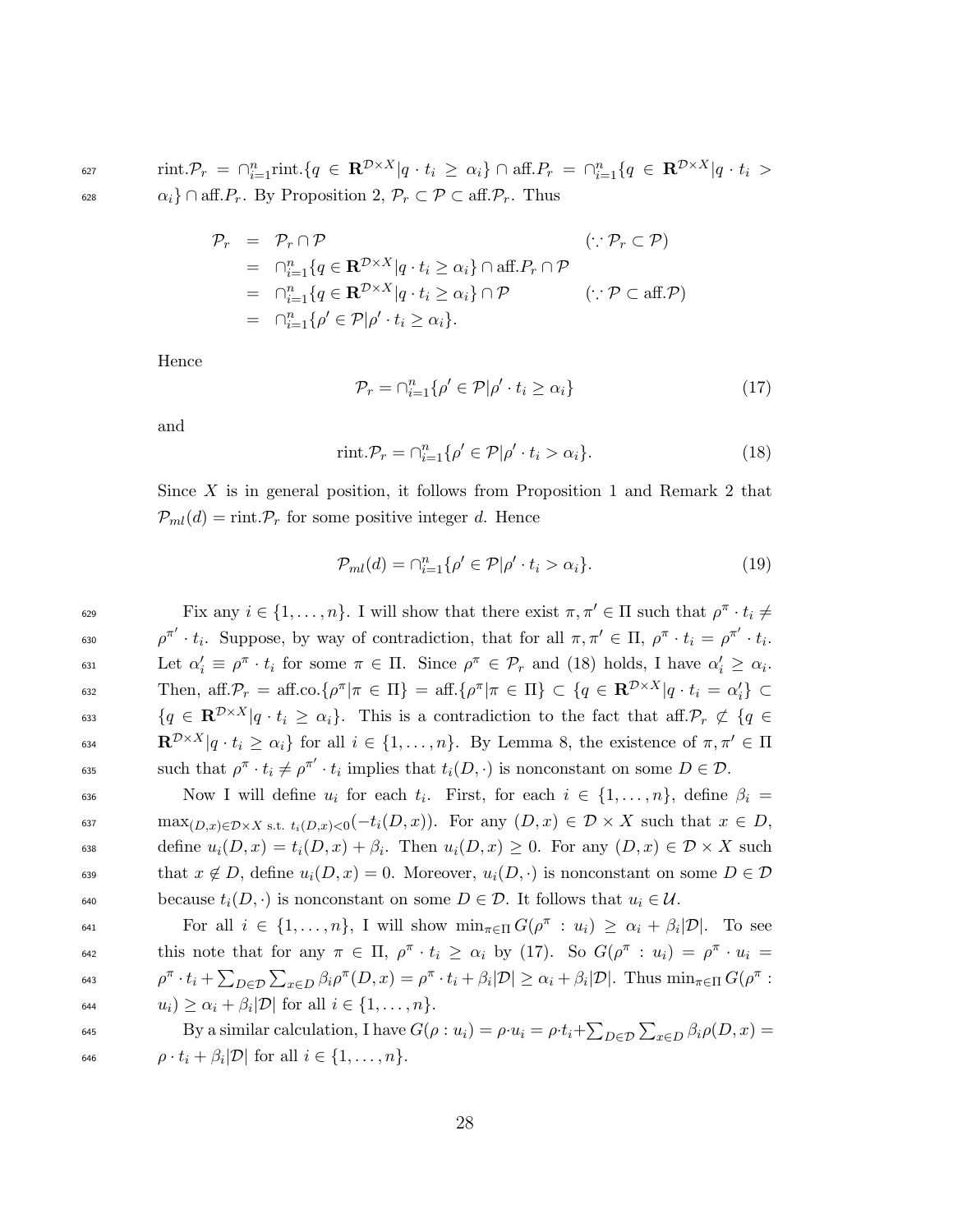Remember that Aggregated Stochastic Rationality requires  $G(\rho : u_i) > \min_{\pi \in \Pi} G(\rho^{\pi} :$ <sup>648</sup>  $u_i)$  for each  $i \in \{1, \ldots, n\}$ . Hence, by the above inequalities,  $\rho \cdot t_i + \beta_i |\mathcal{D}| > \alpha_i + \beta_i |\mathcal{D}|$ , so that  $\rho \cdot t_i > \alpha_i$  for all  $i \in \{1, ..., n\}$ . Therefore, I have  $\rho \in \bigcap_{i=1}^n {\rho' \in \mathcal{P} | \rho' \cdot t_i > \rho'}$ 650  $\alpha_i$ } =  $\mathcal{P}_{ml}(d)$  by (19).

### <sup>651</sup> E Proof of Corollaries

#### <sup>652</sup> E.1 Proof of Corollary 1

To see the necessity of Aggregated Logit Rationality, fix any  $u \in \mathcal{U}$  and  $\rho \in \mathcal{P}_{ml}$ . Then by Remark 1 and Lemma 6,  $\mathcal{P}_{ml} = \text{co.} \mathcal{P}_l \subset \text{rint.} \mathcal{P}_r$ . Hence,  $\rho \in \text{rint.} \mathcal{P}_r$ . Notice that

$$
\inf_{\rho' \in \mathcal{P}_l} G(\rho': u) = \inf_{\rho' \in \text{co.} \mathcal{P}_l} G(\rho': u) = \inf_{\rho' \in \text{rint.} \mathcal{P}_r} G(\rho': u) = \min_{\rho' \in \mathcal{P}_r} G(\rho': u) < G(\rho: u),
$$

<sup>653</sup> where the first equality holds because  $G(\rho' : u)$  is linear in  $\rho'$ , the second equality <sup>654</sup> holds because co.  $\mathcal{P}_l = \text{rint} \cdot \mathcal{P}_r$  (by Remark 1 and Proposition 1 and the assumption that X is in general position), the third equality holds because  $G(\rho' : u)$  is continuous  $\int$ <sub>656</sub> in  $\rho'$  and  $\mathcal{P}_r$  is compact, and the last strict inequality holds because G is linear in <sup>657</sup>  $\rho'$ ,  $\mathcal{P}_r$  is closed, and  $\rho \in \text{rint.} \mathcal{P}_r$ .

<sup>658</sup> The sufficiency part of the proof is the same as the proof of Theorem 1 except the last part. For all  $i \in \{1, \ldots, n\}$ , I will show  $\inf_{\rho_l \in \mathcal{P}_l} G(\rho_l : u_i) \geq \alpha_i + \beta_i |\mathcal{D}|$ . 660 To see this note that for any  $\rho_l \in \mathcal{P}_l$ ,  $\rho_l \cdot t_i > \alpha_i$  by (18). So  $G(\rho_l : u_i) =$ <sup>661</sup>  $\rho_l \cdot u_i = \rho_l \cdot t_i + \sum_{D \in \mathcal{D}} \sum_{x \in D} \beta_i \rho_l(D,x) = \rho_l \cdot t_i + \beta_i |\mathcal{D}| > \alpha_i + \beta_i |\mathcal{D}|.$  Thus <sup>662</sup>  $\inf_{\rho_i \in \mathcal{P}_l} G(\rho_i : u_i) \geq \alpha_i + \beta_i |\mathcal{D}|$  for all  $i \in \{1, \ldots, n\}.$ 

663 Moreover as in the proof of Theorem 1,  $G(\rho : u_i) = \rho \cdot t_i + \beta_i |\mathcal{D}|$  for all 664 i ∈ {1,..., n}. If  $\rho$  satisfies Aggregated Logit Rationality, then  $G(\rho : u_i)$  > <sup>665</sup> inf<sub> $\rho_l \in \mathcal{P}_l$ </sub>  $G(\rho_l : u_i)$  for all  $i \in \{1, \ldots, n\}$ . Hence  $\rho \cdot t_i + \beta_i |\mathcal{D}| > \alpha_i + \beta_i |\mathcal{D}|$ , so 666 that  $\rho \cdot t_i > \alpha_i$  for all  $i \in \{1, ..., n\}$ . Therefore,  $\rho \in \bigcap_{i=1}^n \{\rho' \in \mathcal{P} | \rho' \cdot t_i > \alpha_i\} = \mathcal{P}_{ml}$  $_{667}$  by  $(19)$ .

> Finally, I will provide an alternative proof for the sufficiency part. Suppose by the way of contradiction that  $\rho \notin \mathcal{P}_{ml}$ . By Remark 1,  $\rho \notin \infty \mathcal{P}_l$ . By a separating hyperplane theorem, there exists  $t \in \mathbb{R}^{\mathcal{D} \times X}$  such that

$$
\rho \cdot t \le \rho' \cdot t \text{ for all } \rho' \in \mathcal{P}_l \text{ and } \rho \cdot t < \rho'' \cdot t \text{ for some } \rho'' \in \mathcal{P}_l.
$$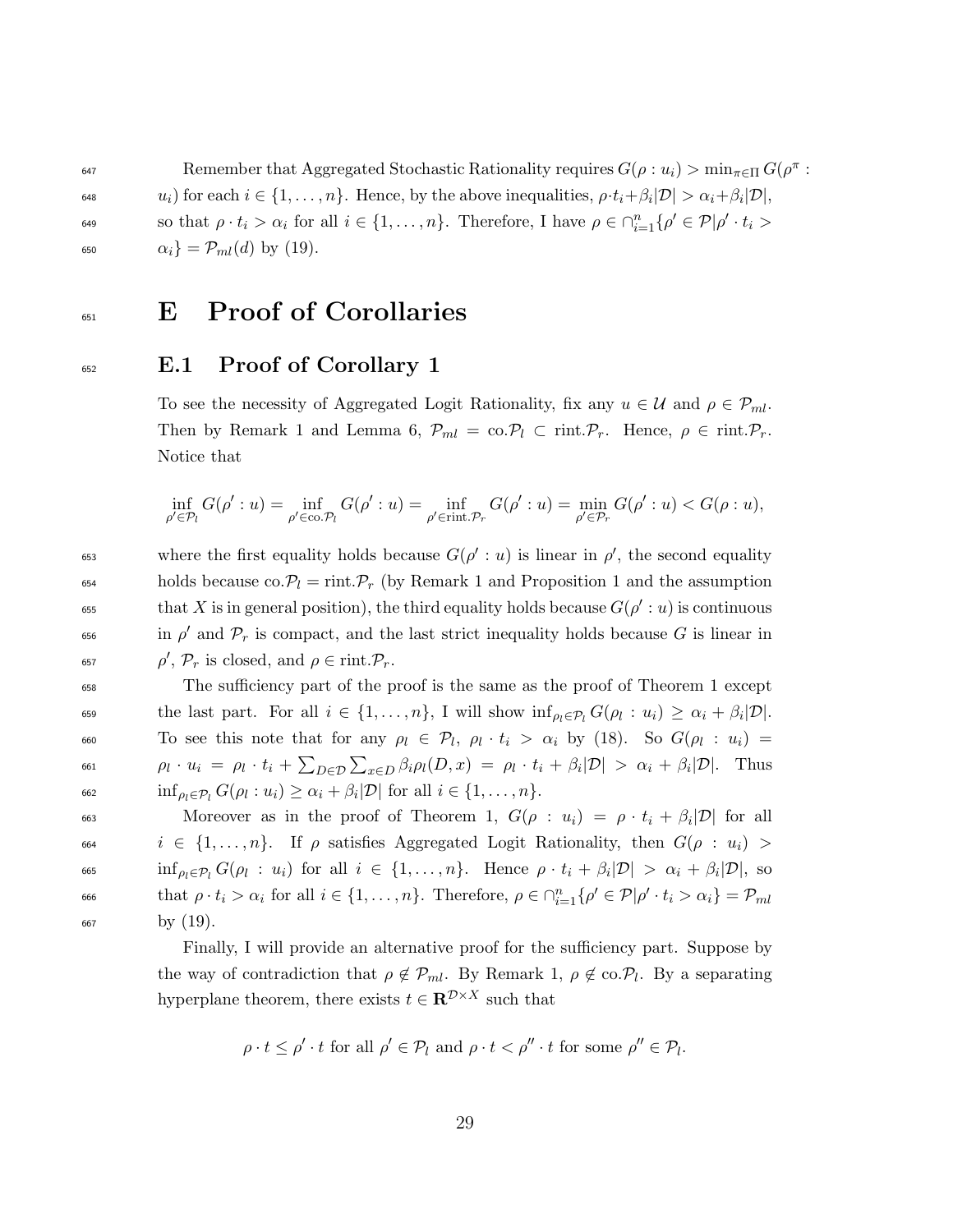668 Define  $\beta = \max_{(D,x)\in\mathcal{D}\times X}$  s.t.  $t(D,x)<sub>0</sub>(-t(D,x))$ . For any  $(D,x)\in\mathcal{D}\times X$  such 669 that  $x \in D$ , define  $u(D, x) = t(D, x) + \beta$ . Then  $u(D, x) \geq 0$ . For any  $(D, x) \in \mathcal{D} \times X$ 670 such that  $x \notin D$ , define  $u(D, x) = 0$ .

> Then  $G(\rho : u) = \rho \cdot t + \beta |\mathcal{D}| \leq \rho' \cdot t + \beta |\mathcal{D}| = G(\rho' : u)$  for all  $\rho' \in \mathcal{P}_l$  and  $G(\rho: u) = \rho \cdot t + \beta |\mathcal{D}| < \rho'' \cdot t + \beta |\mathcal{D}| = G(\rho'': u)$  for some  $\rho'' \in \mathcal{P}_l$ . This implies that

$$
G(\rho:u) \le \inf_{\rho' \in \mathcal{P}_l} G(\rho':u).
$$

671 Moreover, there must exist  $D \in \mathcal{D}$  such that  $u(D, x) \neq u(D, y)$  for some  $x, y \in D$ . 672 Otherwise for each  $D \in \mathcal{D}$  there exists  $v_D$  such that  $u(D, x) = v_D$  for all  $x \in D$ .  $\sigma_{573}$  Then for any  $\hat{\rho} \in \mathcal{P}, G(\hat{\rho} : u) = \sum_{D \in \mathcal{D}} v_D$  because  $\sum_{x \in D} \hat{\rho}(D, x) = 1$ . This <sup>674</sup> contradicts with the fact that  $G(\rho : u) < G(\rho'': u)$ .

 $\sigma$ <sup>575</sup> Hence,  $G(\rho : u) \leq \inf_{\rho' \in \mathcal{P}_l} G(\rho' : u)$  and  $u \in \mathcal{U}$ . This contradicts with Aggre-<sup>676</sup> gated Logit Rationality.

#### <sup>677</sup> E.2 Proof of Corollaries 2 and 3

<sup>678</sup> By Proposition 1, the relative interior of the set of random utility functions is the <sup>679</sup> set of mixed logit functions with polynomials of degree  $d = 1$  (i.e.,  $p_d(x) = x$ ) if and  $\delta_{680}$  only if X is affinely independent. Hence Corollary 2 holds.

681 By modifying the proof of Proposition 1, it is easy to show that for each  $\pi \in \Pi$ there exists a sequence  $\{\rho_n\}$  of general logit functions such that  $\rho_n \to \rho^{\pi}$ . Hence <sup>683</sup> by Lemma 3, the relative interior of the set of random utility functions is the set of  $\epsilon_{684}$  general mixed logit functions. (This result holds without any condition on X except <sup>685</sup> for the finiteness.) Hence Corollary 3 holds.

## <sup>686</sup> References

- <sup>687</sup> Ahumada, A. and L. Ulku (2017): "Luce rule with limited consideration," Work-<sup>688</sup> ing paper.
- <sup>689</sup> Block, H. D. and J. Marschak (1960): "Random orderings and stochastic <sup>690</sup> theories of responses," Contributions to probability and statistics, 2, 97–132.
- <sup>691</sup> Cerreia-Vioglio, S., D. Dillenberger, P. Ortoleva, and G. Riella (2017): <sup>692</sup> "Deliberately stochastic," Working paper.

<sup>693</sup> Cerreia-Vioglio, S., F. Maccheroni, M. Marinacci, and A. Rustichini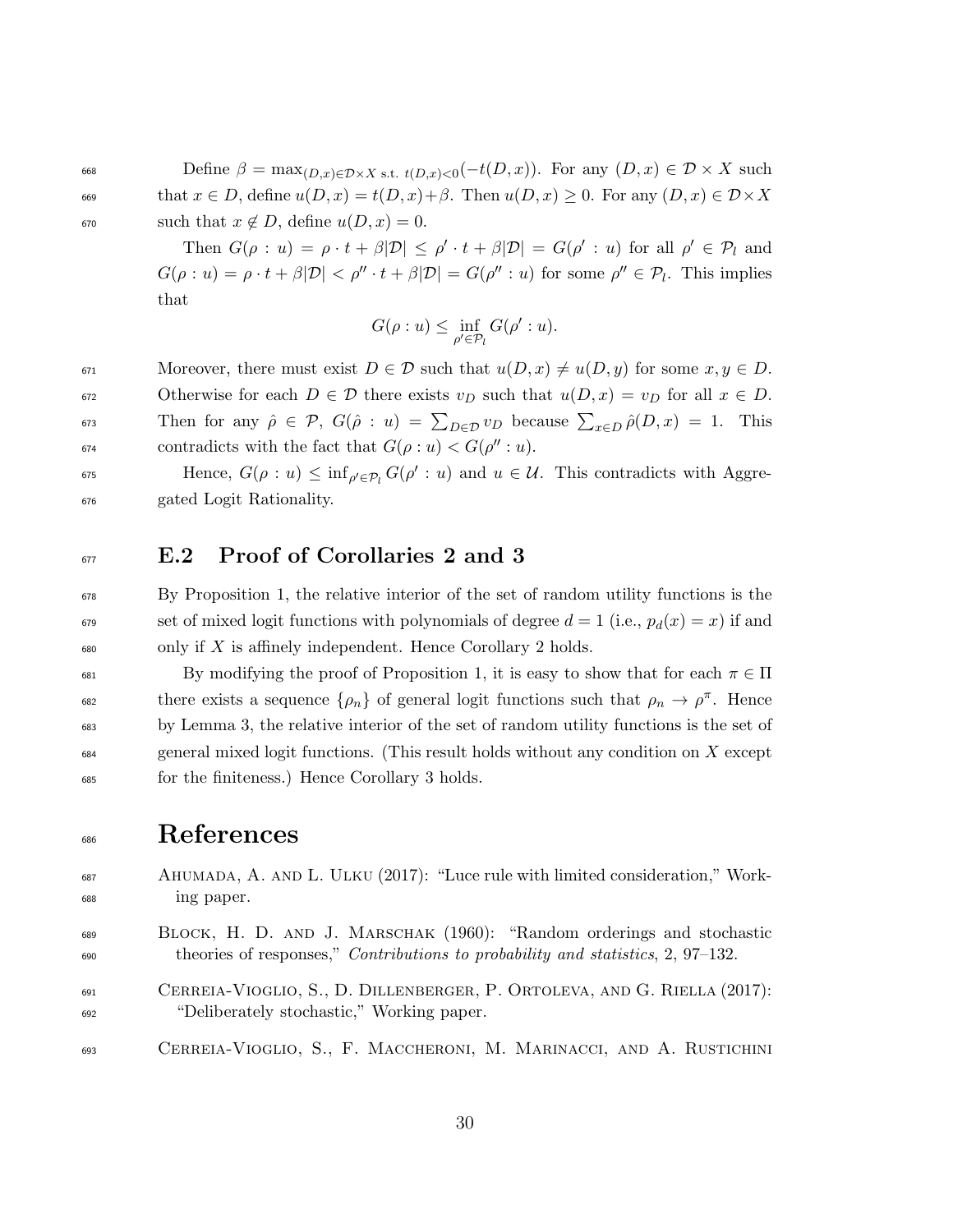| 694 | (2018): "Multinomial logit processes and preference discovery: inside and outside     |
|-----|---------------------------------------------------------------------------------------|
| 695 | the black box," Working paper.                                                        |
| 696 | CHIONG, K. X., A. GALICHON, AND M. SHUM (2016): "Duality in dynamic                   |
| 697 | discrete-choice models," Quantitative Economics, 7, 83–115.                           |
| 698 | DOGAN, S. AND K. YILDIZ (2018): "Choice through a unified lens: The prudential        |
| 699 | model," Working paper.                                                                |
| 700 | ECHENIQUE, F. AND K. SAITO (2015): "General Luce model," Working paper.               |
| 701 | FUDENBERG, D., R. IIJIMA, AND T. STRZALECKI (2015): "Stochastic choice and            |
| 702 | revealed perturbed utility," <i>Econometrica</i> , 83, 2371-2409.                     |
| 703 | FUDENBERG, D. AND T. STRZALECKI (2015): "Dynamic logit with choice aver-              |
| 704 | sion," <i>Econometrica</i> , 83, 651-691.                                             |
| 705 | GUL, F., P. NATENZON, AND W. PESENDORFER (2014): "Random choice as be-                |
| 706 | havioral optimization," <i>Econometrica</i> , 82, 1873–1912.                          |
| 707 | GUL, F. AND W. PESENDORFER (2006): "Random Expected Utility," Economet-               |
| 708 | rica, 74, pp. 121-146.                                                                |
| 709 | HORAN, S. (2018): "Extended Luce rules," Working paper.                               |
| 710 | Lu, J. (2016): "Random Choice and Private Information," Econometrica, 84, 1983–       |
| 711 | 2027.                                                                                 |
| 712 | LU, J. AND K. SAITO (2016): "Random intertemporal choice," Working paper.             |
| 713 | МАТЕЈКА, F. AND A. MCKAY (2015): "Rational inattention to discrete choices:           |
| 714 | A new foundation for the multinomial logit model," American Economic Review,          |
| 715 | $105, 272 - 98.$                                                                      |
| 716 | MCFADDEN, D. (1978): "Modeling the choice of residential location," Transporta-       |
| 717 | tion Research Record.                                                                 |
| 718 | - (1981): "Econometric models of probabilistic choice," <i>Structural analysis of</i> |
| 719 | discrete data with econometric applications, 198272.                                  |
| 720 | $-$ (2001): "Economic choices," American economic review, 91, 351–378.                |
| 721 | MCFADDEN, D. AND K. TRAIN (2000): "Mixed MNL models for discrete response,"           |
| 722 | Journal of applied Econometrics, 447-470.                                             |
| 723 | ROCKAFELLAR, R. T. (2015): Convex analysis, Princeton university press.               |